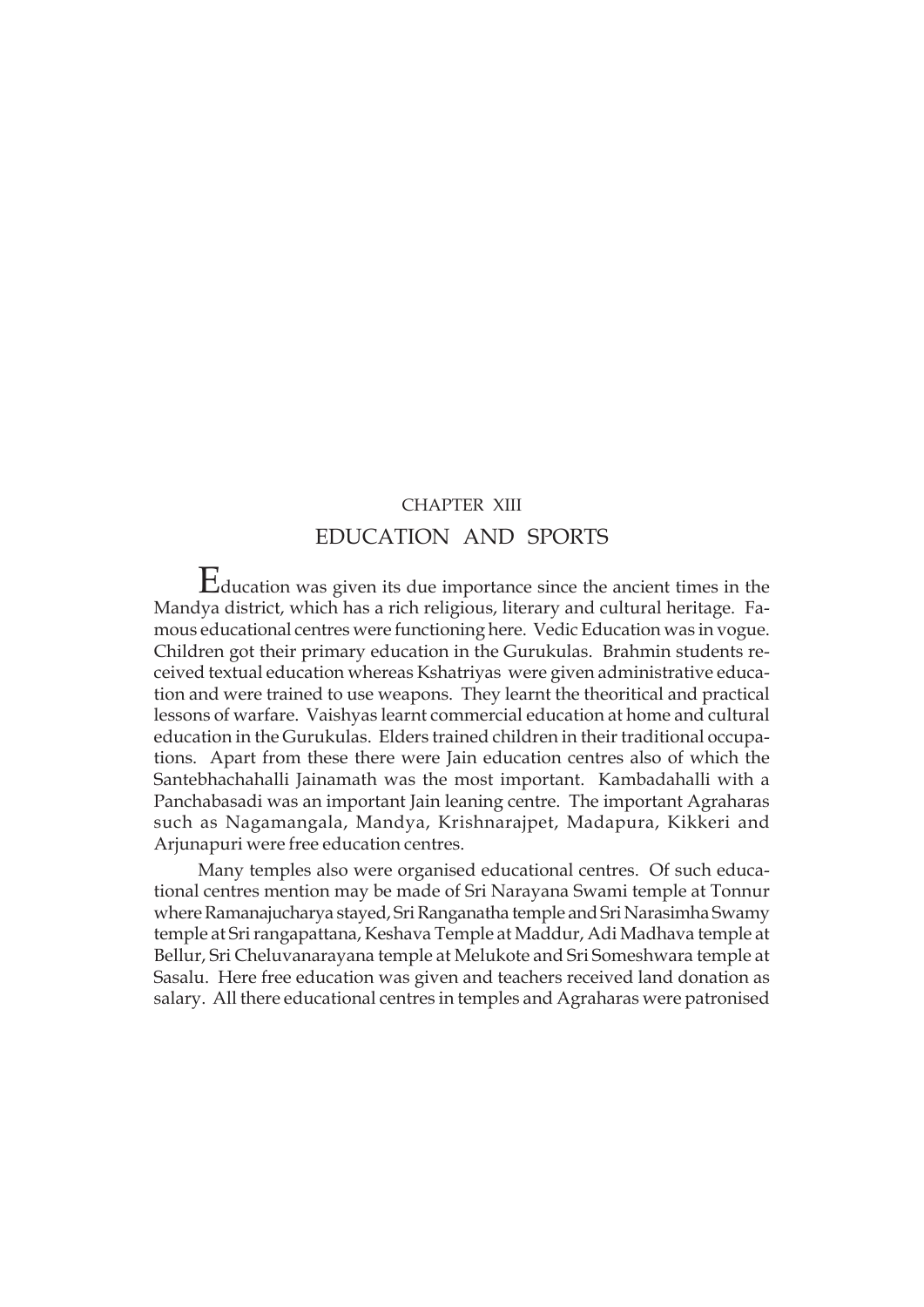by kings. Many of these centres were revived during the period of the Wodeyars of Mysore. The effect of this was found in Mandya district also.

In the rural areas of the district there were schools which taught children how to read and write. The parents gave fee to the teachers in the form of money and grains. Rich people made arrangements in their own homes for educating their children. Schools of the towns which were called Kolimathas were run in Choultries or temples. Apart from reading, writing and Arithmatic, the Ramayana, the Mahabharatha, the Geetha and the Bhagavatha were also taught here.

The inscriptions of Srirangapattana, Melukote, Maddur, Nagamangala which speak of land donations and other things to temples, Jinalayas and Agraharas and the donations given to Brahmanas and Bhattarakas of Jinalayas show that educational activities were going on at a rapid pace. There were Agraharas at Melukote, Srirangapattana, Mandya, Agrahara Bachahalli and Kikkeri during the Hoysala period. The high literary values in the inscriptions found in these places show us the quality of education of those times. Teaching Ramanuja's Srivaishnava Philosophy was given importance at Mandya, Melukote, Tonnur and Srirangapattana. Few Kannada inscriptions of the Vijayanagara period have been found in the district which throw light on the fact that Kannada medium was in vogue. Urdu education also was given prominence in the district and such an education was imparted in the Mosques.

The beginning of the British rule in the state can be called the transition period in education. By this time Agraharas started disappearing. Vedic education given in temples also receded. This gave rise to Koolimathas conducted by Ayyas. Reading, writing and Arithmetic were the subjects taught. By this time the spread of Christianity also was going on. Christian missionaries started primary schools to spread their religion. This revolutionary change in the field of education leading to learning English language and English system of education were welcomed by the students. In an attempt to learn Science, English education grew rapidly. This resulted in Sanskrit loosing its prominence and local languages being reduced to a secondary grade. But Muslim education system continued in Mosques and Maktabs. Hindu education remained only in Koolimathas of Ayyas. But they did not impart general education.

The Wood's Dispatch of 1854 which brought in to force a new permanent education system had its effect on the state. The Public Instruction department was started in the state in 1857. The Government Press was started at Bangalore in 1878 for publishing text books. English model syllabus came into force in the Koolimathas of Ayyas . Normal schools were started to train teachers.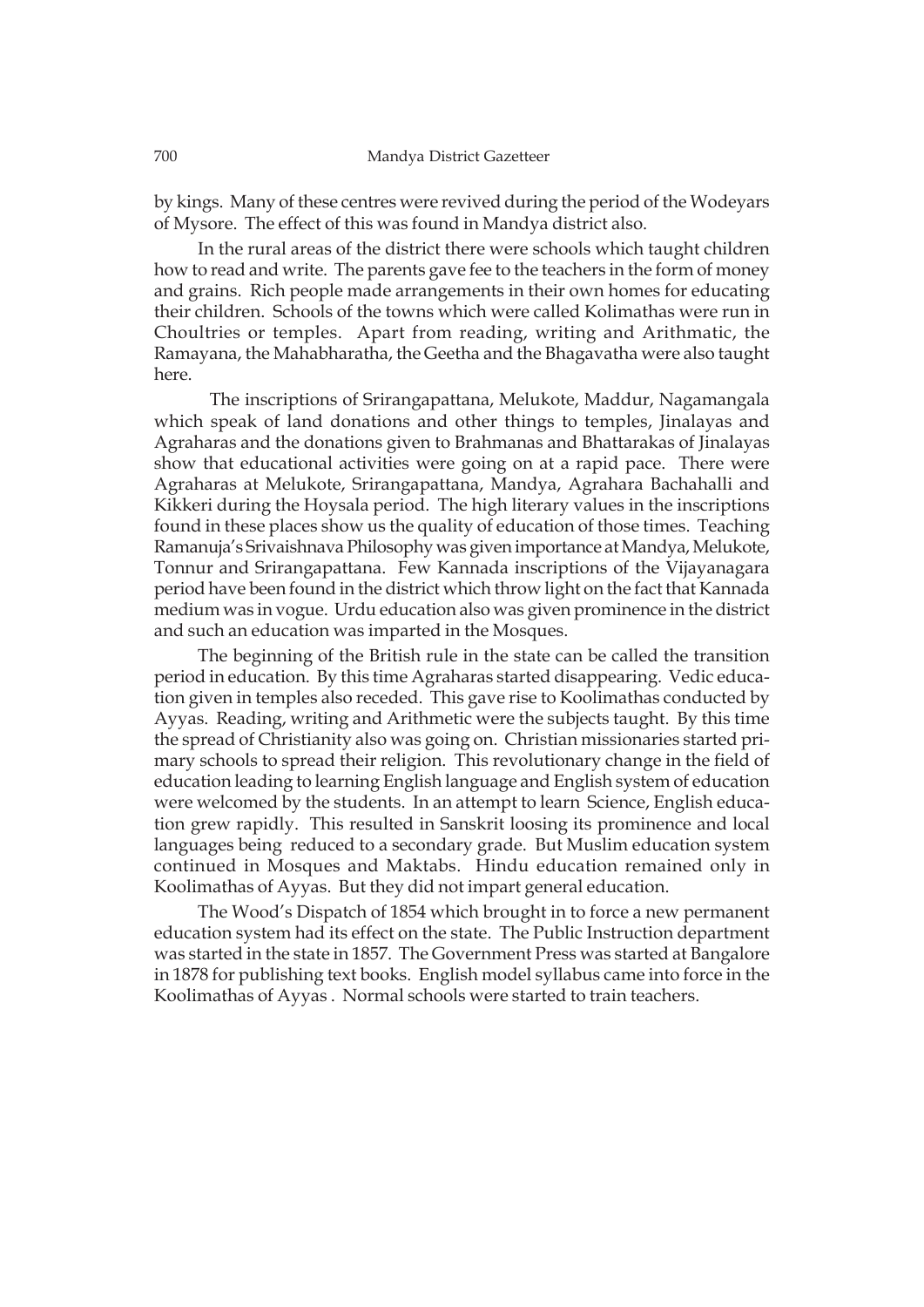The Government passed a law in 1864 which said that government servants drawing a salary of more than nine rupees should know how to read and write their mother tongue. This was brought into force by B.L.Rice who was then the head of Education Department. In each Hobli centre one government lower primary school and one higher primary school at taluk headquarters and at district headquarters Highschools which gave education up to Matriculation were started. For government jobs with a monthly salary of twenty rupees a general education with English was made compulsory. This popularised English education. But even then there were no revolutionary changes in the education system in the district.

#### **Agraharas**

Establishing Agraharas (Centres of learning) for imparting education and donating them to Brahamanas had come from times immemorial. Such villages were called Chaturvedi Mangalas. To carry on their six duties like Yajana, Yaajana, Adhyayana, Adhyaapana, Daana and Pratigrahana according to the Smritis, Brahamanas was given land and houses and together they were developed into Agraharas. The extensions in towns which were reserved for Brahmins were called 'Brahamapuris' . In the Agraharas and Brahamapuris of Mandya, Brahamanas who had achieved mastery over the Vedas and the Vegangas instruction was given mostly in Logic, History, Criticism, Mathematics and other subjects. In the same way, Agraharas established for the Veerashaiva scholars came to becalled "Shivapuris". Maradipura, Maddur and Basaralu are examples for such Shivapuras.

An inscription of 1276 belonging to Hoysala Narasimha III mentioned in period found at Hosabudanur village 'srimad anadi Agraharam Mandayada Matrajanagalu' illustrated that Mandya was an Agrahara. According to inscriptions, Nagamangala was an ancient Agrahara. Even before the Hoysala period it was called Chaturvedi Bhattaraka Ratna Agrahara and was an important educational and commercial centre. There are references to renovation of this Agrahara in 1135 by the Bammaladevi, second royal queen of Vishnuvardhana. Neighbouring Belluru was also an important Agrahara and inscriptions of 12-13 centuries comfirm that it was named Udbhava Narasimhapura. Marehalli near Malavalli was another important Agrahara under the Cholas in the  $11<sup>th</sup>$  century. Tonnuru was also another important Agrahara and inscriptions tell us it was called Yadava Narayana Chaturvedi Mangala and Agrahara Tondanuru. The neighbouring Melukote was also an important Vedic education centre, according to inscriptions. Antaravalli near Malavalli, Arakere near Srirangapattana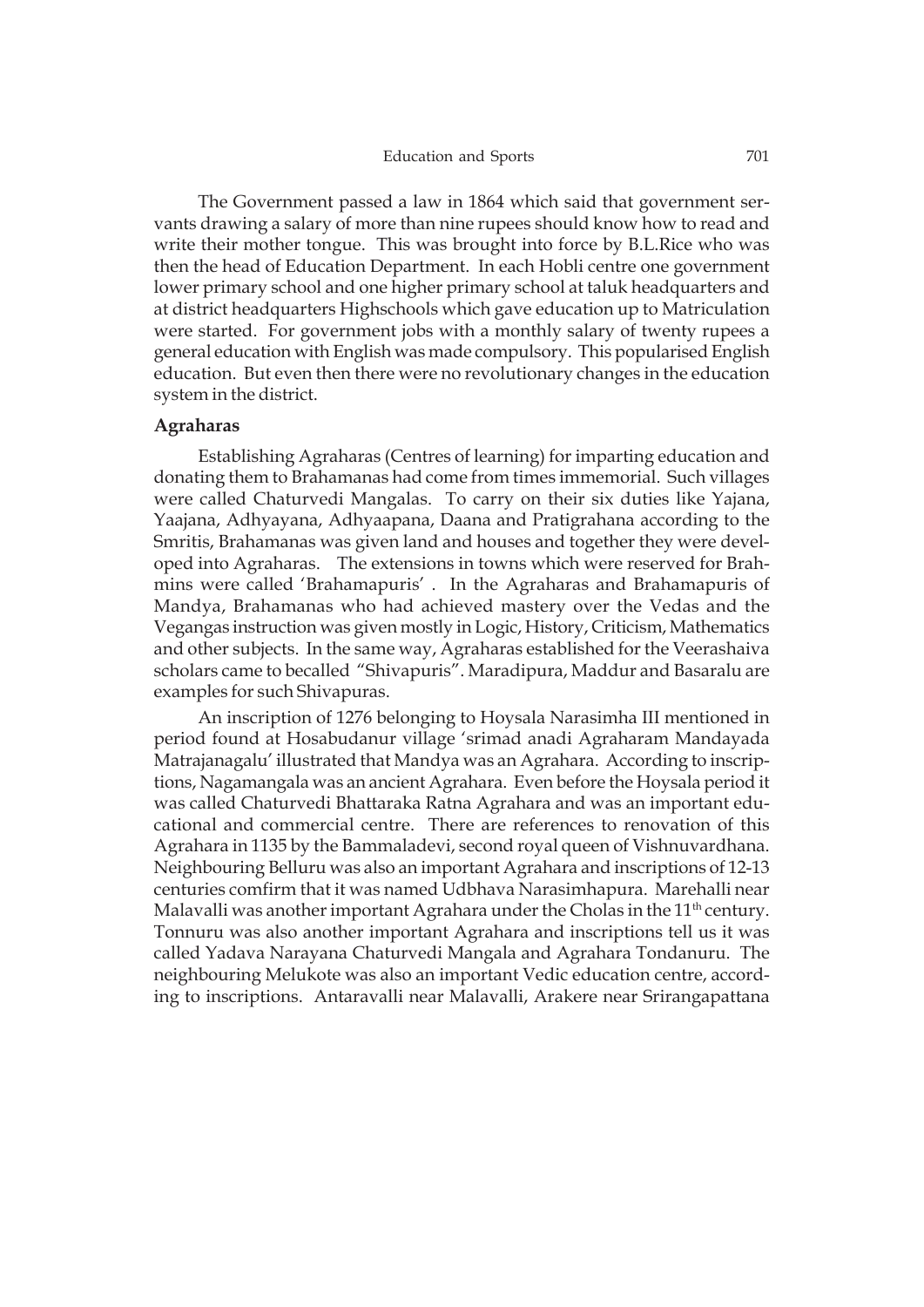and Belagola were also famous Agraharas. Though the Agraharas of the district belonged mostly to the Hoysala period, scholars agree that they grew under the patronage of the Vijayanagara and the Mysore Kings. Also Kikkeri, Doddarasikere, Bhairapura, Varahanatha Kallahalli, Kallangere, Dodaga, Hosaholalu, Hariharapura, Sindaghatta, Malaguru, Guttallu, Agraharabachahalli, Byalandakere were important educational centres. Among the Agraharas established during the Vijayanagara period, mention may be made of Honnenahalli, Tibbanahalli (Nagamangalal Taluk) and Mattahalli near Belakavadi. Though Malavalli and Srirangapattana were learning and teaching centres under the rulers of Mysore they had scholars, men of letters and musicians. Srinivasa Agrahara near Srirangapattana was another famous educational centre of those times.

# **Mathas**

Mathas were basically religious centres where religious teachings were going on. Later they developed into Gurumanes and Gurukulas. We have several examples of such Mathas developing into educational centres. Adichunchangiri Matha in Nagamangala taluk is one such example. The contribution of this Matha to the nation in the social and specially in educational field is invaluable. (Discussed in detail later). Yathiraja Matha, Ahobala Matha, Vanayamalai Matha at Melukote which have the heritage of Ramanuja's philosophy have lots of ancient literary works and have been successful in bringing an awareness about Srivaishnavism among the people. Scholars are of the opinion that Yathiraja Matha was established by Ramanuja himself and Ahobala Matha (1398) was established by 'Adivan' Shathakopa Mahadeshikar. In the sameway Hullamballi Revanradhyamatha, Brihanmatha of Halaguru, Ramarudhamatha, Dhanaguru Veerasimhasana Matha, Manteswamy Matha, Malavallimathas of Boppanagaudanapura and Tendekere and Kapanahalli Gavimatha in Krishnarajapet taluk, Baby Bettada Siddeshwara Matha in Pandavapura taluk are busy in religious and educational services. Sri Brahamatantra Swatantra Parakala Matha (1676-1760 AD) of the royal teacher of the kings of Mysore, which had its centre at Tirupati was also established at Srirangapattana and during the time of Krishnaraja Wodeyar IV was shifted to Mysore. Apart from these many Mathas in the district have been serving in the educational field directly or indirectly.

# **Melukote, the Learning Centre**

Even before the arrival of Sri Ramanujacharya, Melukote was a famous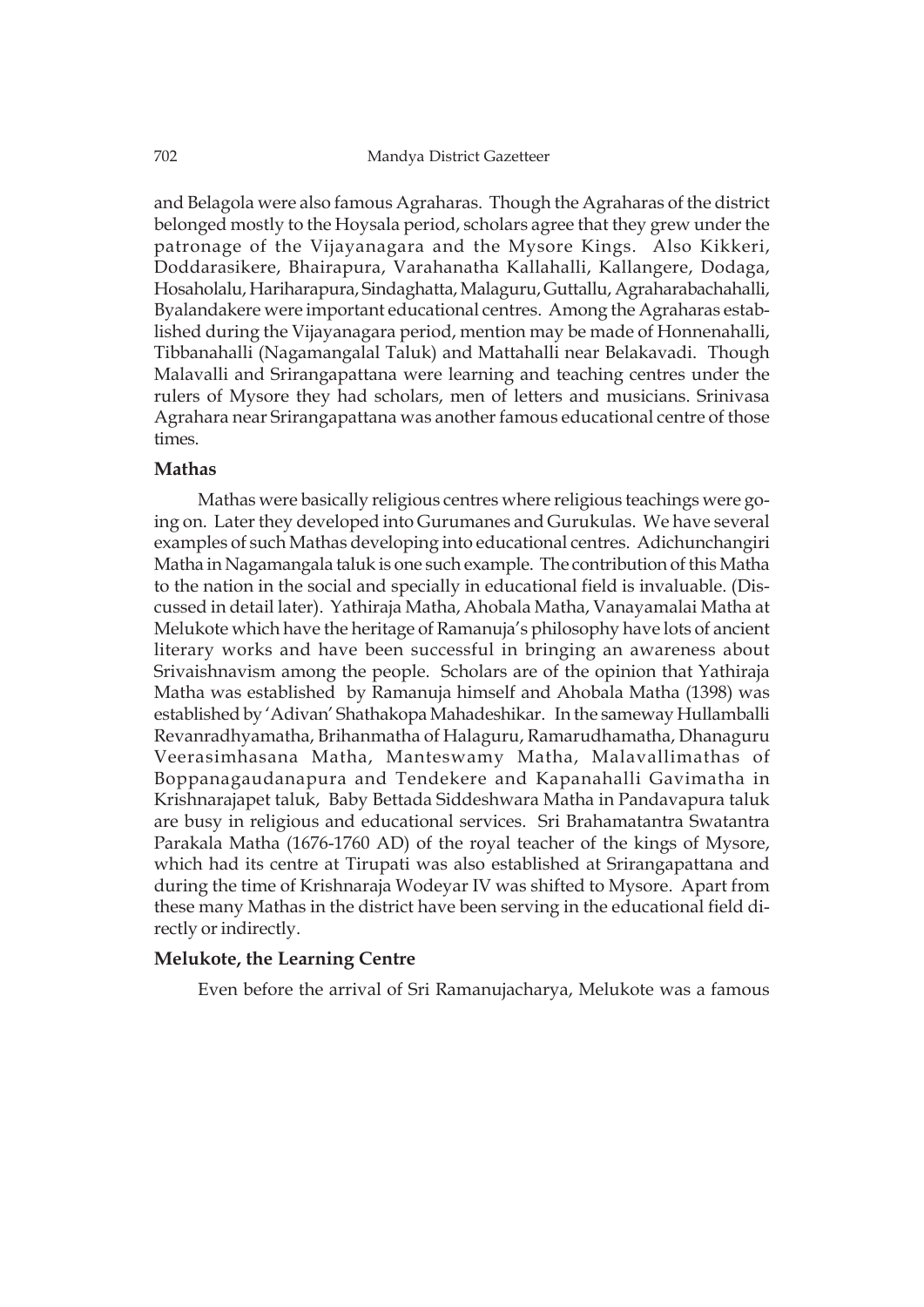#### Education and Sports 703

learning centre and it is learnt that the ancient Gurukula system was in vogue till 1848. In 1848 Mummadi Krishnaraja Wodeyar established a centre called Abhinava Krishna 'Manorajani Pathasala' and this paved way for the institutionalisation of Gurukula system. Its administration was given to Sri Tirunarayana temple. This centre was in the premises of the temple and was the most famous in south Asia. The company government recognised it as a Sanskrit college in 1853 and started giving grants at Rs. 45 per month. But during the I world war the government doubted that many scholars of this centre were conspiring against the government and therefore closed this centre.

In 1887 a scholar by name Kuppannaswamy renovated this school and became the head. After holding talks with the govenment, he got back the aid for the school and renamed the school as 'Vedavedanta Bodhini Mahapathasale' He also started a library here called Saraswathi Bhandara and collected valuable books on Ubhayavedanta and Sanskrit literature.

#### LITERACY

 The rate of literacy in Mandya district is lesser than that of the Karnataka state and India. Even after passing of the Compulsory Primary Education Act there was no increase in the literacy rate. In the census of 1891 the percentage of literates and illiterates has not been correctly recorded. In that year census was done as scholars, literates and illiterates. This led to confusion and therefore in the 1901 census, only two groups-literates and illiterates were made. Since the District was in Mysore province at that time, the number of literates is not exactly known. Before the completion of Krishnarajasagar Dam (1932) Mandya was a barren land and therefore poverty and illiteracy were common. Educational centres like Agraharas and Mathas also had weakened because of lack of encouragement. Educated people had migrated to Bangalore and Mysore. Therefore literacy at that time was naturally very less.

In the last two decades, literacy rate in Mandya district has considerably increased and there is social and political awakening among the people. According to the census of 1991 the population of 0-6 age group was (Children below 6 years have not been considered for literacy), 14,03,018 of which 6,75,502 people were literates. This was 9.02% more than the literacy during 1981.

#### **Literacy among Men**

According to the census of 1991, the population of males above the age group 0-6 was 7,14,393 out of which 422,781 or 59.18% were literates. Among them the literacy in urban area was 75.75 and rural area was 55.89. It was 10.72% more than 1981.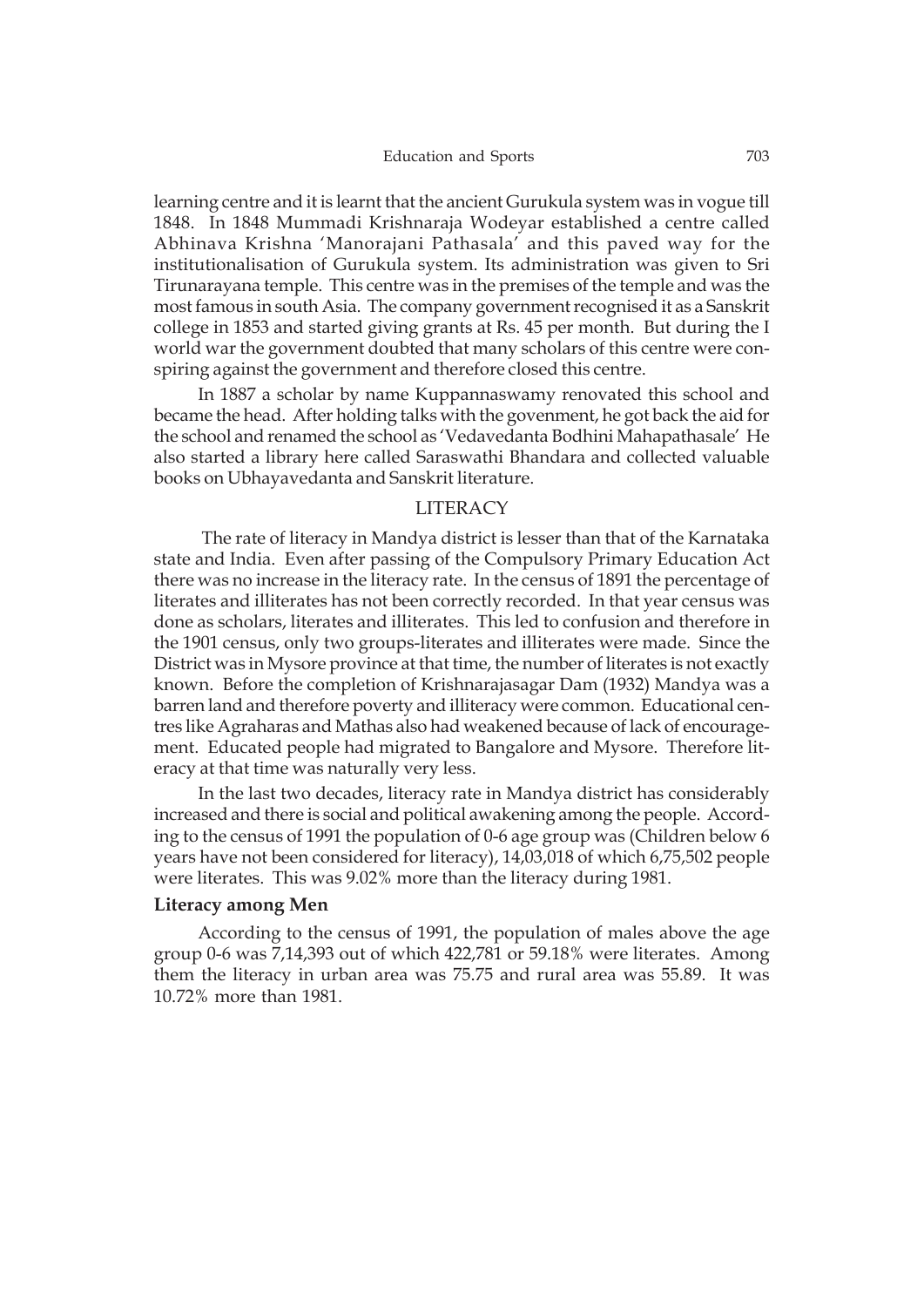Since Mandya district got an independent status in 1939, the literacy figures are available from the census of 1941 and it is given below :

| Year | Pupulation  |          | Literacy |        | Percentage  |       |
|------|-------------|----------|----------|--------|-------------|-------|
|      | <b>Boys</b> | Girls    | Boys     | Girls  | <b>Boys</b> | Girls |
| 1941 | 3,20,772    | 3,14,816 | 45.729   | 8.228  | 14.2        | 2.6   |
| 1951 | 3,60,530    | 3,57,015 | 83,194   | 18,851 | 23.1        | 5.3   |
| 1961 | 4,57,143    | 4,42,067 | 1,20,912 | 34,739 | 26.3        | 7.8   |
| 1971 | 5,88,269    | 5,64,494 | 1,85,447 | 71,560 | 31.52       | 12.68 |

**Table 13.1 : Progress of literacy in Mandya district from 1941-1971 for the age group of 0-4**

#### **Literacy Among Women**

In 1991 the population of women above 6 years were 6,88,625 out of which 2,52,721 or 37.95% were literates. Literacy among women in urban area was 43.59 and rural area was 16.48. This was 12.88% more than the literacy in 1981.

According to the 1991 census the percentage of population at different levels of education was divided as follows :

| Primary / Middle level       | 48.83%  |
|------------------------------|---------|
| Higher / PUC / Diploma level | 20.49 % |
| Degree and Higher level      | 3.86%   |
| <b>Illiterates</b>           | 26.82 % |

The number of male children to be admitted to primary and middle schools, according to the 1991 census was 1,75,405 of which only 55,610 or 31.70% were admitted to schools.

For the same year the number of female children to be admitted to the above said schools was 1,78,757 of which only 42,700 or 23.89 % had been admitted to schools.

At the primary level in the district the total number of children was 2,67,022 and the number of teachers 5,506 i.e., 21 teachers for every 1000 children.

At the Higher Secondary level the number of children was 40,316 the total number of teachers 1,007 i.e., 25 teachers for every 1000 children.

In the same decade, the number of children between the age group of 7 and 14 was 52,890 out of which 45,241 (85.53%) were literates. And out of 99,486 people between the age group 15 and 34, 71,296 (71.66%) were literates.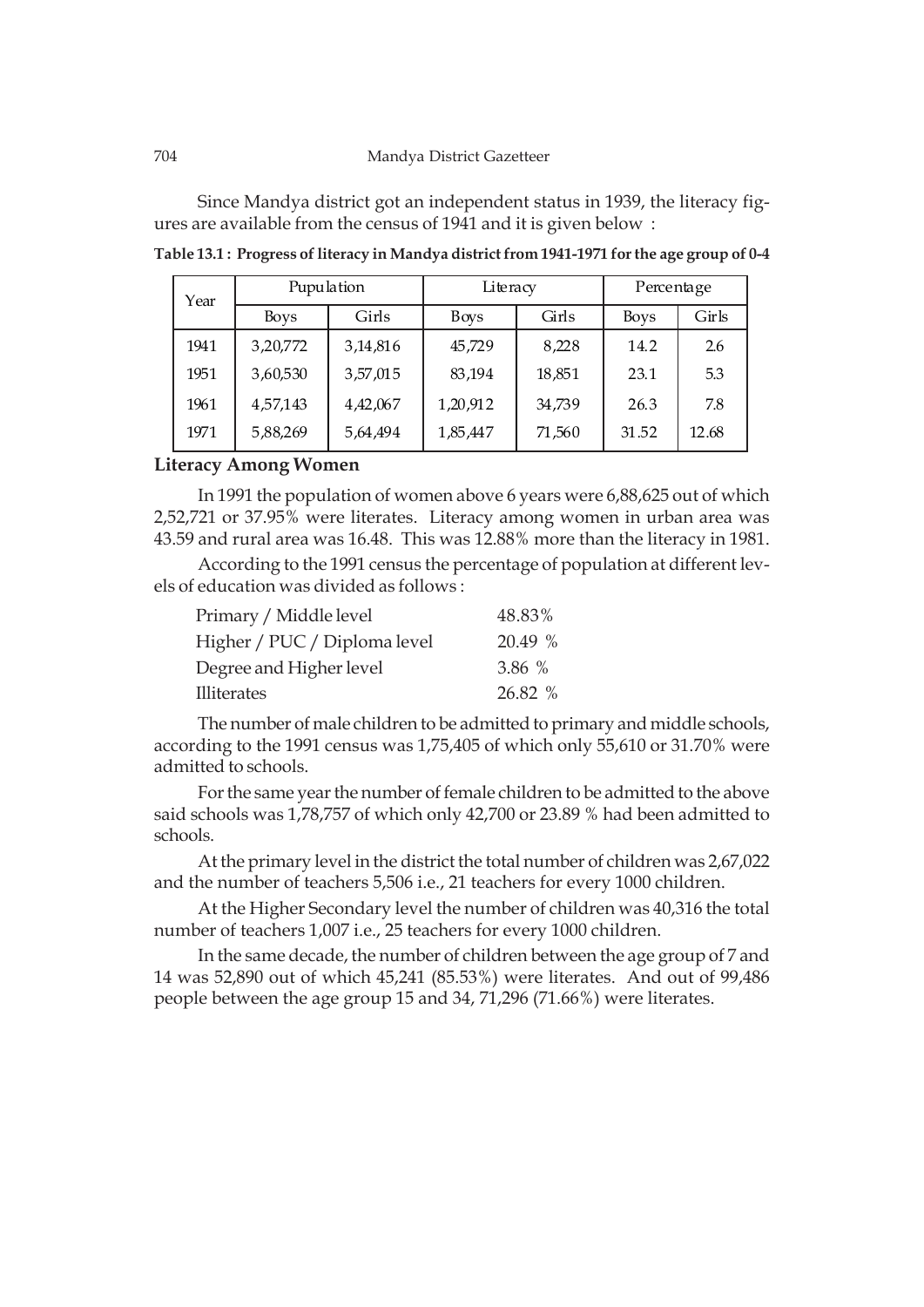In the rural areas out of 2,65,491 in the age group of 7 to 14, 1,94,851 (73.39%) and out of 4,69,914 in the age group of 15 to 34, 2,13,682 (45.47%) were literates. In the temporary census of 2001 people above 6 years of age were counted and during this decade the literacy level was 61.21%. The total population in the district was 17,61,718 of which 8,87,307 were males, 8,74,411 females. The number of children in the 0-6 age group were 1,91,677. Among them 98,949 were boys and 92,728 girls. The total number of literates in the district was 9,60,948 (61.21%) of which 5,57,435 males (74.43%) and 4,03,513 (51.62) females were there. The literacy rate in the district during the previous decade was 56.04% of which 67.26% were males and 44.34% females. This shows the progress made in literacy.

#### PRE-PRIMARY EDUCATION

With the expansion of primary education, nursery schools were started and even after the government and private institutions realised the importance and the need for pre-primary education, its development in a scientific framework was seen only after 1970. The Five Year Plans also gave importance to this and the parents also realised that it was right to send their children to pre-primary schools to teach them discipline, to teach them about the activities of the school and more importantly to prepare them mentally to go to school.

No formal education is given at the pre-primary level. Though it is the responsibility of the government, private institutions which are doing this work are helping in different ways. Pre-primary education which is given to children from 3 to 6 years is mostly the responsibility of the private institutions. Though the government does not interfere in this, it gives every possible help and encouragement. Hence nursery schools get aid from the government.

At the pre-primary level importance is given to the physical and mental development, realisation of personal hygiene, mutual help, self-reliance, co-operation, effective use of mother tongue etc. People also have realised the basic aims of this level of education. This education level which became popular after the 1970's decade was recognised only in the urban areas. Government which realised the necessity of spreading it in rural areas took measures to give 70% aid to institutions which started such schools in rural areas. Such schools in urban areas got aid upto 50%. By March 1965 there were 42 pre-primary schools in the district and 1,907 (966 boys, 941 girls) children were studying in these schools.

#### PRIMARY EDUCATION

Though the Mysore Primary Education Act came into force by the time Mandya became an independent district, because of economic crises in 1931-32,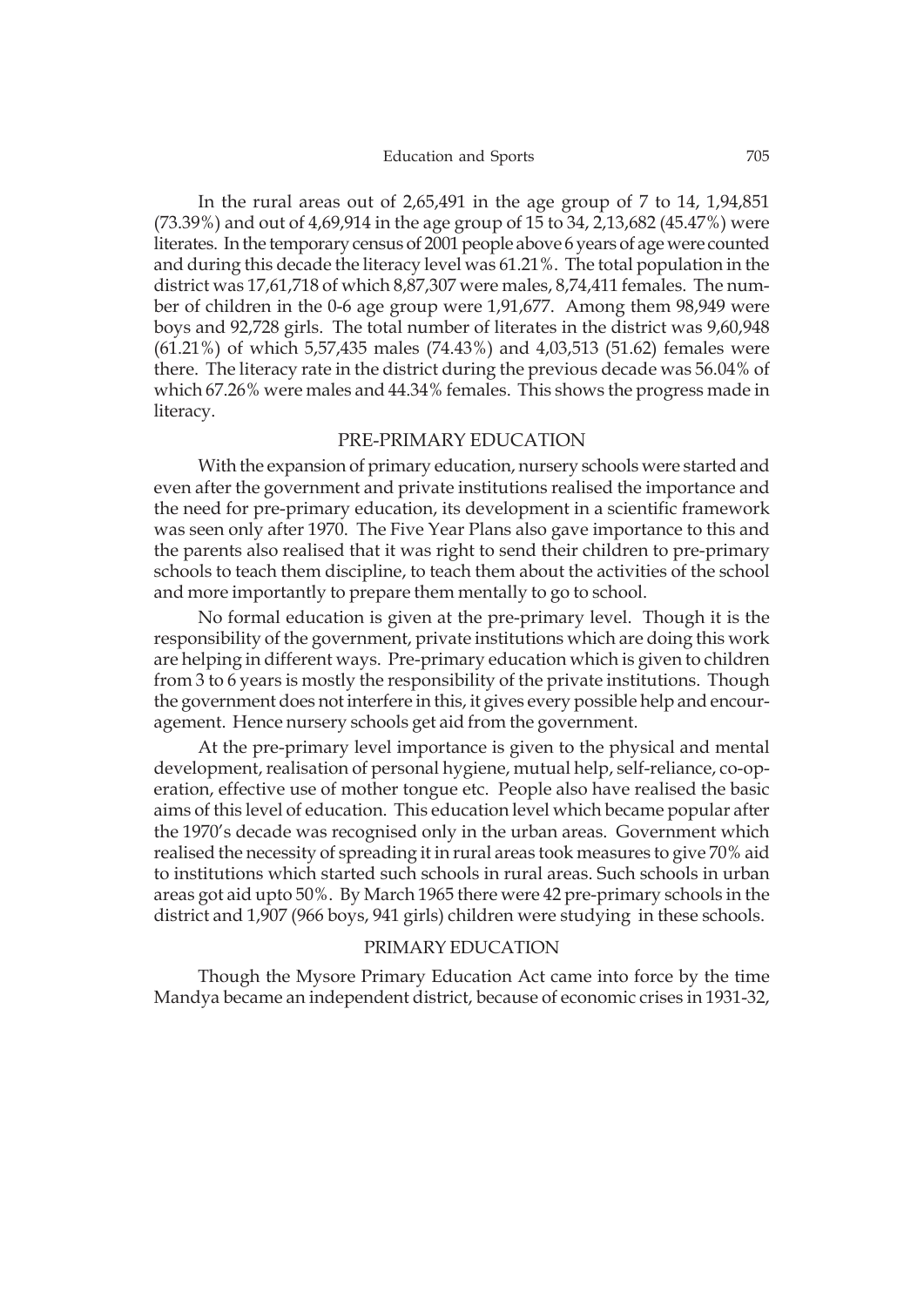there was no development in the educational field. The government appointed a committee in 1937 to suggest ways for the development of primary education and to remove illiteracy. The committee, suggested that the government should take the responsibility of this level of education.

The Government which took this suggestion made arrangements to give primary education to the rural children. The Government gave 70% of the total expenditure of the school management. Hence many private institutions came forward to start schools. This led to an increase in the number of private schools in the district.

But since the schools run by local institutions did not give the expected results, the government took over these institutions. To improve the education system at this level the government passed the Primary Education Act in 1941. According to this in the urban areas one school each for 500 students and one school each for 300 students in rural areas, primary schools from first to fourth standards were started. Apart from languages, History, Geography, Arithmetic, Music, Environment lessons and Moral lessons were taught in these schools.

According to this Primary Education Act of 1941 and the Government Act of 1st August 1947, which said that this compulsory Act should be brought into force everywhere, this Compulsory Primary Education Act came into force at Kottatti in Mandya Taluk in 1947-48. It applied to the entire district from the next year. But since it did not give the expected results, the Act was abolished in 1950-51.

The number of primary schools started in the district reached 929 in 1959- 60, where 45,095 children (30,988 boys, 14,107 girls) were studying. By 1964-65 the number of each schools increased to 1127 and the number of children to 79,272 (44,177 boys and 35,095 girls). By 1960 the number of New Type Middle Schools in the district was 111, where 16,468 (11,471 boys and 4,997 girls) were studying. Some New Type Middle Schools had classes from first to seventh standards and both girls and boys were admitted to these schools. The talukwise details of such schools in 1965 is given in the table below :

#### **Compulsory Primary Education Act 1961**

Government gave importance to Primary Education under the third five year plan. It ordered that beginning from 1961-62, by 1965-66 all children from 6 to 11 years should be given compulsory free primary education. The Government of Mysore passed the Mysore Compulsory Primary Education Act in 1961 to give this level of education to children of six to seven years of age.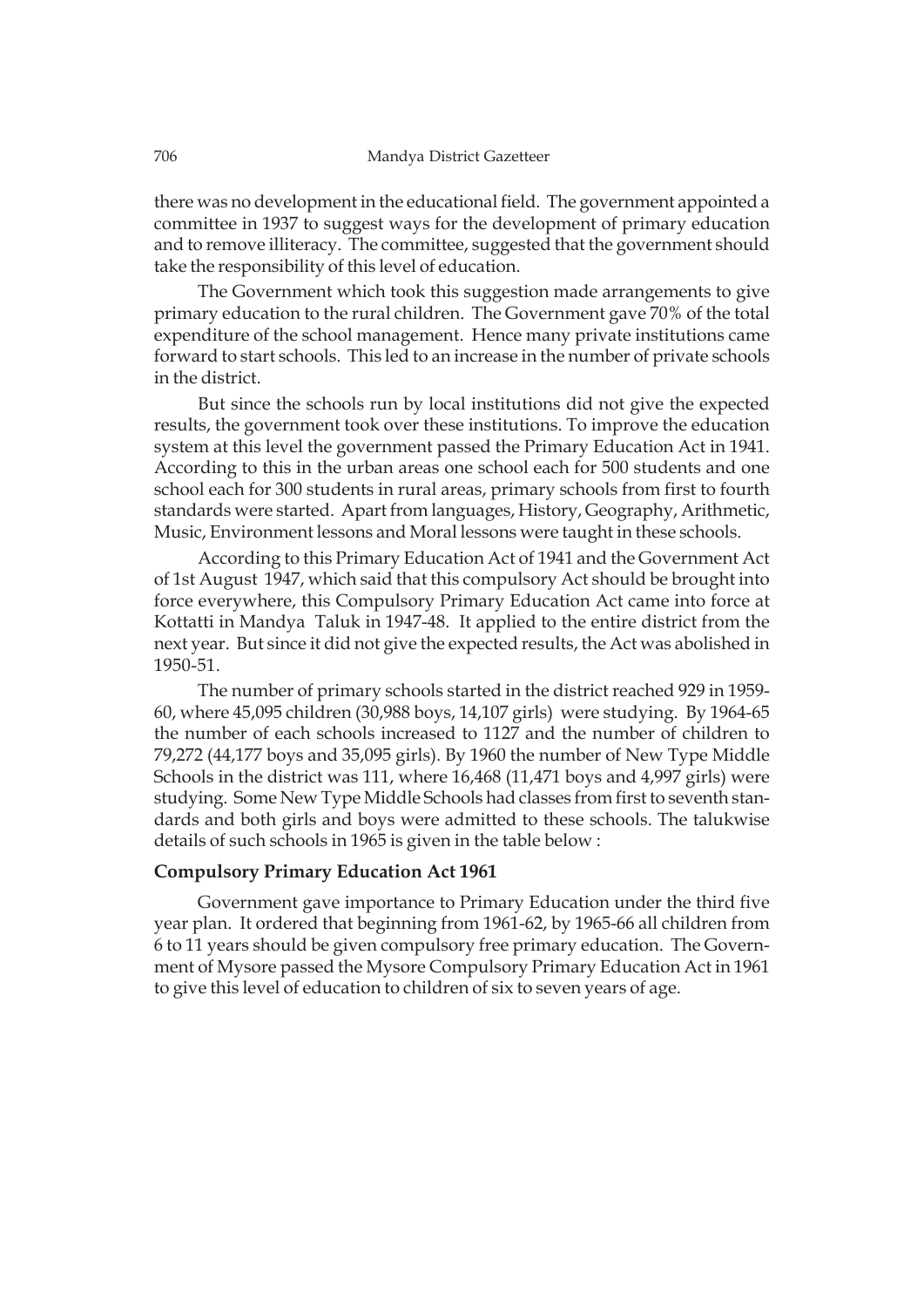| Taluk           | No.of   | No.of children |       | Details of teaching |                |
|-----------------|---------|----------------|-------|---------------------|----------------|
|                 | Schools |                |       | staff               |                |
|                 |         | Boys           | Girls | Male                | Female         |
| Mandya          | 35      | 5133           | 2944  | 186                 | 31             |
| Malayalli       | 26      | 3228           | 1887  | 133                 | 02             |
| Maddur          | 28      | 3782           | 2103  | 173                 | 02             |
| Srirangapattana | 17      | 2127           | 1514  | 93                  | 05             |
| Pandavapura     | 143     | 1574           | 843   | 65                  |                |
| Krishnarajpet   | 27      | 2830           | 1906  | 126                 | 04             |
| Nagamangala     | 25      | 2294           | 188   | 97                  |                |
| Urdu schools    | 13      | 1326           | 473   | 57                  | 0 <sub>3</sub> |
| (Mandya)        |         |                |       |                     |                |
| Total           | 184     | 32584          | 15628 | 930                 | 47             |

| Table 13.2 |  |
|------------|--|
|------------|--|

The government cancelled such Middle Schools gradually.

| <b>Table 13.3</b>                                                    |  |
|----------------------------------------------------------------------|--|
| Talukwise details of Junior Primary Schools in the district in 1965. |  |

| Taluk           | No.of schools | No.of children | Males  | Females |
|-----------------|---------------|----------------|--------|---------|
| Mandya          | 159           | 12,357         | 6,807  | 5,550   |
| Maddur          | 152           | 10,480         | 6,230  | 4,250   |
| Malavalli       | 161           | 11,334         | 6,566  | 4,768   |
| Srirangapattana | 68            | 4,800          | 2,994  | 1,806   |
| Pandavapura     | 102           | 7,030          | 4,197  | 2,833   |
| Nagamangala     | 172           | 8,445          | 4,936  | 3,509   |
| Krishnarajpet   | 172           | 11,545         | 6,479  | 5,066   |
| Total           | 986           | 65,991         | 38,209 | 27,782  |

Apart from these, there were 14 primary school in the district during the year where 2,127 children were studying. Also 12 Urdu, one Tamil and one Telugu schools there, in which a total of 1,159 children were studying. Also there were six Kannada girls schools with 1,704 children and two Urdu girls schools with 336 children.

By 1975, there were 1,498 primary schools in the district with one school each for every 1.3 sq.km.s. Out of these 28 were private schools, Of the total number of schools 1,168 were lower and 330 were Higher Primary Schools. There were 3,812 teachers in there schools, out of which 10% were women.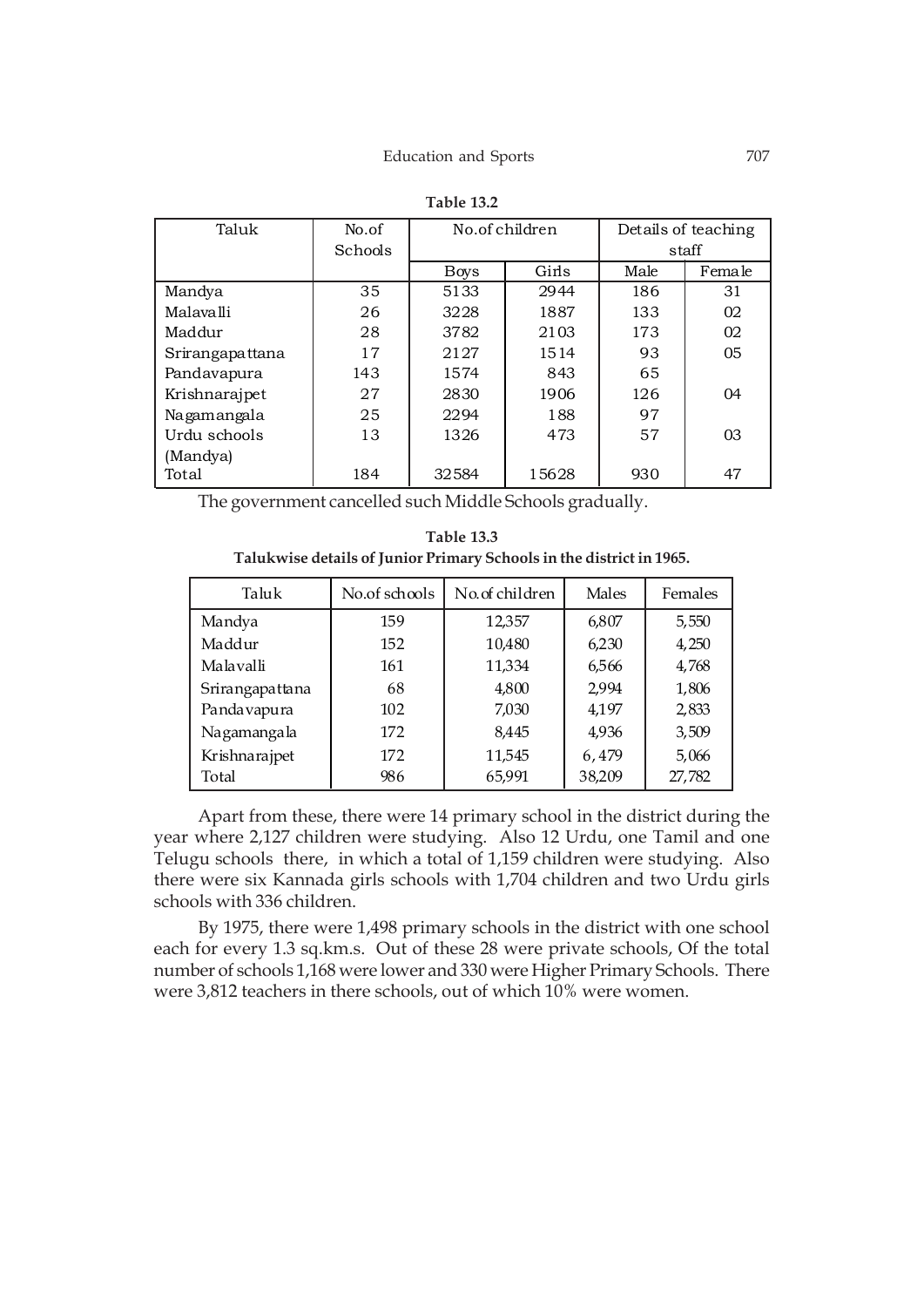#### 708 Mandya District Gazetteer

In the recent decades, under the New Educational Policies of the Government, Primary Education was given the due encouragement and hence this level of education progressed considerably in the district. The next table shows the taluk level details of Primary Schools and children during the year 2001-2002.

|                 | Lower Primary Schools |           |         |            |          |         |  |  |  |
|-----------------|-----------------------|-----------|---------|------------|----------|---------|--|--|--|
|                 |                       | 2001-2002 |         |            |          |         |  |  |  |
| Name of the     |                       | Schools   |         |            | Children |         |  |  |  |
| Taluk           | Government            | Aided     | Unaided | Government | Aided    | Unaided |  |  |  |
| Krishnarajpet   | 209                   |           | 12      | 4298       | 3750     | 8048    |  |  |  |
| Maddur          | 108                   |           | 26      | 4534       | 4003     | 8537    |  |  |  |
| Malavalli       | 113                   |           | 12      | 2956       | 2852     | 5808    |  |  |  |
| Mandya          | 115                   | $\Omega$  | 21      | 2814       | 2764     | 5578    |  |  |  |
| Nagamangala     | 223                   |           | 02      | 3282       | 3283     | 6565    |  |  |  |
| Pandavapur      | 95                    |           | 08      | 6243       | 5828     | 12071   |  |  |  |
| Srirangapattana | 59                    |           | 05      | 2003       | 1926     | 3929    |  |  |  |
| Total           | 922                   | 03        | 86      | 26130      | 24406    | 50536   |  |  |  |

**Table 13.4**

|                   | Higher Primary Schools |         |                |            |          |         |  |  |
|-------------------|------------------------|---------|----------------|------------|----------|---------|--|--|
| Name of the Taluk | 2001-2002              |         |                |            |          |         |  |  |
|                   |                        | Schools |                |            | Children |         |  |  |
|                   | Government             | Aided   | Unaided        | Government | Aided    | Unaided |  |  |
| Krishnarajpet     | 153                    | 02      | 16             | 15319      | 14755    | 30074   |  |  |
| Maddur            | 146                    | 03      | 22             | 18718      | 17237    | 35955   |  |  |
| Malavalli         | 154                    | 02      | 21             | 17459      | 16140    | 33599   |  |  |
| Mandya            | 181                    | 15      | 26             | 28623      | 26959    | 55582   |  |  |
| Nagamangala       | 152                    | 02      | 0 <sub>5</sub> | 8338       | 7279     | 15617   |  |  |
| Pandavapur        | 91                     | 03      | 18             | 11000      | 10156    | 21156   |  |  |
| Srirangapattana   | 70                     | 04      | 16             | 10388      | 10111    | 20499   |  |  |
| Total             | 947                    | 31      | 124            | 109845     | 102637   | 212482  |  |  |

# TEACHERS' TRAINING

# **B.Ed. Education**

The only Teachers Education College of the district, Shankaregowda Teachers College was started under the auspices of Janata Educational Institution in 1974 and was given aid by the Government in 1993. The admission capacity of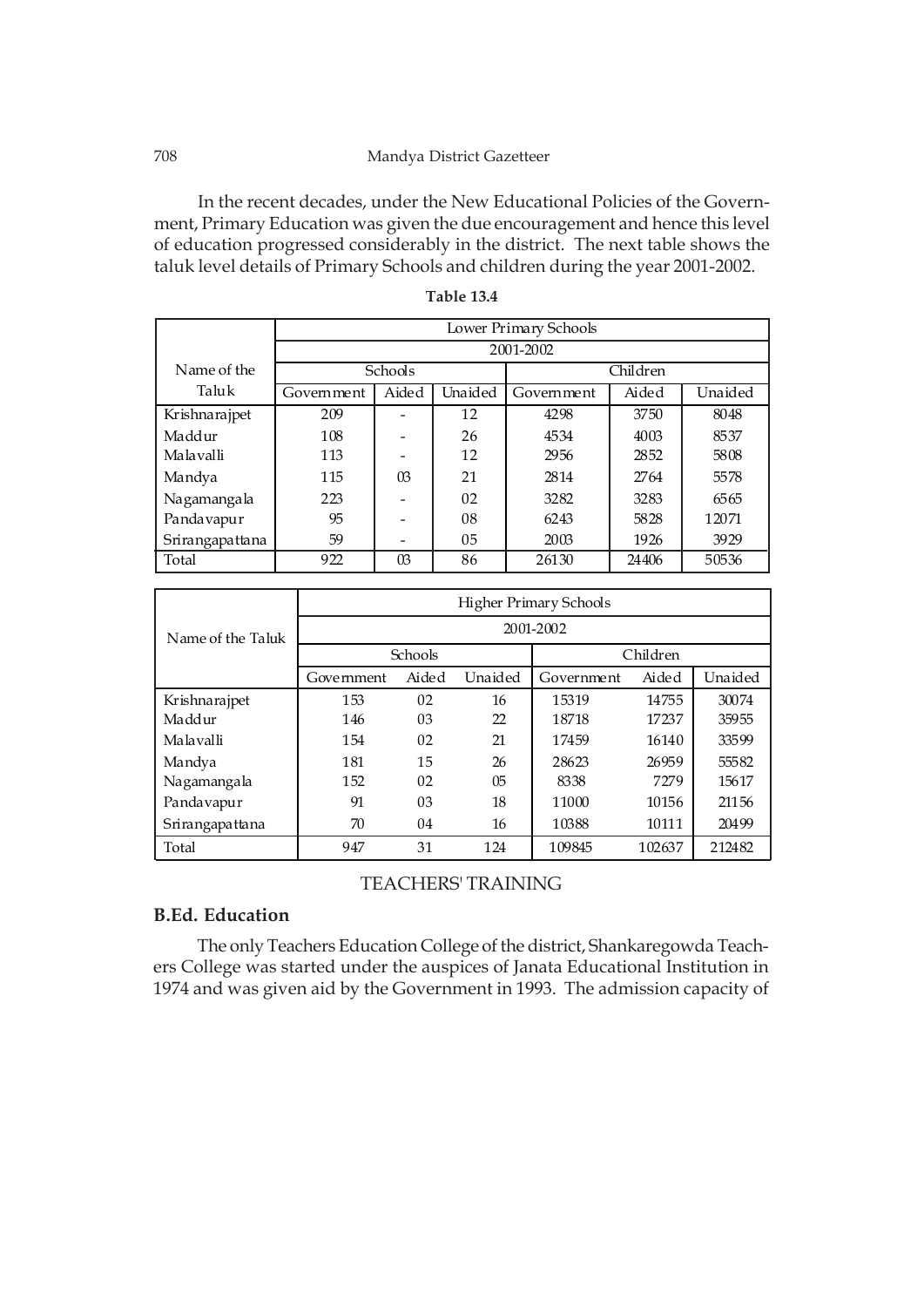the college is 100 per year and here training is given in the method of teaching of Kannada, English,, History , Physics, Chemistry, Mathematics and Biology. This Institution which also has an Open University study centre has seven teaching staff.

# **Primary Teachers' Training**

The first basic training Institute of the district started at Nagamangala in 1960. In the same year a Training Institute for women was started by St.Joseph's Institute which was a minority institute. At present this institution is getting aid from the government and it has its own building and a hostel. This same year a training institute under the central government's aid plan was started at Maddur (It is not working at present). After that the training Institute started by the government at Malavalli in 1983 is now working at Bachanahalli in its own building. Under the auspices of the Rural Education Institute, K.V. Shankare Gowda Teachers Training Institute was started at Keregodu Village in 1986. This is a private unaided Institute and is working in its own building.

# **District Institute of Education and Training**

According to the National Education Policy, under the plan of the Human Resources Development of the Central Government, the DIET (District Institute of Education and Training) was established at Mandya in 1995. This Institute which has its own building has residential buildings in a 25 acre land. Training is given in seven divisions under the guidance of Resource Persons to working teachers. Under the DIET a training Institute was started by the Government in 1995. In the beginning only 30 people could get admission and now it is increased to 50.

# **Mid-Day Meal Plan**

The 'Care' Institute (Co-operative American Relief Everywhere) came forward to supply free milk powder, oil and Jowar corn meals to school children in 1963 and this plan came into force in the state and also in all the taluks of Mandya district.

The following table gives talukwise details of the number of students who enjoyed the fruits of the scheme from the year 1998-99 to 2001-2002.

#### **Vidyavikasa Plan**

Under this plan school bags are distributed only to scheduled caste and tribe children. Uniforms will be distributed to the students of all groups from first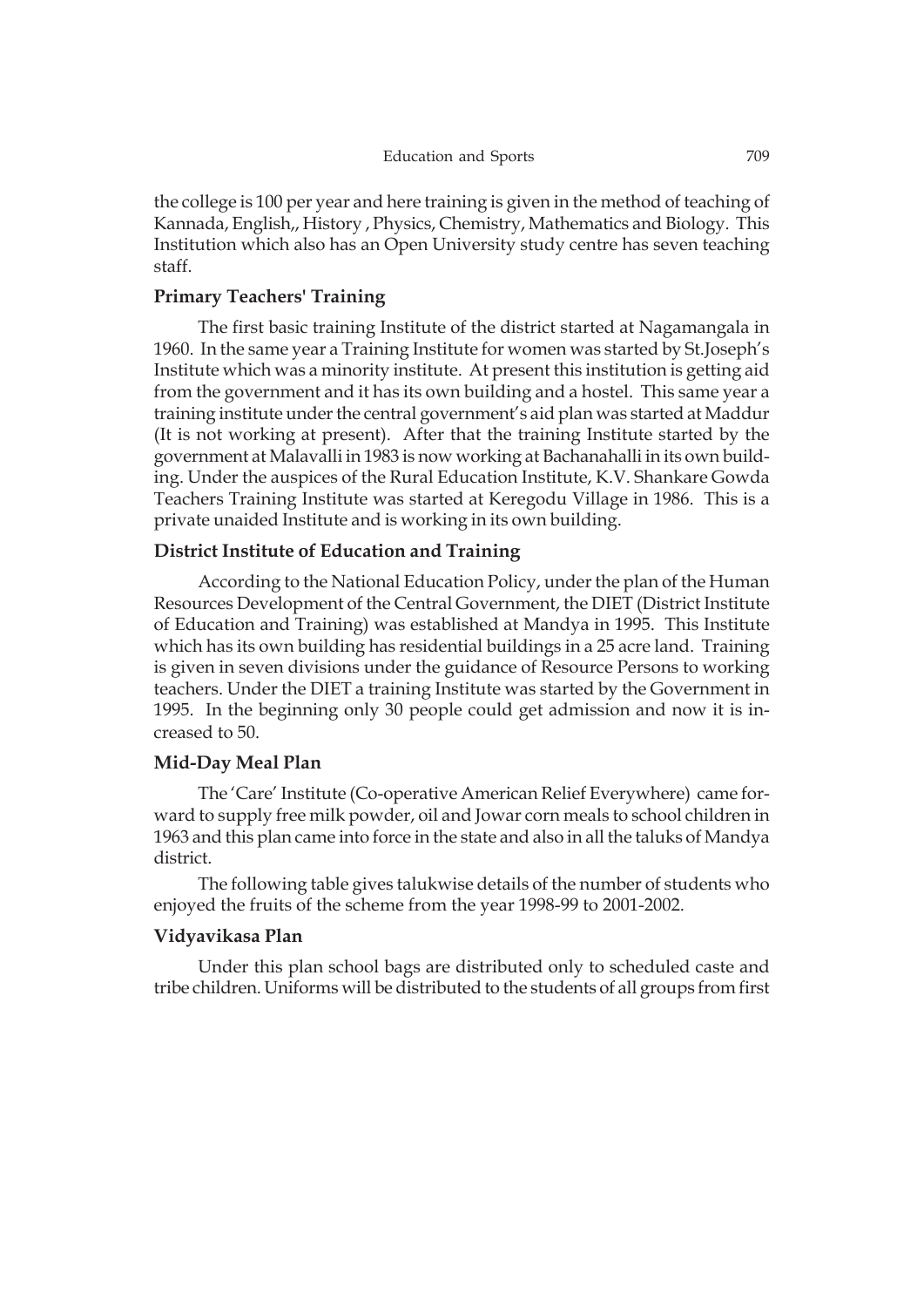#### 710 Mandya District Gazetteer

to seventh standards and to the girl students of High Schools. The table below shows the number of beneficiaries of this plan between 1997-98 and 2001-2002.

| 1 U.VIL 190     |                      |           |           |           |  |  |
|-----------------|----------------------|-----------|-----------|-----------|--|--|
| Taluk           | No. of Beneficiaries |           |           |           |  |  |
|                 | 1998-99              | 1999-2000 | 2000-2001 | 2001-2002 |  |  |
| Krishnarajpet   | 20408                | 22403     | 24031     | 26031     |  |  |
| Maddur          | 22441                | 25725     | 24080     | 27000     |  |  |
| Malavalli       | 25378                | 25731     | 25455     | 26500     |  |  |
| Mandya          | 338710               | 316990    | 32685     | 31512     |  |  |
| Nagamangala     | 19111                | 20778     | 24955     | 20848     |  |  |
| Pandavapur      | 14518                | 14057     | 14670     | 14100     |  |  |
| Srirangapattana | 14112                | 14559     | 13901     | 12333     |  |  |

| Table 13.6 |  |
|------------|--|
|------------|--|

| Taluk           | 1997-98 | 1998-99 | 1999-2000 | 2000-2001 | 2001-2002 |
|-----------------|---------|---------|-----------|-----------|-----------|
| Krishnarajpet   | 12525   | 14385   | 22320     | 22003     | 20250     |
| Maddur          | 690     | 746     | 1050      | 875       | 1072      |
| Malavalli       | 27925   | 20265   | 13369     | 14680     | 17437     |
| Mandya          | 30988   | 30212   | 32136     | 16432     | 22467     |
| Nagamangala     | 12951   | 12251   | 10498     | 15471     | 16269     |
| Pandavapur      | 14512   | 13516   | 11495     | 12862     | 11640     |
| Srirangapattana | 12964   | 12384   | 12868     | 12261     | 12457     |

# **Black Board Programme**

This plan sponsored by the centre has the aim of constructing rooms, supplying furniture and teaching aids giving salaries to teachers in primary schools. This plan came into force in the district in four stages from 1987. The first phase of this plan came into force in Malavalli in 1987-88, the second phase in Maddur and Krishnarajapet in 1989-90, the third phase in Nagamangala and Pandavapura in 1992-93 and the fourth and final phase in Mandya and Srirangapattana in 1993-94. This plan is not in force since 2000. Details of centres working in the district under the 4<sup>th</sup> phase and the number of beneficiaries are given below.

# **Mahithi Sindhu Programme**

This programme, intended to take the children to the computers was introduced in 1,000 government high schools throughout the state from 2001-2002. It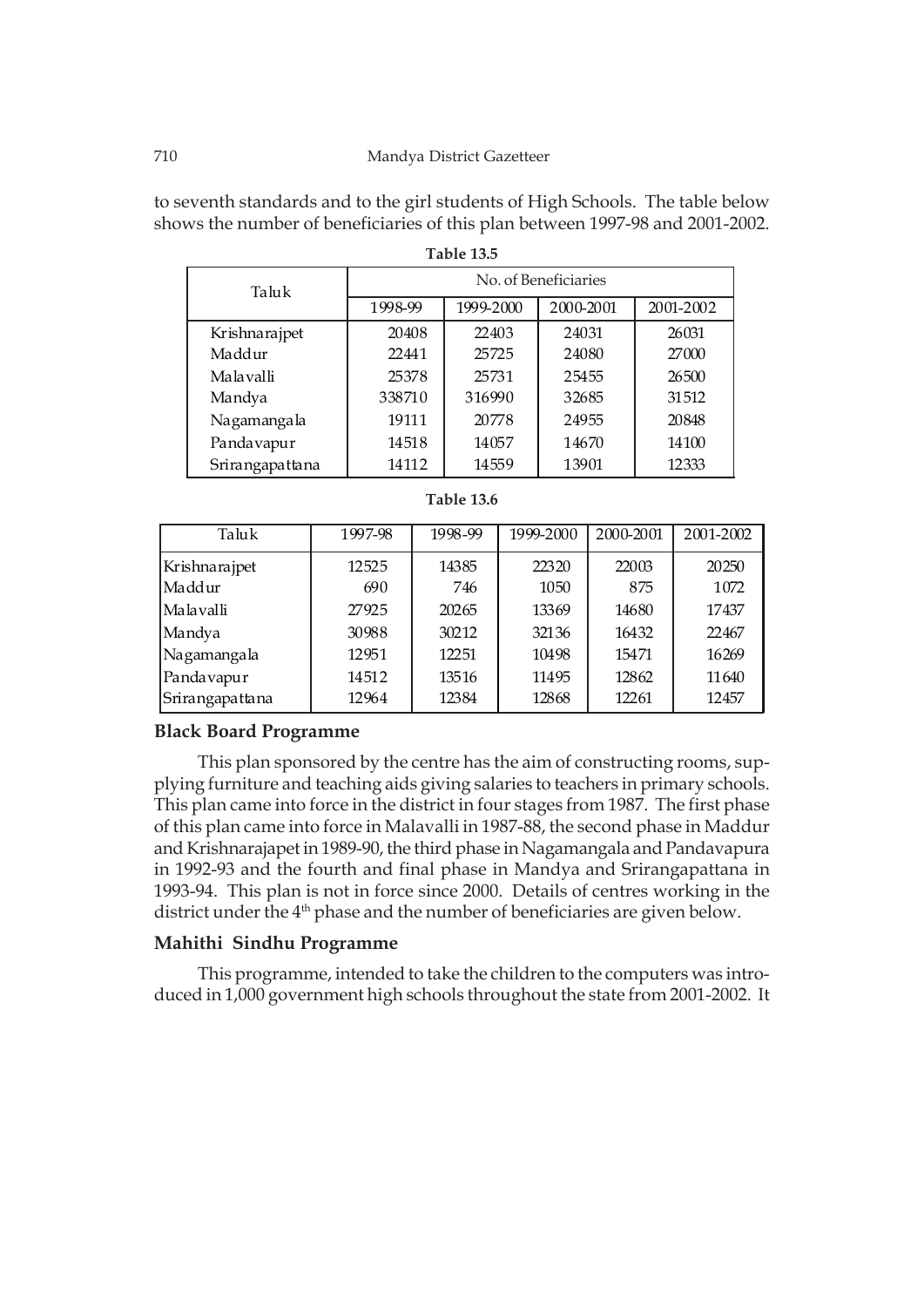came into force in 40 high schools in Mandya district. For the electrification of these schools, construction of leak proof rooms and supplying of computers, a total of 18 lakh rupees at Rs.45,000 per school has been spent during 2001-2002. In this programme, under the computer based education, Mathematics, General science, Social Science and English language are being taught through computers and the NIIT Institute of Bangalore is supervising this. All the centres are given telephone facilities and till now 13,743 children have benefited from this.

| Taluk           | Centres | No. that enjoyed in the fruits |
|-----------------|---------|--------------------------------|
|                 |         | of the plan                    |
| Krishnarajpet   | 13      | 2172                           |
| Maddur          | 16      | 2675                           |
| Malavalli       | 15      | 3101                           |
| Mandya          | 16      | 3216                           |
| Nagamangala     | 13      | 1566                           |
| Pandavapur      | 11      | 1694                           |
| Srirangapattana | 13      | 2027                           |
|                 |         |                                |

**Table 13.7**

# **Samudayadatta Shaale Scheme**

For the development of primary education, this scheme was introduced in the district in November 2001. Student-Parent-Teacher on one side communitysociety-government on the otherside, together working for the allround development of a child is the main aim of this scheme. Under this scheme, parents and guardians can have direct contact in the educational progress of their child and hold talks with the teachers and heads of schools directly. They can give suggetions in case of problems. If the problem is not solved, they can inform the departmental staff who will be present there.

# **School Development Maintenance Committee (SDMC)**

To bring about qualitative change among the teachers and to see the role of community in the school administration this programme has been started in all the government primary and highschools of the district from the year 2000-2001. Its progress in the schools of the district is encouraging.

#### **School adoption scheme**

Government has brought into force this scool adoption scheme to bring about many developmental programmes in government primary and high schools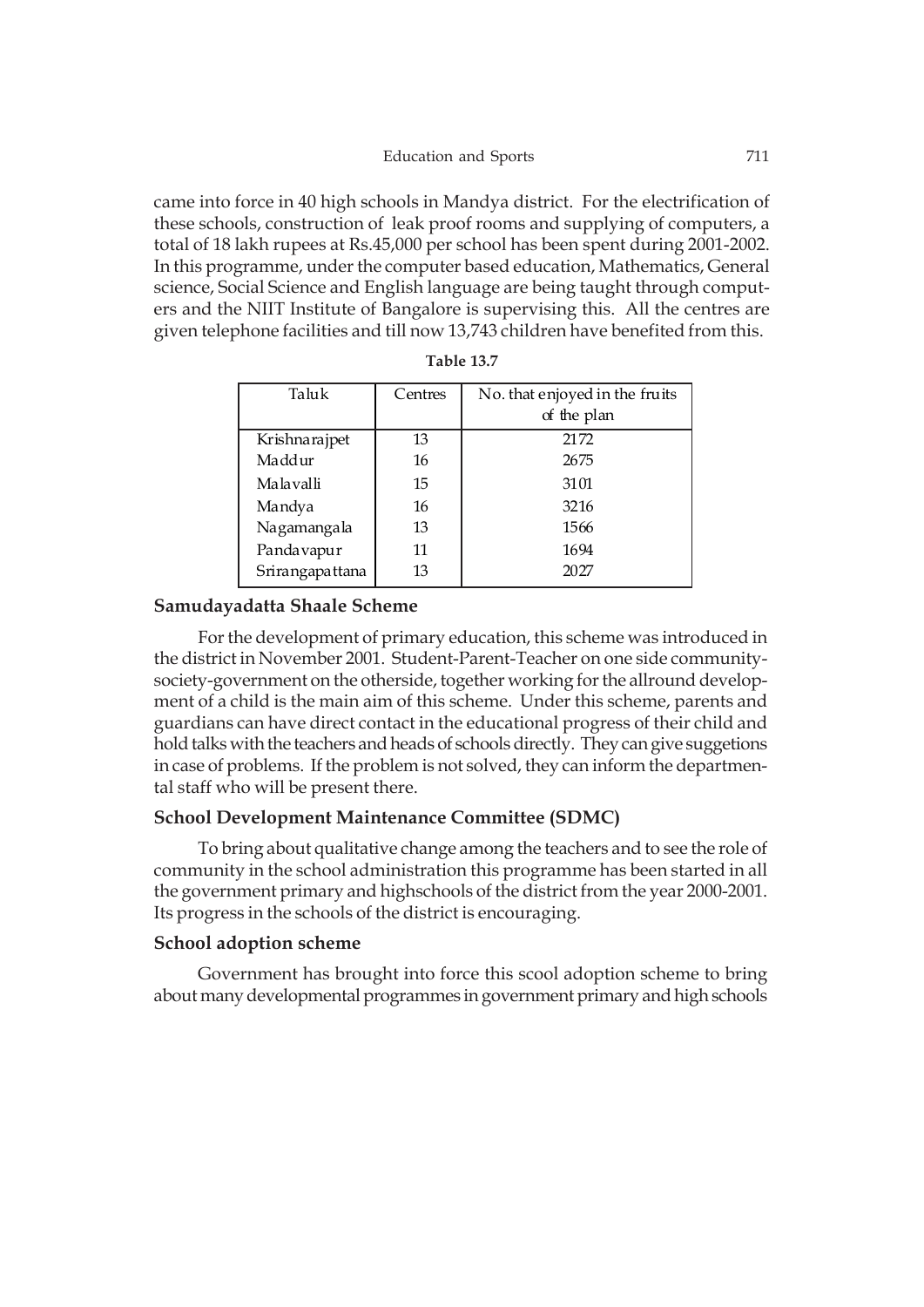by which such schools can be developed. Under this scheme, public Institutions are requested to adopt few schools and work for their progress.

# **Education of Urdu and other Minorities**

Though Persian was the official language of places where muslims ruled, Mysore state was not a centre of Urdu or Persian education till Hyder and Tippu came to power. After they came to power, in about 40 years Persian became the official language of this state and also developed as medium of education. Urdu became a language of the people and became popular. Hyder who was uneducated rendered notable contribution to the field of education. Tipu's Library, books written by him, his encouragement to scholars, the first Urdu newspaper started by Tipu in the History of Indian Newspapers are all examples of their interest in the educational and literary fields. Apart from these Tipu had started a Higher learning Centre at Srirangpattana and named it as Jami-ul-Umar. For the spread of Urdu Education, apart from the Maktabas in Mosques and reading of Quran in Madarasas, higher education was also given. Even now, for the benefit of the Muslims in the district, government is running schools, and the figures of such schools working during 2000-2001 is given here Krishnarapete – 12, Madduru-9, Mandya -16, Malavalli – 12, Nagamangala – 11, Pandavapura – 19 and Srirangapattana – 13. Apart from these one Telugu and two Tamil schools are also working at Mandya.

# HIGHER SECONDARY EDUCATION

Before Independence, there were three government high schools in the district. They were Malavalli High School (1928), Corporation High School, Mandya (1937) and Krishnarajapete High School (1945- P U College at present). After this Srirangapattana High School ( P U Collee at Present) in 1947, Arakere High School (P U College at present) in 1950, Aghalaya High School in 1951, Nagamangala High School ( P U College at present) in 1952 and Krishanarajpet High School ( P U College at present) in 1955 were the other High Schools which were started. Many private institutions started high schools during the same period and got aid from the government. They were Vijaya High School (1947) of Pandavapura, My Sugar High School (1949) of Mandya and Sri Yadushaila High School (1950) of Melukote.

By the time the state was unified, the number of government high schools increased to 18 and by 1966 it was 50. Among them, six government schools with a strength of 2744 children (2471 boys and 273 girls), six Municipal Schools with 4,023 children (3,508 boys and 515 girls) 14 Board Schools with 2,169 chil-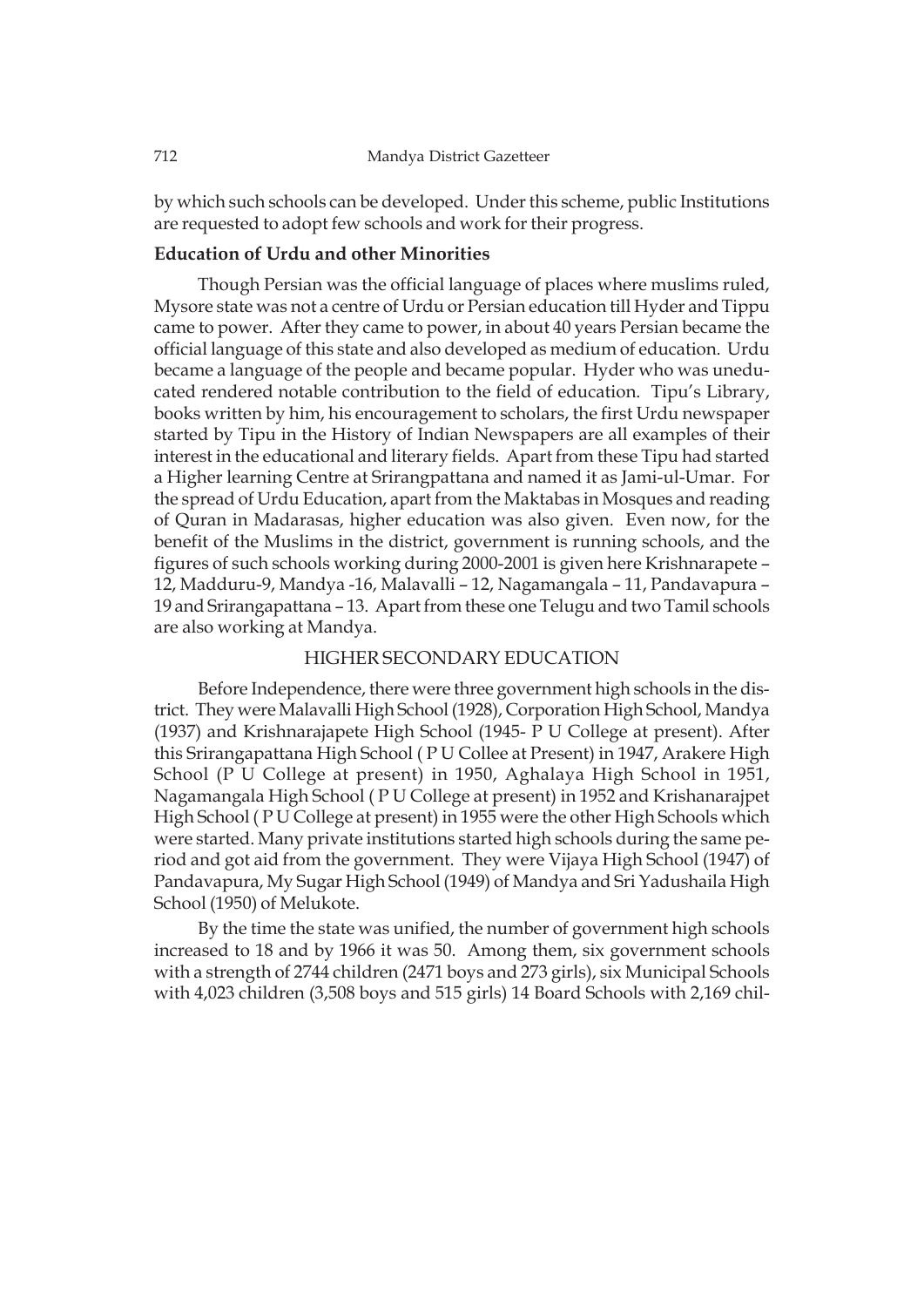dren (1,929 boys and 240 girls) nine aided private schools with 2,111 children, 12 unaided private schools with 1,754 children (1578 boys and 176 girls) and three unaided girls private schools with 911 children were included.

There were changes in the educational field due to the suggestions given by Educational Committees like Dr. Radhakrishnan Committee (1948) Secondary Education Committee (1953) and Kothari Education Committee (1964) formed after independence. Four year primary level, three year Middle (Higher Primary) level, three year High School level and two year Pre-university educational levels were recommended and they came into force.

By 1927, the government took over many High Schools that were being run by the local institutions in the district. After the 1970 the number of High Schools in the district has considerably increased and in 1970-23,891 children, in 1980- 23,000 children and by 1985-32,612 children were studying in these schools. In the last three decades, many private institutions have started High Schools and are getting aid from the government.

In 1999-2000, the number of High Schools in the district was 259 (government 99 aided 56, and unaided 104) and the total number of children in them was 70,599 (boys – 38070, girls 32,529) S.C. boys 4,627; SC girls 4,330; ST boys 368 and ST girls 329. The number of teaching staff in all these schools was 2,365. Among them 1,766 were men, 599 were women of which SC men were 303 SC women were 94, ST men were 45 and ST women were 12.

During 2000-2001, the number of High Schools in the district was 322. Among them 166 were government 62 aided and 114 unaided schools. The following table shows talukwise details of schools, students and teachers.

| Taluk           | Schools |       |         | Students    |       | Teachers |     |       |       |
|-----------------|---------|-------|---------|-------------|-------|----------|-----|-------|-------|
|                 | Govt.   | Aided | Unaided | <b>Boys</b> | Girls | Total    | Men | Women | Total |
| Krishnarajpet   | 19      | 15    | 14      | 4395        | 2997  | 7392     | 213 | 20    | 233   |
| Maddur          | 26      | 13    | 20      | 6964        | 7145  | 14109    | 334 | 92    | 426   |
| Malavalli       | 26      | 09    | 19      | 8575        | 6298  | 14873    | 274 | 98    | 372   |
| Mandya          | 32      | 20    | 25      | 8976        | 8498  | 17474    | 401 | 240   | 641   |
| Nagamangala     | 16      | 05    | 16      | 4757        | 3902  | 8659     | 157 | 29    | 186   |
| Pandavapur      | 13      | 06    | 08      | 3857        | 3395  | 7252     | 125 | 37    | 162   |
| Srirangapattana | 14      | 04    | 12      | 5149        | 2858  | 8007     | 156 | 126   | 282   |

**Table 13 .8**

Details of children who appeared for SSLC examination from the above schools between 1994-2002 are given in table no.13.9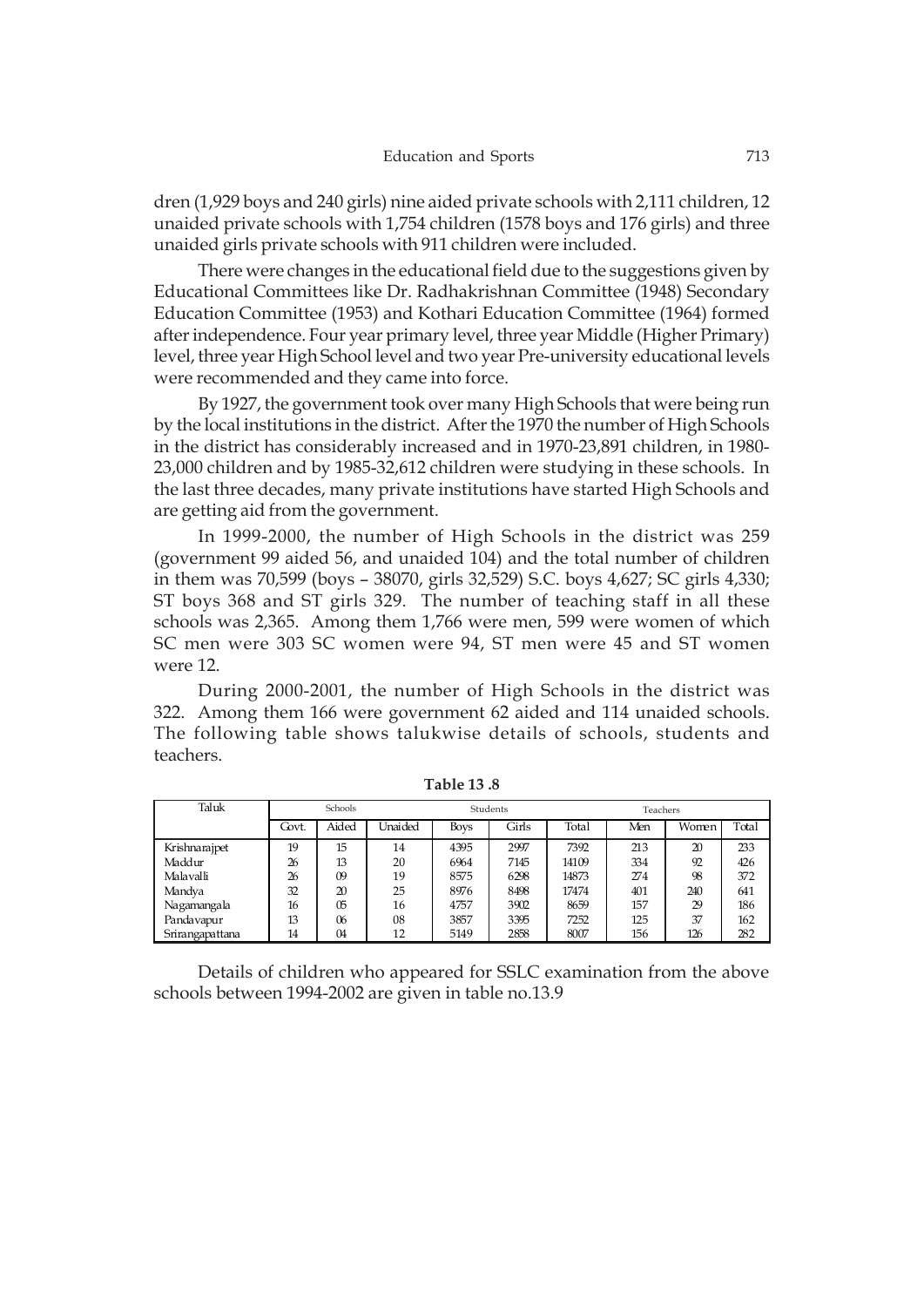|       | Percentage of pass<br>No. passed<br>No. appeared |       |             | Month |             |            |
|-------|--------------------------------------------------|-------|-------------|-------|-------------|------------|
| Girls | <b>Boys</b>                                      | Girls | <b>Boys</b> | Girls | <b>Boys</b> | and Year   |
| 47.44 | 42.08                                            | 3667  | 5350        | 7704  | 12506       | 1994 April |
| 9.23  | 7.87                                             | 171   | 377         | 1852  | 4786        | 1994 Oct.  |
| 27.41 | 24.22                                            | 1862  | 2317        | 6793  | 9563        | 1995 April |
| 11.43 | 6.98                                             | 272   | 392         | 2379  | 5614        | 1995 Oct   |
| 33.52 | 29.95                                            | 2686  | 3080        | 8013  | 10283       | 1996 April |
| 88.9  | 6.61                                             | 339   | 520         | 3431  | 7862        | 1996 Oct   |
| 37.76 | 32.05                                            | 3025  | 3212        | 8011  | 9877        | 1997 April |
| 15.96 | 11.99                                            | 346   | 473         | 2167  | 3944        | 1997 Oct   |
| 36.38 | 35.22                                            | 2997  | 3254        | 8238  | 9239        | 1998 April |
| 20.15 | 14.85                                            | 723   | 1048        | 3587  | 7057        | 1998 Oct   |

# **Table 13 .9**

# April 1999

|            | Girls           |              |            | <b>Boys</b>    |              |
|------------|-----------------|--------------|------------|----------------|--------------|
| Percentage | No. passed      | No. attended | Percentage | No. passed     | No. attended |
| 50.62      | 3922            | 7748         | 48.26      | 4032           | 8355         |
|            | <b>SCGirls</b>  |              |            | <b>SC</b> boys |              |
| 48.91      | 45              | 92           | 48.28      | 56             | 116          |
|            | <b>ST Girls</b> |              |            | ST Boys        |              |
| 39.47      | 480             | 1216         | 39.29      | 607            | 1545         |

# April 2000

|            | Girls          |              | <b>Boys</b> |                |              |
|------------|----------------|--------------|-------------|----------------|--------------|
| Percentage | No. passed     | No. attended | Percentage  | No. passed     | No. attended |
| 47.44      | 3626           | 7644         | 46.43       | 3669           | 7902         |
|            | <b>SCGirls</b> |              |             | <b>SC</b> boys |              |
| 37.74      | 445            | 1179         | 39.96       | 549            | 1374         |
|            | ST Girls       |              |             | ST Boys        |              |
| 48.52      | 33             | 68           | 40.96       | 34             | 83           |

# April 2002

| Percentage | No. passed  |       | No. appeared |       |  |
|------------|-------------|-------|--------------|-------|--|
|            | <b>Boys</b> | Girls | <b>Boys</b>  | Girls |  |
| 49.58      | 5369        | 5415  | 10979        | 1077  |  |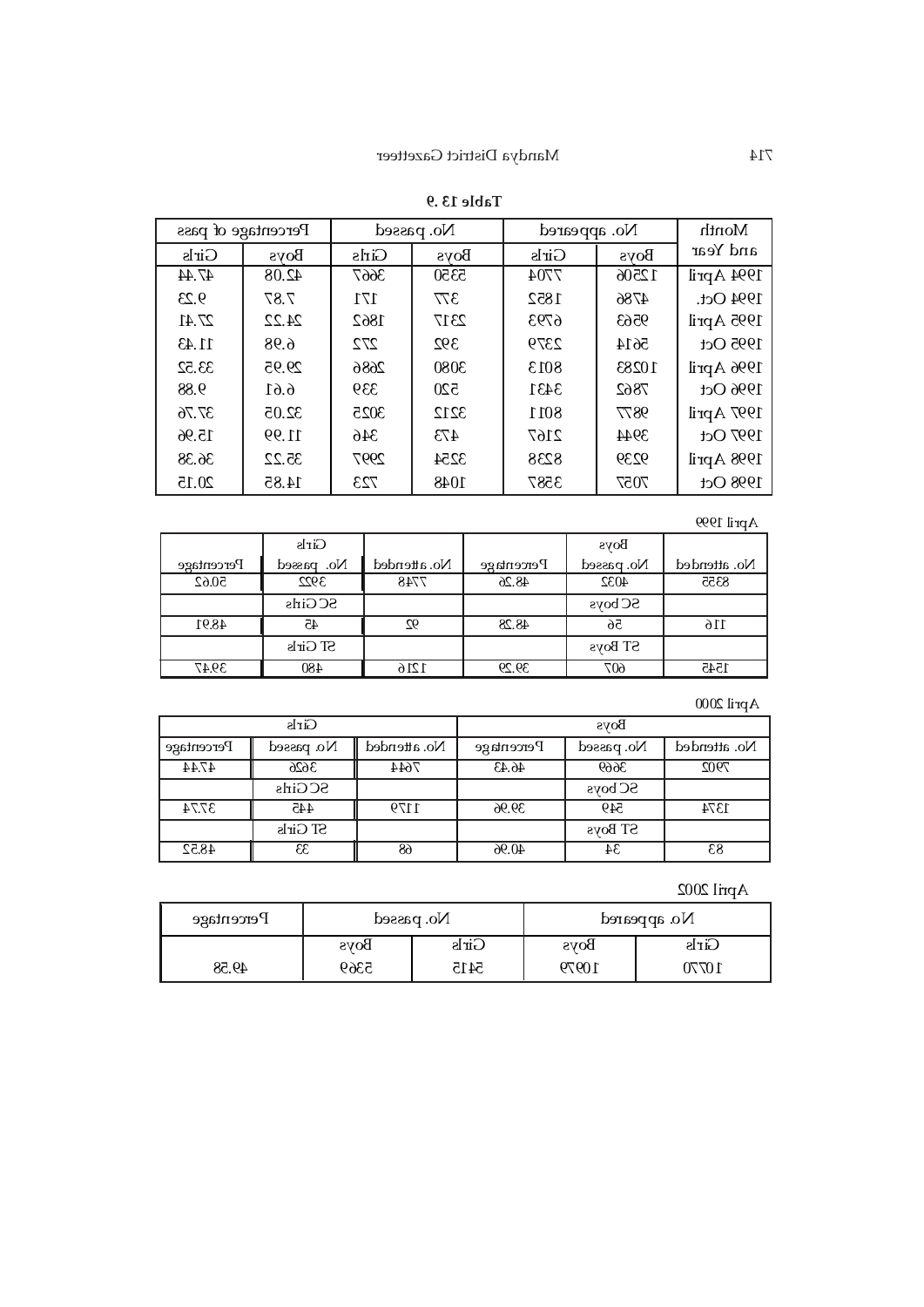### PRE-UNIVERSITY EDUCATION

When Shankare Gowda, the senior politician and educationist of Mandya, was the education Minister, two year pre-university education system was brought into force throughout Karnataka and also Mandya. One year PU course that was existing in the first grade colleges and Higher Secondary Schools was abolished. According to the new education system 10+2+3 system came into force. In the academic year 1979-syllabus with 2 languages and 4 optional subjects started and the Pre-university Education Board came into existence to look after the administration of PU colleges. A chairman as Head a Director, Deputy and Assistant Directors were appointed here. Later this Board came under the administration of the Director. In 1986 it became independent and came to be called Pre-university Education Department. The Department looks after the administration of Pre-University classes that are run in the Degree, Composite and independent PU colleges. An officer from the IAS or KAS cadre is appointed as its Director. Recently the administration of the department is decentralised and one Deputy Director for each District is appointed who has the responsibility of looking after PU education in his district.

By March 2000 there were 37 government, 10 aided and 24 unaided PU colleges in the district. A total of 16,229 children (8,925 boys and 3,304 girls) were studying in these colleges. More details about them are as follow :

|         | No.of<br>colleges | Boys | Girls | SC          |       | ST          |       | Teaching<br>Staff |
|---------|-------------------|------|-------|-------------|-------|-------------|-------|-------------------|
|         |                   |      |       | <b>Boys</b> | Girls | <b>Boys</b> | Girls |                   |
| Govt.   | 32                | 2566 | 3816  | 664         | 550   | 48          | 49    | 200               |
| Aided   | 10                | 4072 | 2474  | 508         | 316   | 45          | 14    | 219               |
| Unaided | 24                | 1587 | 1016  | 179         | 134   | 12          |       | 129               |
| Total   | 71                | 9225 | 7306  | 1351        | 1000  | 105         | 63    | 548               |

**Table 13.10**

During 2002-2003 there were 84 Pre-university colleges in the district. Out of these 40 were government, 10 aided and 29 unaided institutions. Apart from these 5 PU colleges were working in First Grade Colleges. In all these colleges, a total of 19,762 children were studying, of which 10,401 were in I year PUC and 9,361 in II PUC.

The following table shows the number of candidates who appeared for PU examination between 1998-2002 (It includes repeaters also).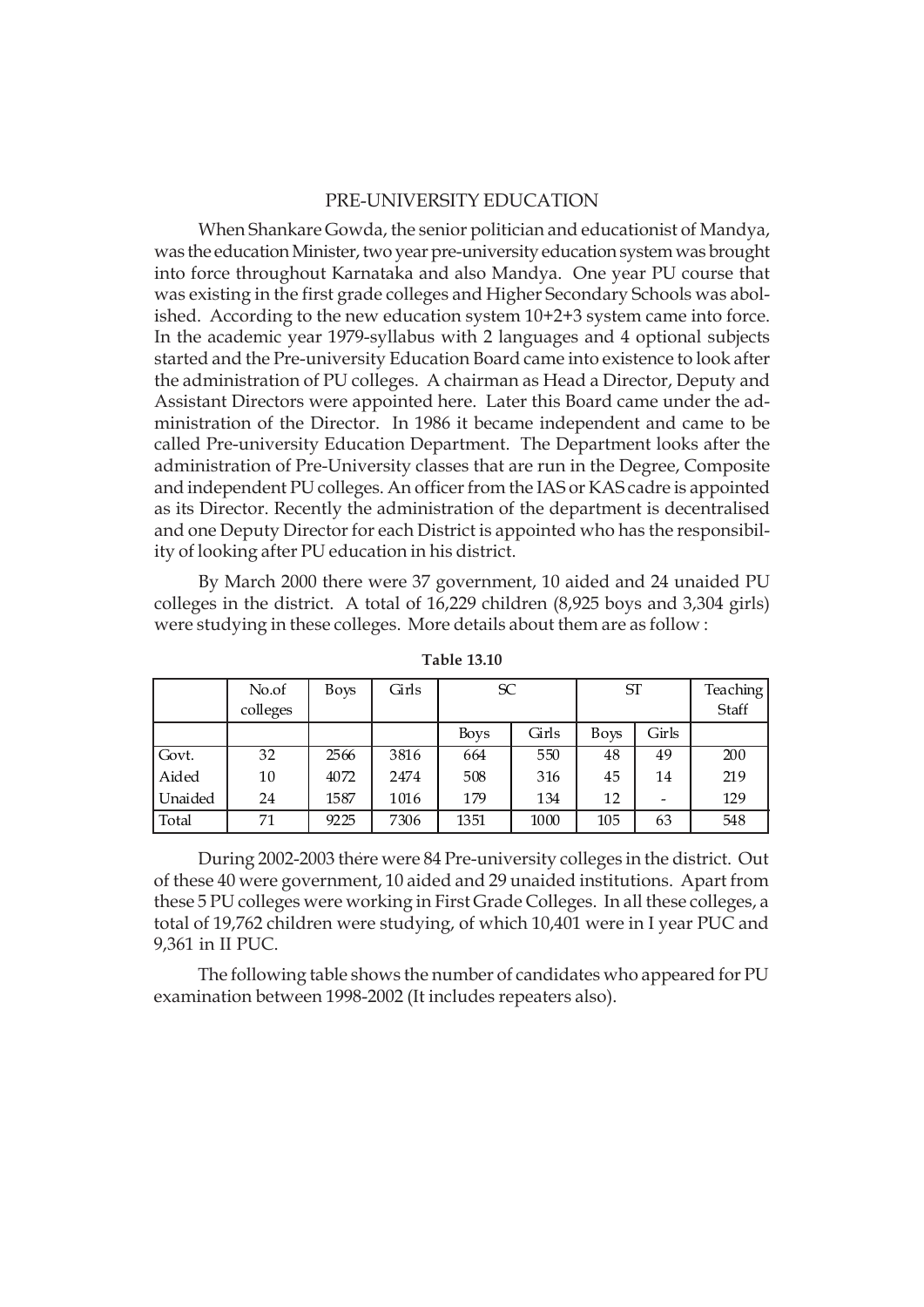| Year | Month | No. appeared |           | No. passed |     | percentage |       |
|------|-------|--------------|-----------|------------|-----|------------|-------|
| 1998 | April | 8558         |           | 2462       |     | 28.77      |       |
|      | Oct.  | 4321         |           | 610        |     | 14.12      |       |
| 1999 | April | 6332 (NS)    | 3052(OS)  | 2775       | 526 | 43.82      | 17.23 |
|      | Oct.  | 2627 (NS)    | 1857 (OS) | 625        | 148 | 23.79      | 07.97 |
| 2000 | April | 9360         |           | 3426       |     | 36.60      |       |
|      | Oct.  | 4402         |           | 660        |     | 14.99      |       |
| 2001 | April | 12319        |           | 3997       |     | 32.45      |       |
|      | Oct.  | 5919         |           | 1253       |     | 21.17      |       |
| 2002 | April | 13451        |           | 5272       |     | 42.82      |       |
|      | Oct.  | 5389         |           | 709        |     | 13.16      |       |

| <b>Table 13.11</b> |  |
|--------------------|--|
|--------------------|--|

#### ADULT EDUCATION

Before Independence since primary education was going at a slow pace, the number of literates was very less realising that illiteracy was a hindrance to the development of the nation, to make people literates, a few teachers and students of Mysore University went to the people with lanterns and books in 1946- 47 and started teaching them alphabet. According to the available information, 321 learning centres were started in the said year. The number of beneficiaries was 6172. It included kannada and Urdu learning centres and seperate centres for scheduled castes. By 1950 the number of such centres was 337 and beneficiaries 3,286. By 1956 the number of centres was 110 and beneficiaires 1,214. The number was not in an increasing order every year. For eg., in 1960 the number of centres was 106 and beneficiaries 480. In 1968 the number of centres decreased to 77 and the number of beneficiaries decreased to 244.

The National Adult Education Act came into force in 1978 and a ten month education plan with the intention of literacy came into force. Under the Rural Creative Literacy Sceme, 300 centres came into existence in selected villages of the state. This chance came to Srirangapattana, Mandy and Maddur Taluk in the same year and in each centre, it was planned to make 30 adults, in the age group of 15 and 35 literates. Under this plan 9000 illiterates were made literates in the decade between 1979 and 1989. Under this plan the state unit was established at Pandavapura Taluk in the District in 1980. Between 1980 and 1985, 100 centres each in taluks of the district were working and youth centres and NSS units of the colleges also looked after Adult Education.

Government of Karnataka passed "Akshara Sene" scheme in the year 1984 to increase the percentage of literacy. Under this scheme preprimary for children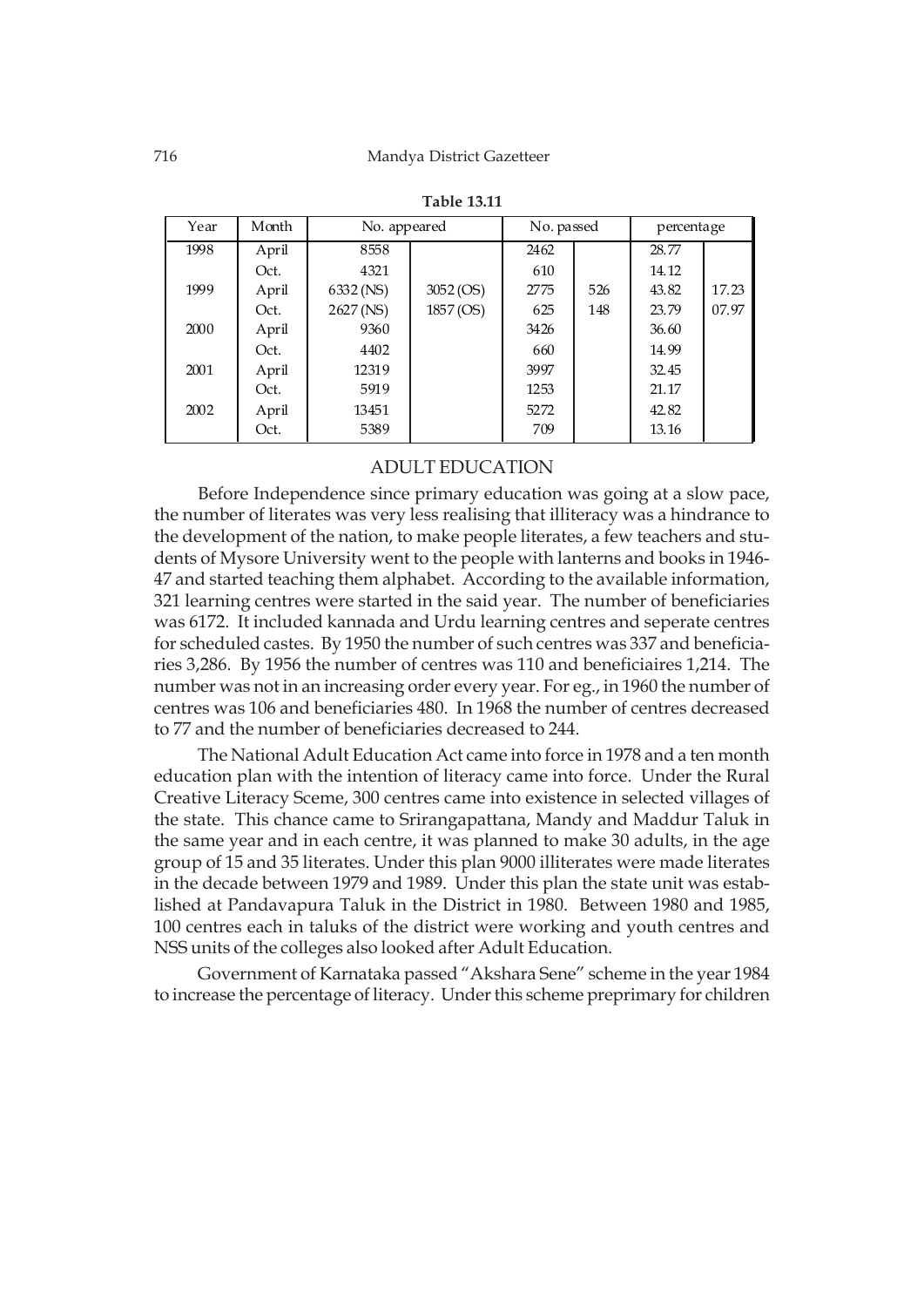between 3 to 6 years, primary for children between 6 to 14 and education centres for illliterates between 15 and 25 were started . Such 800 centres were started in the district. In 1985, since sanction was accorded for the establishment of one central rural creative Literacy Plan Unit and one state plan unit 300 centres at Krishnarajapete and Nagamangala, 100 state unit centres at Malavalli came into existence and by 1988 apart from Akshara Sene centres 800 Adult Education Centres were working in the District.

 Adult education department was established in the district in 1980with the help of the central and state governments. It had the basic aim of making illiterates between the age group of 9-14, lterates in selected villages. 600 mass education centres were established for this. People, trained by the department were appointed in charge of these centres. Arrangements were made to teach 30 illiterates in each centre. For the achievement of this aim the district was divided into two units and two assistant co-ordinators were appointed. A ten day workshop is conducted every year to improve their working.

For the development of literacy in rural areas and to increase the efficiency of the scheme these centres were brought under the Zilla Panchayath President. Local school Head Masters were appointed as Secretaries and were given the responsiblity of admission and teaching. This programme is successfully going on till today.

At present the district is under complete Literacy Programme. With the help of the central and State Government the services of volunteers of Mass Education centres is taken and reading rooms and Libraries are being used. In the first phase of the Literacy programme 80% has been achieved.

By March 2000, there were 98 Mass Education Centres in the District, of which 37 are under the State and 61 are Under the Central Government. Talukwise details of them is as follows; Mandya – Central 11, State – 08; Madduru – Central 12, State – 04; Malavalli – Central – Nil, State 15; Krishanrajapet – Central-16, State – Nil; Nagamangala – Central – 13, State Nil, Pandavapura – Central – Nil, State 10 and Srirangapattana Cenmtral – 09, State – Nil.

#### **The Scheme of Continuing Education**

The government began this Scheme of Continuing Education in 2001 with the intention of teaching reading, writing and Arithmetic to children devoid of education; to provide the right environment for popularising of primary education; to help children to get alternative education through open schools; to develop reading habit among people; to teach a sense of national values; to develop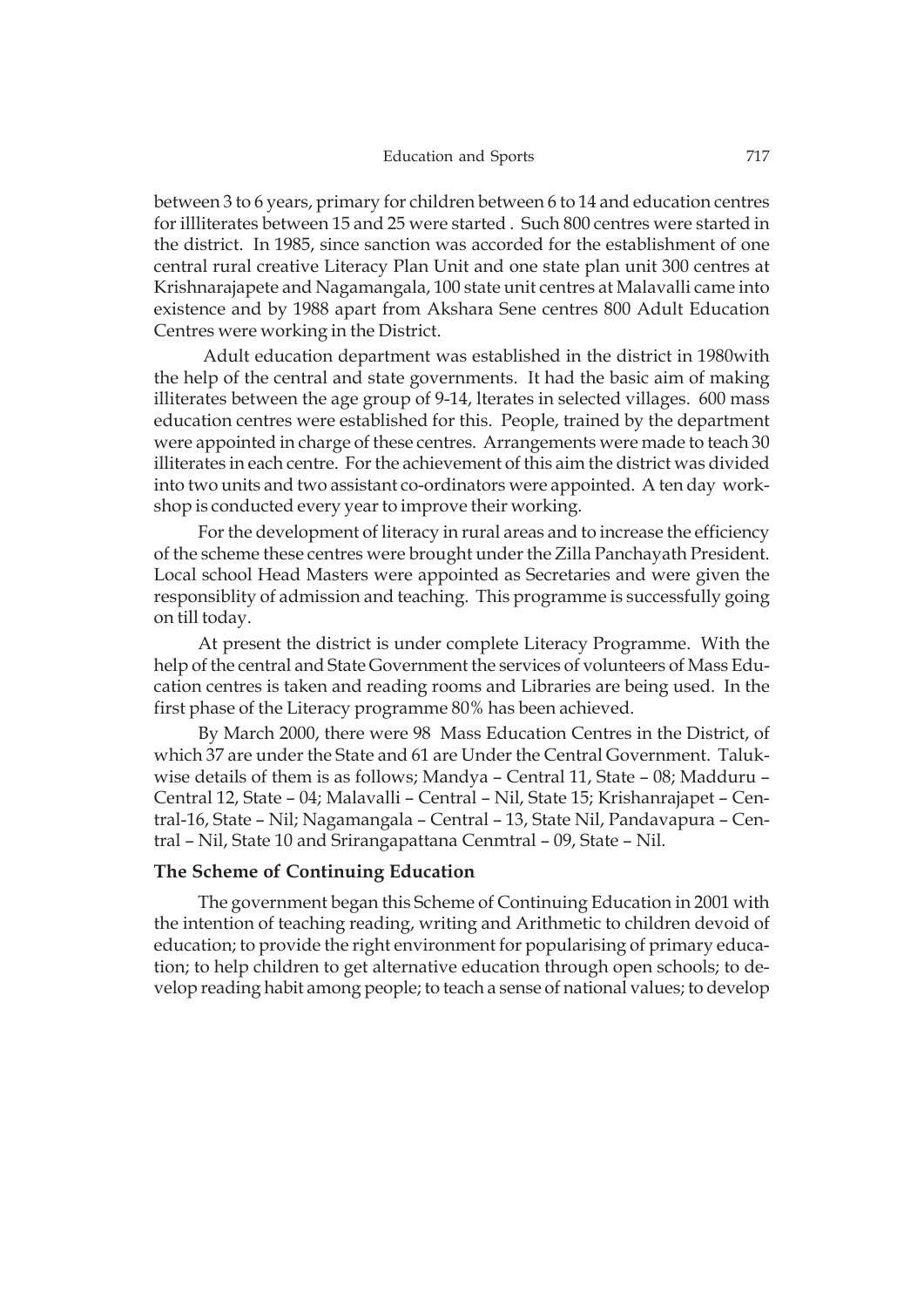a community feeling; to encourage Human Resource Development ; to inspire rural people to take part in the developmental programmes of the government and to make people to start a learning society with the intention of learning throughout their lives. New literates, Semi literates, illiterates, School drop-outs those who have learnt in informal systems and everyone in the community can take part in this. Under this programme under one Resource Person for a minimum of 2500 people, developmental educational centres have been opened. Village Literacy Institutions are looking after the management. For every ten centres one 'Nodal Centre' is establised. Its management is looked after by one Nodal officier and one Joint Resource Person.

During 2001-2002, 580 such centres and 58 Nodal Centres were working in the district. Talukwise details of these centres is given below :

| Taluk           | Learning Centres | Nodal Centres |
|-----------------|------------------|---------------|
| Krishnarajpete  | 80               |               |
| Madduru         | 90               | 9             |
| Malavalli       | 90               | 9             |
| Mandya Rural    | 70               |               |
| Mandya Urban    | 60               | 6             |
| Nagamangala     | 70               |               |
| Pandavapura     | 60               | 6             |
| Srirangapattana | 60               | 6             |
| Total           | 580              | 58            |

| <b>Table 13.12</b> |  |  |
|--------------------|--|--|
|--------------------|--|--|

#### **Student Hostels**

Government has undertaken several developmental and welfare programmes for the educational facilities of rural and poor students. It has established hostels to give them basic necessities like food and shelter. The social Welfare Department is looking after this at the state level. At the district level, the Mandya district Social Welfare office is looking after the hostels at Pre-matric and Post matric stages.

### **Educational Programmes of The Social Welfare Department**

For the alround development of scheduled castes and scheduled tribes, government has brought into force many economic, social and educational programmes through the Social Welfare Department. For this a district Social Welfare Officer at the district level and Taluk Social Welfare Officer at the taluk level are working.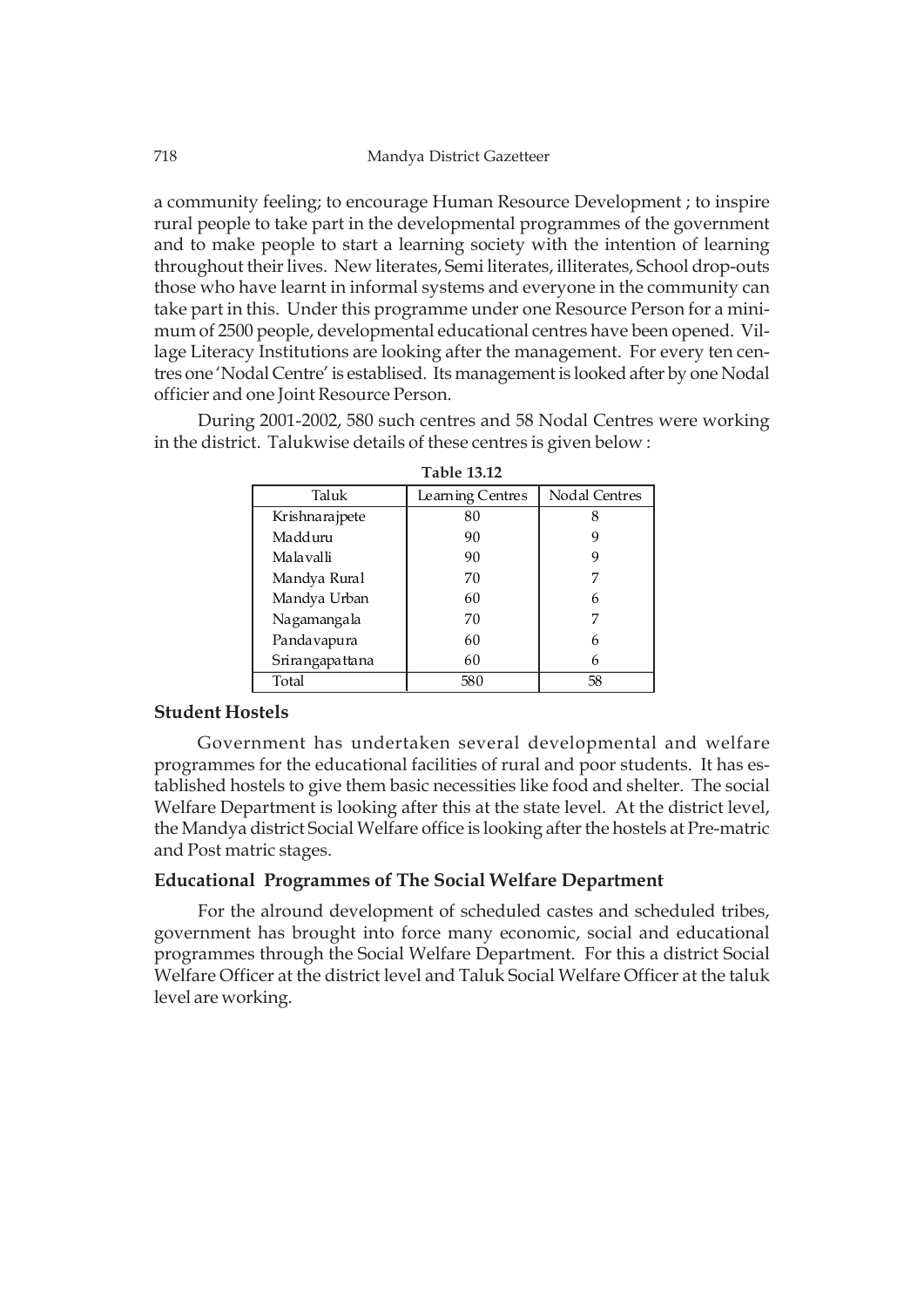To develop the habit of going to school among the children between the age group of three and five of the above said sections 25 welfare centres have been working under the women and children welfare plan. In these centres which work between nine in the morning and five in the evening, admission is open for 50 boys and girls. One women welfare co-ordinator and one conductor are looking after their welfare. Children are given midday meals and two sets of uniform every year.

#### **Residential and Ashrama Schools**

A Residential school for SC children with 100 students in Malavalli taluk and an Ashrama school in the Girijana colony of Shivaragudda in Mandya Taluk for the ST children with 50 students are working in the district. An Ashrama School was started in Nagamangala from 1997. These Institutions which are recognised by the education department are working in government buildings. These schools which impart education from first to fourth standards have one Head Master, one Assistant Master and cooks. Purchasing provisions, preparation of food, distribution and store keeping are all the responsibility of the Head Master.

Each student is not only given lodging facilities, but also two sets of uniforms every year, with soap, oil, text books, writing materials, bed, rug and medicines. Those who pass fourth standard are admitted to the next class in other schools.

On the occassion of the centenary of Dr.Ambedkar, to encourage the students of I to IV standards belonging to scheduled castes and scheduled tribes to get admitted to schools, under the Insentive Fund programme, each student is given Rs.75 per year from 1993-94.

For the students studying from 5 th to  $7<sup>th</sup>$  standards in middle and high schools recognised by the government and for students studying from 5<sup>th</sup> to 7<sup>th</sup> standard who do not have hostel facilities, Rs.75/- per year and for students from  $8<sup>th</sup>$  to  $10<sup>th</sup>$  standards, Rs. 100 per year is paid as scholarship. Also to develop in them a competitive spirit, for the above said students Rs. 75 and Rs.100 respectively is given as talent scholarship for those who score above 60.

To the school going children of those who are following the occupation of scavenging, government gives student scholarship for 10 months at the rate of Rs.25 (1<sup>st</sup> to 5<sup>th</sup> standard) Rs.40 (6<sup>th</sup> to 8<sup>th</sup> standard) and Rs.50 (9<sup>th</sup> to 10<sup>th</sup> standards). Both the central and State governments are giving post-matric scholarships to SC and ST students. Also by giving cash prize to rank holders, bearing study tour expenses, supplying books under the book bank plan, free tailoring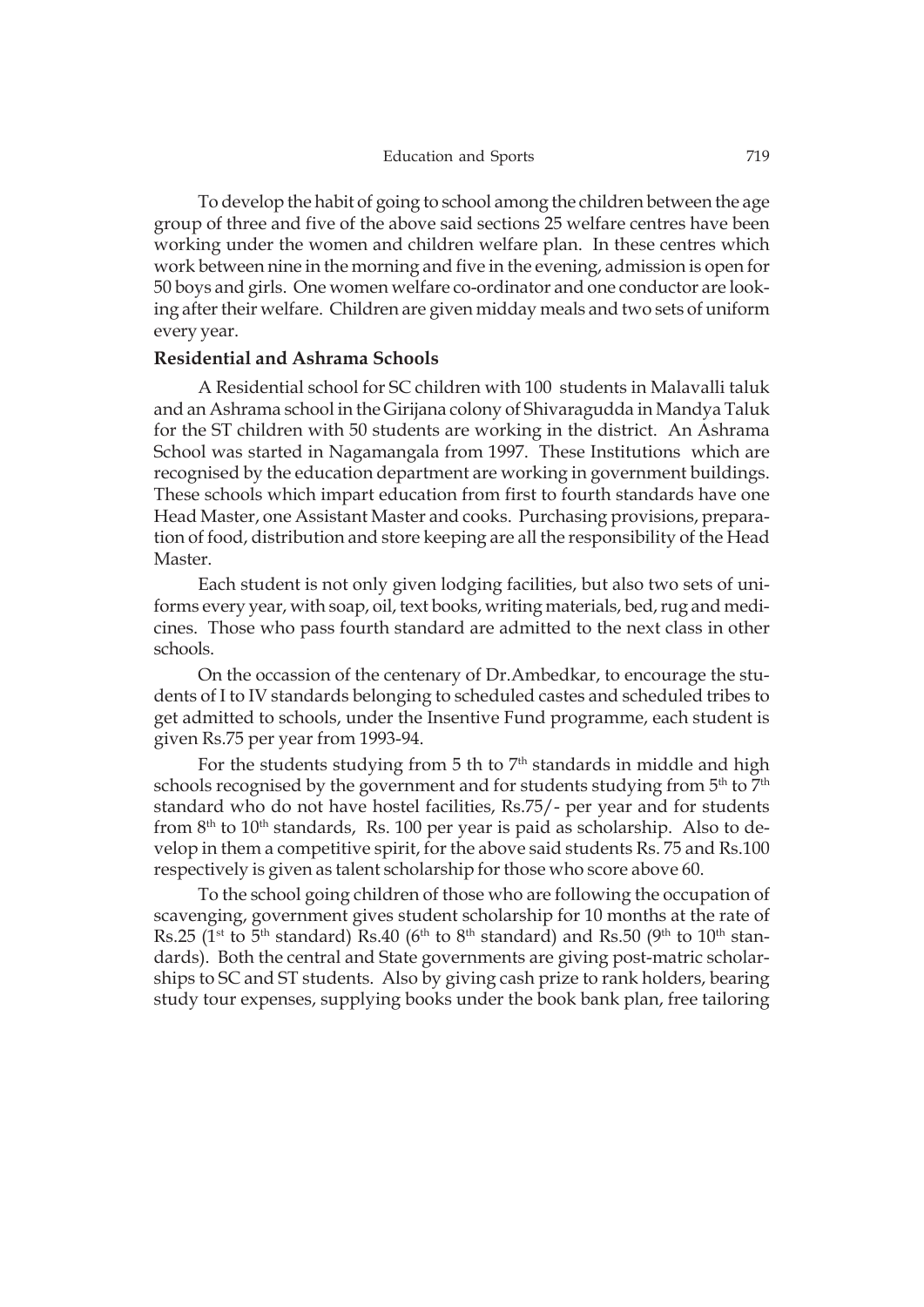training for girls training Law graduates to start their profession and helping them to purchase law books, the social welfare department is working hard for the overall development of the scheduled castes and scheduled tribes (see chapter 16 for more details).

#### **Professional Education**

The Human Resource Department of the Central government realised the importance of job oriented education and issued an order asking all the state governments to start Job Oriented Course at the + 2 level. According to this, under the new education scheme, this education started in Karnataka from 1977- 78. To remove the over stress on Higher Education, to develop a spirit of self reliance among the students, recognising their talent and making them professional and helping them to lead life according to their capacity are some of the aims of this education. There is a separate directorate for this at Bangalore and an IAS or KAS officer is the Head of this Directorate. To assist him two seperate Joint Directors for administrative and academic departments, two Deputy Directors, 3 Assistant Directors, One Accountant, two Gazetted managers and 30 other staff are appointed. Apart from them the Deputy Director of the Pre-university Education in each district have been given the responsibilities of job oriented education also from 1997 for the effective implementation of the job oriented programmes. They have the responsibility of looking after the approval of admissions, conducting examinations, inspection of offices and releasing the salaries of the teachers. The teaching and non-teaching staff of these colleges are part time workers and get salaries for eight months in a year.

Job oriented education started at Mandya district from the academic year 1978-79. At present in 34 colleges of the district, 65 different subjects related to this are being taught. Among them Sericulture, Horticulture and Tailoring and Embroidery are very popular and these subjects are taught in 16, eight and seven colleges respectively in the district. Other subjects like Cattle rearing, Fishery, Poultry farming, Sugar Technology, Printing and Book binding are taught in different colleges.

During 1993-94, Bharathi college of K.M.Doddi got the best professional college award for its Industrial connections. During 1995-96 the job oriented course department conducted a survey in the district and found that the district needed job oriented education connected to agriculture. Therefore more number of part time lecturers have been appointed. A total of 1,471 students (1,130 boys and 341 girls) in 1997-98, 1,546 (1,216 boys and 330 girls) in 1998-99 and 1,296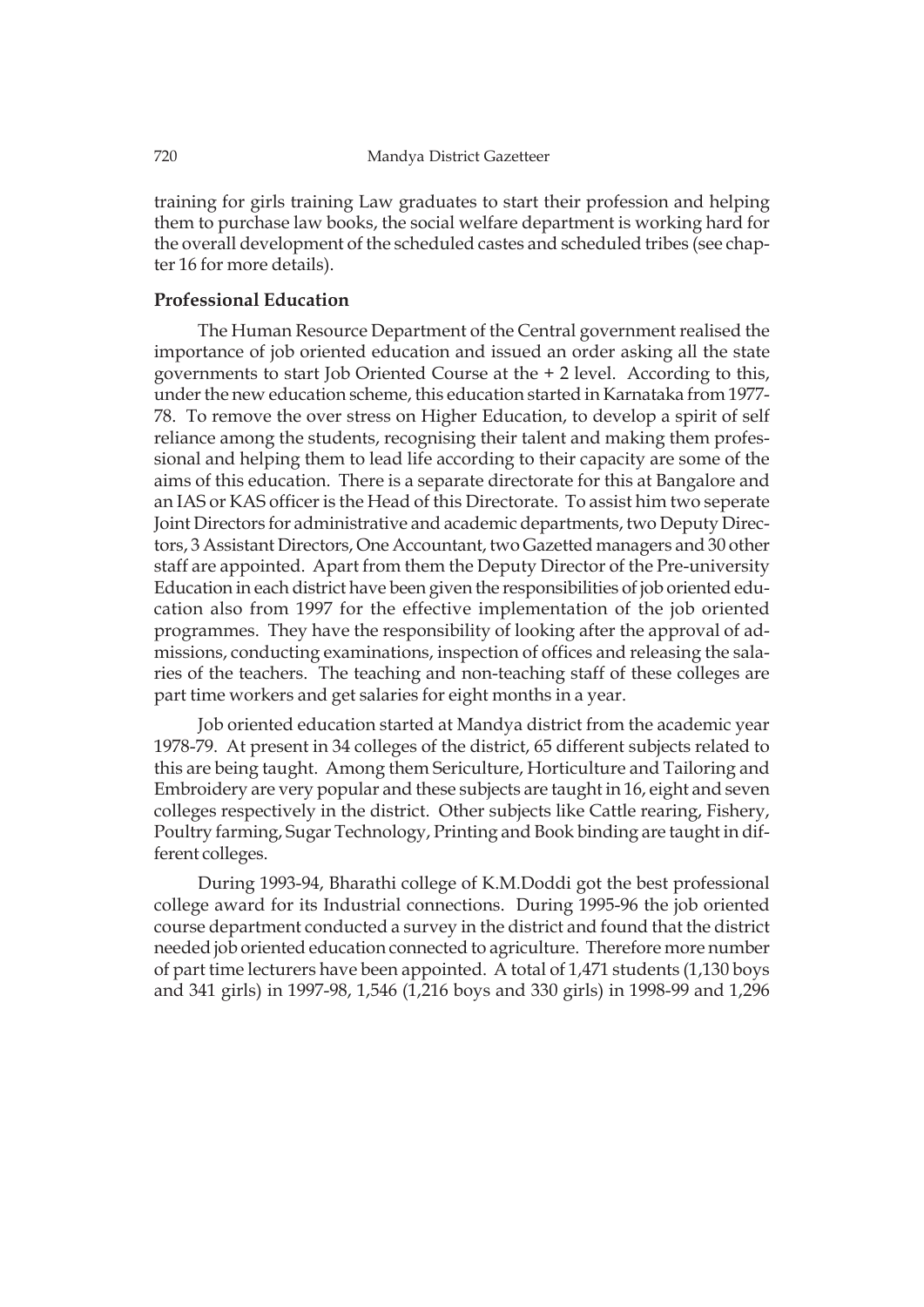(987 boys and 314 girls) during 1999-2000 were studying in these colleges in the district. The strength of the teaching staff during 2000-2001 was 260.

The following table gives details about the colleges giving Job Oriented education and the subjects and strength of the students during 2001-2002.

|                      | No. of colleges with |        | Strength of the students |
|----------------------|----------------------|--------|--------------------------|
| Subject              | that subject         | I Year | II Year                  |
| Sericulture          | 16                   | 306    | 244                      |
| Horticulture         | 09                   | 207    | 148                      |
| Tailoring and        | 07                   | 137    | 78                       |
| Embroidery           |                      |        |                          |
| Agricultural         | 06                   | 156    |                          |
| economics            |                      |        |                          |
| Cattle rearing       | 04                   | 100    | 48                       |
| Electric wiring      | 04                   | 106    | 91                       |
| Pre-School Education | 03                   | 80     | 64                       |
| Library Science      | 03                   | 71     |                          |
| Poultry farming      | 02                   | 60     | 44                       |
| Printing/binding     | 02                   | 44     | 14                       |
| Surveying            | $_{01}$              | 30     | 24                       |
| Sugar Technology     | 01                   | 30     |                          |
| Civil construction   | $_{01}$              | 30     |                          |
| T.V., Radio Repairs  | 01                   | 30     | 24                       |
| Computer technology  | $_{01}$              | 30     | 23                       |
| Co-operation         | $_{01}$              | 30     | 21                       |
| Fisheries            | 01                   | 21     | 30                       |
| Accounts and         | $_{01}$              | 16     | 21                       |
| Auditing             |                      |        |                          |

**Table 13.13**

During this same period there were 368 teaching staff in all these Institutions.

Details of results in different Institutions of the district between 1997 to 2002 are given in table 13.14.

# **Handicrafts Training Institute, Nagamangala**

This Industrial school called 'Rural Handicrafts Training Centre' came into existence on 29-09-1956. The then central Minister Chengalaraya Reddy inaugurated it. Here Metal ray blacksmith, carpentary and cotton and woollen weav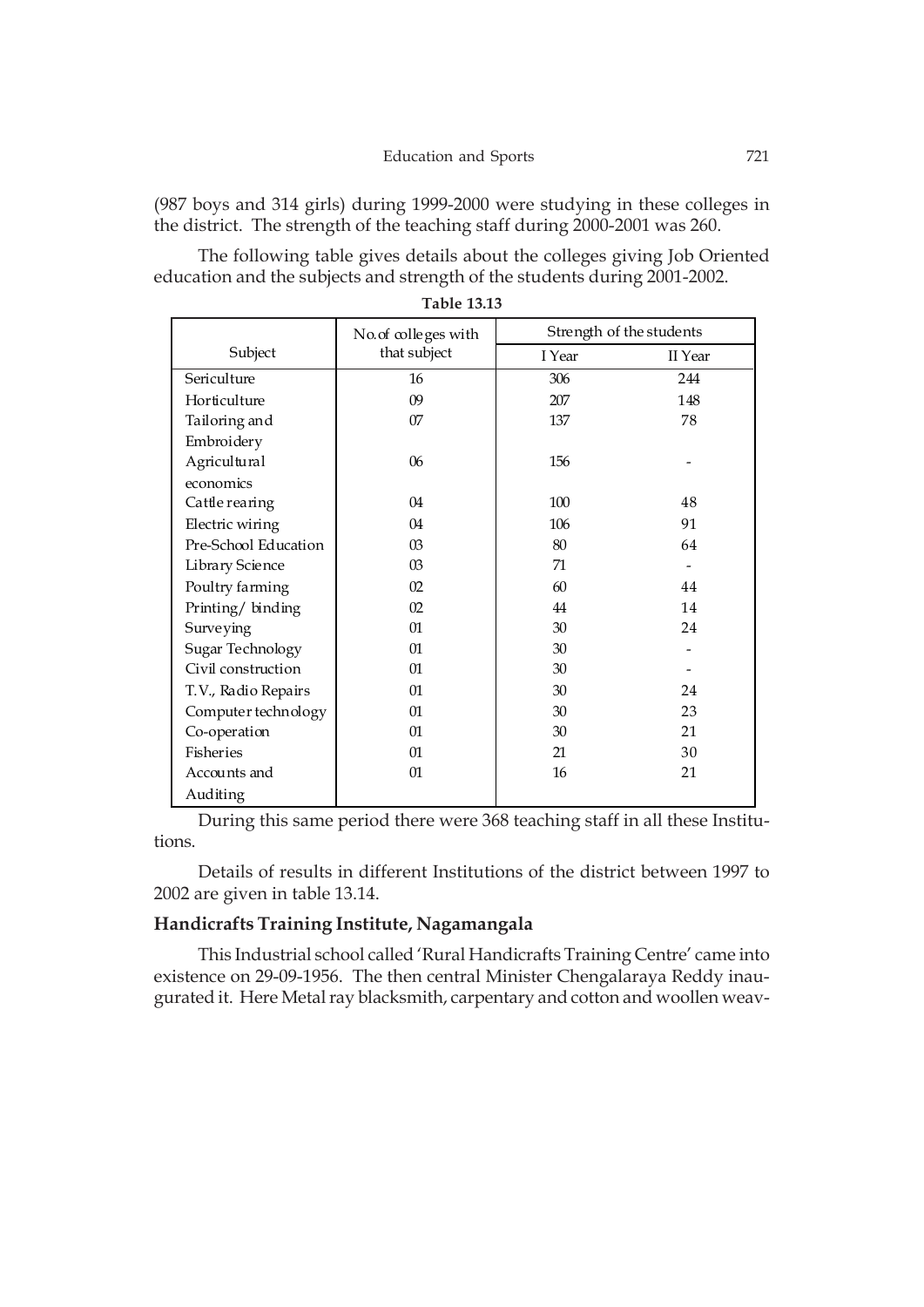ing departments have been started to train rural people. This institute came under industrial and commercial department in 1960 and in its 40 years of meaningful existence, it has trained more than 3000 students. In view of the development of the institute industrial week is held every year. Where Sculptures and household articles manufactured by the students are exhibited and sold. It is a popular institute and is also called 'Brass Centre'.

| Year          | No. attended | No. passed | Percentage |  |  |
|---------------|--------------|------------|------------|--|--|
| I Year        |              |            |            |  |  |
| 1997<br>April | 1642         | 833        | 50.73      |  |  |
| Nov.          | 520          | 257        | 49.42      |  |  |
| 1998<br>April | 1558         | 987        | 63.35      |  |  |
| Nov.          | 1805         | 142        | 37.67      |  |  |
| 1999<br>April | 1444         | 735        | 50.90      |  |  |
| Nov.          | 383          | 217        | 56.66      |  |  |
| 2000<br>April | 1172         | 709        | 60.49      |  |  |
| Nov.          | 182          | 72         | 39.56      |  |  |
| 2001<br>April | 1454         | 903        | 62.10      |  |  |
| 2002<br>April | 1569         | 1059       | 67.50      |  |  |
| II Year       |              |            |            |  |  |
| 1997<br>April | 1513         | 1049       | 69.33      |  |  |
| Nov.          | 334          | 171        | 51.20      |  |  |
| 1998<br>April | 1151         | 885        | 76.89      |  |  |
| Nov.          | 1443         | 62         | 35.63      |  |  |
| 1999<br>April | 1102         | 647        | 58.71      |  |  |
| Nov.          | 280          | 122        | 43.57      |  |  |
| 2000<br>April | 1014         | 721        | 71.10      |  |  |
| <b>Nov</b>    | 161          | 57         | 35.40      |  |  |
| 2001<br>April | 784          | 503        | 64.16      |  |  |
| April<br>2002 | 1233         | 634        | 75.70      |  |  |

**Table : 13.14**

The November examination has been cancelled after 2001.

# AGRICULTURE EDUCATION

# **Agricultural College**

Educational activities started in 1991 at Vishveshwaraiah Canal Farm (V.C. Farm) Which is 10 km.s from Mandya. It has a well planned college building, students and staff hostels and a stadium. To help the students to grow crops practically farms have been prepared.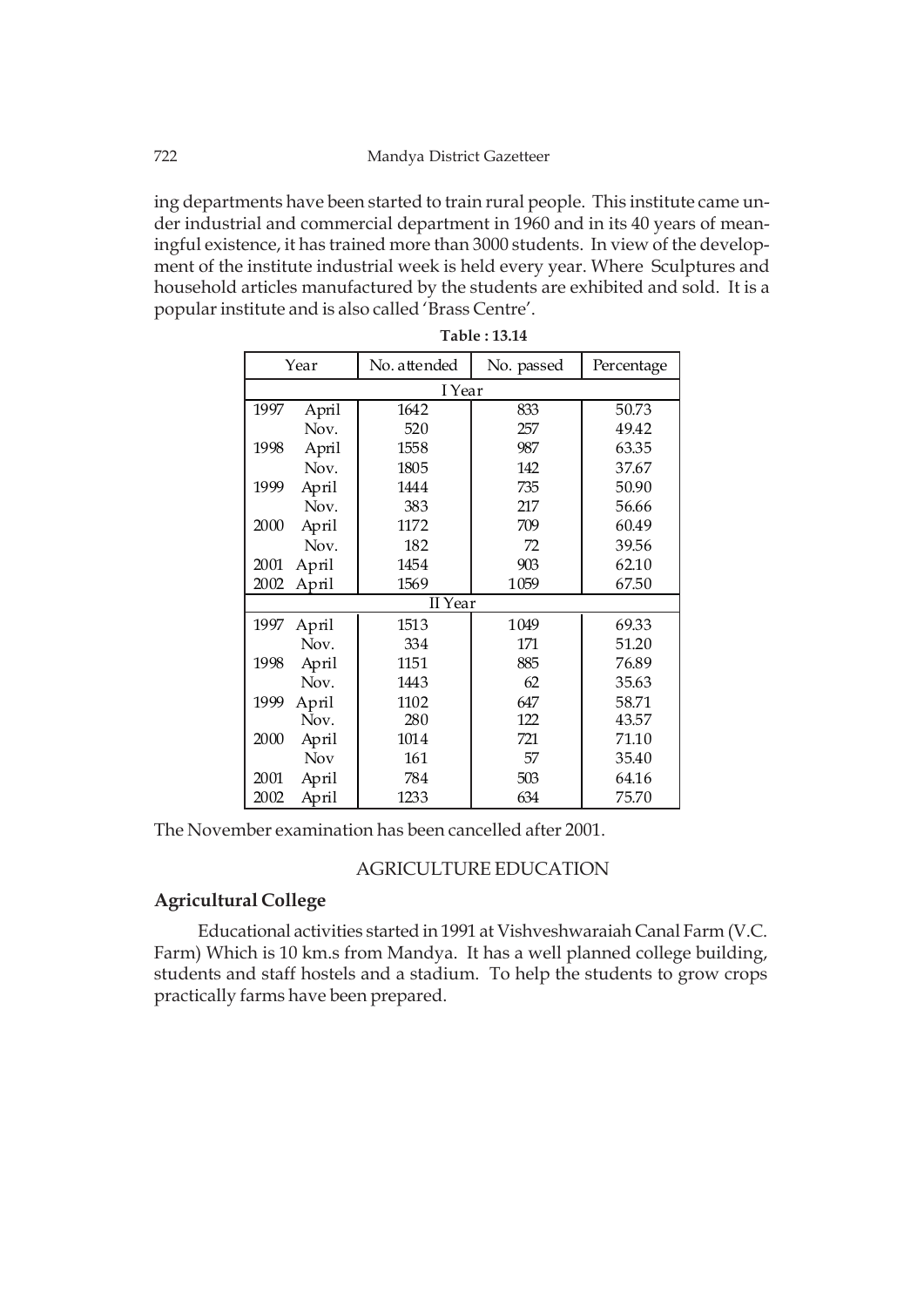Under the Rural Agricultural works Experience scheme, students have been given an opportunity to go to villages and stay with the farmers and learn about the problems of agricultural methods and improve their learning. Many training camps are organised to train officials of developing Agricultural department. For the many educational activities of the farmers and agricultural students, the Institute has undertaken Research projects for important food product.

The Institute has 27 trained professors and Assistant professors and training is given in Agronomy, Agricultural Entomology, Plant Pathology, Agricultural Micro-Biology, Crop Physiology, Agricultural Engineering, Horticulture, Agricultural Economics, Genetics and Plant Breeding, Admission is given to 50 students a year and so far 172 people have graduated. Among them four talented people get gold medals. In the 4 year course 204 people were getting training by March 2000.

# TECHNICAL EDUCATION

Technical Education is given in 3 different institutions. With a minimum of 50% in II PUC, students can pass CET and choose the subject of their choice, get admission to different engineering colleges in the state and get an Engineering Degree after 4 years (8 semisters). After getting admission in Government or Private Polytechnic colleges choosing different engineering subjects according to their interests, they can get a Diploma Degree after 3 years or after passing S.S.L.C. students can join Industrial Training Institutes( ITI) get technical education for 3 years and get a Diploma Degree. The first two types of Institutions come under Technical Education Board and the third type comes under the Department of Industries and Commerce.

The only technical education college in the district is the PES Engineering College started in 1962 with Mechanical and Electrical Departments with a student strength of 180. The College received government aid in 1968. Electronics In 1970, Automobile and Industrial Production in 1980, Computer Science in 1983, Environmental Engineering in 1987 and Information Science Department in 2000 were added. At present 500 students can get admission every year. Till 1999-2000 a total of 2,132 girls and boys have received Engineering Degrees from this Institute.

M.Tech Degree Course in Engineering was started here in 1987. The Human Resource Department of the Central Government is giving 100% aid to the MCA course which was started in 1992 and Post Graduate Degree in Computer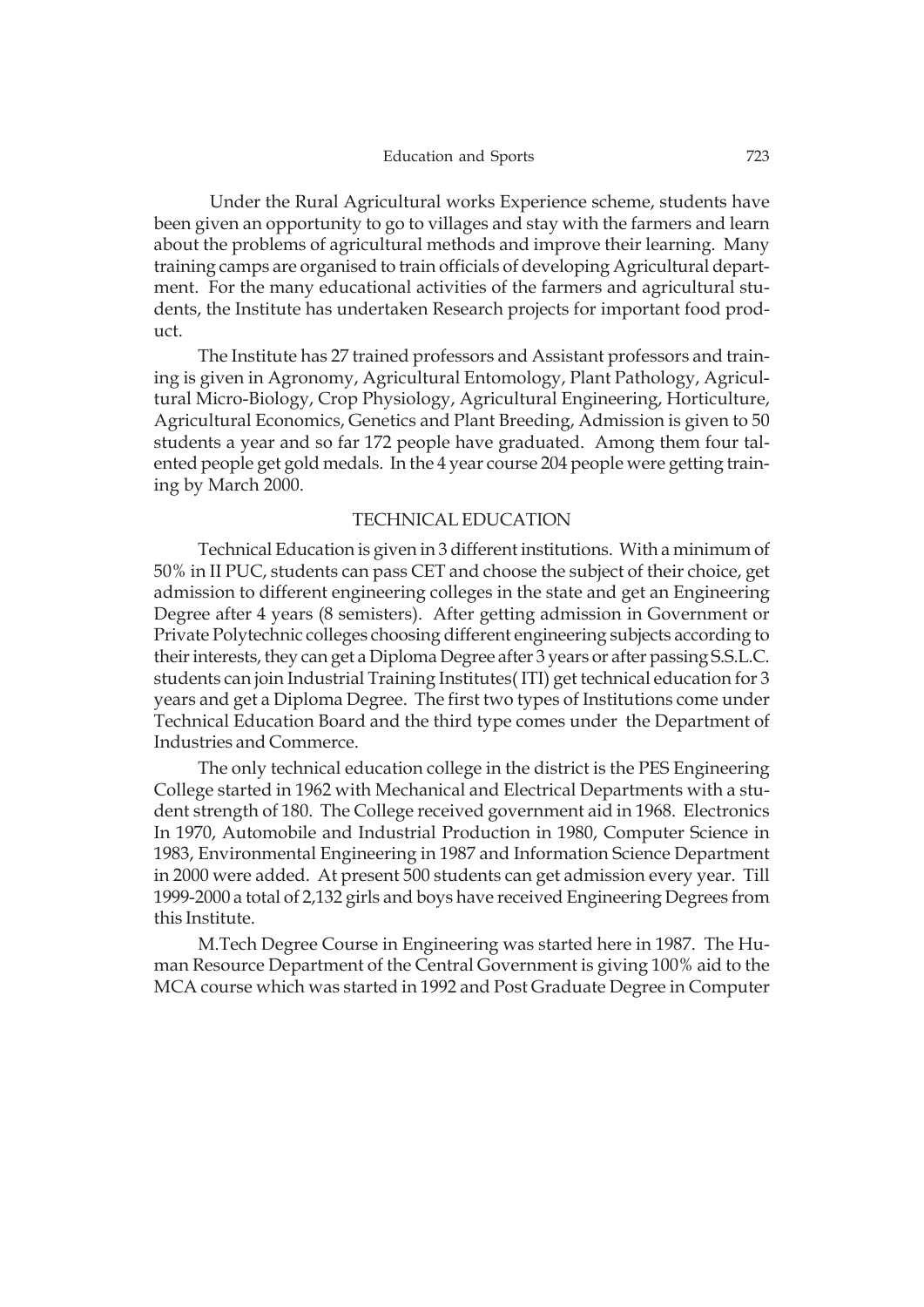Integrated Manufacturing started in 1999 and for each of these courses 13 people can get admission. Till 1999, a total of 221 people have got post graduate degrees. The Institution is running three hostels of which one is for Engineering Girls students and the other two are for boys.

# **Polytechnics**

The first polytechnic Institute of the District was started by the government in 1960 at Krishnarajapete. After that in 1989, B.E.T. Polytechnic, a private Institute at K.M.Doddi and in 1997 S.T.F. Polytechnic at Melukote came into existence.

#### **Industrial Training Institutes**

There are five government and eight private I T I in the district, the details of which are as follows;

Government ITI.s – Mandya, Maduru, Malavalli, Pandavapura and K.M.Doddi; Private ITIs – Adichunchanagiri ITI., Melukote; Shivananda Swamiji ITI, Melukote; Nalwadi Krishnaraja Wodeyar I T I., Mandya; Tavaregere I T I Mandya; Sri Ranganatha I T I ., Baburayanakoppalu; B.S.S. I T I Mandya; Ganesh I T I., Malavalli and Jnana Ganga Education Society I T I Shivapura.

Students with Diploma in Fitter, Electronic, Mechanic, Tool and Dye Making, Electrician, Turner etc., can join these Institutions for jobs.

## HIGHER EDUCATION

The progress of education in the district was rapid after independence. Students who came out of Government, Corporation and Taluk Board Highschools had to go to Mysore, Bangalore and Hassan for higher education. To help such students government started the intermediate college at Mandya in 1948. The college which had only science unit in the beginning had 84 students. In 1953 when Arts unit also started, the student strength increased considerably. When one year P U C was introduced in place of intermediate, Physics, Chemistry and Biology ( P C B ) were included as teaching subjects. In 1961 there were 235 students here. When the need for a degree college was realised, the same college was converted in to a First Grade College in 1962. By 1966, 394 students were studying at the PUC level and 360 were studying at the Degree level. In 1972, girls college was separated and during the academic year 2000-2001, when the number of students was 760 and teaching staff 38. Including Centenarian A.N.Murthy Rao, who belonged to the same district, B.C. Wesley, Nanjundaiah and other great people served as Principals of this Institution.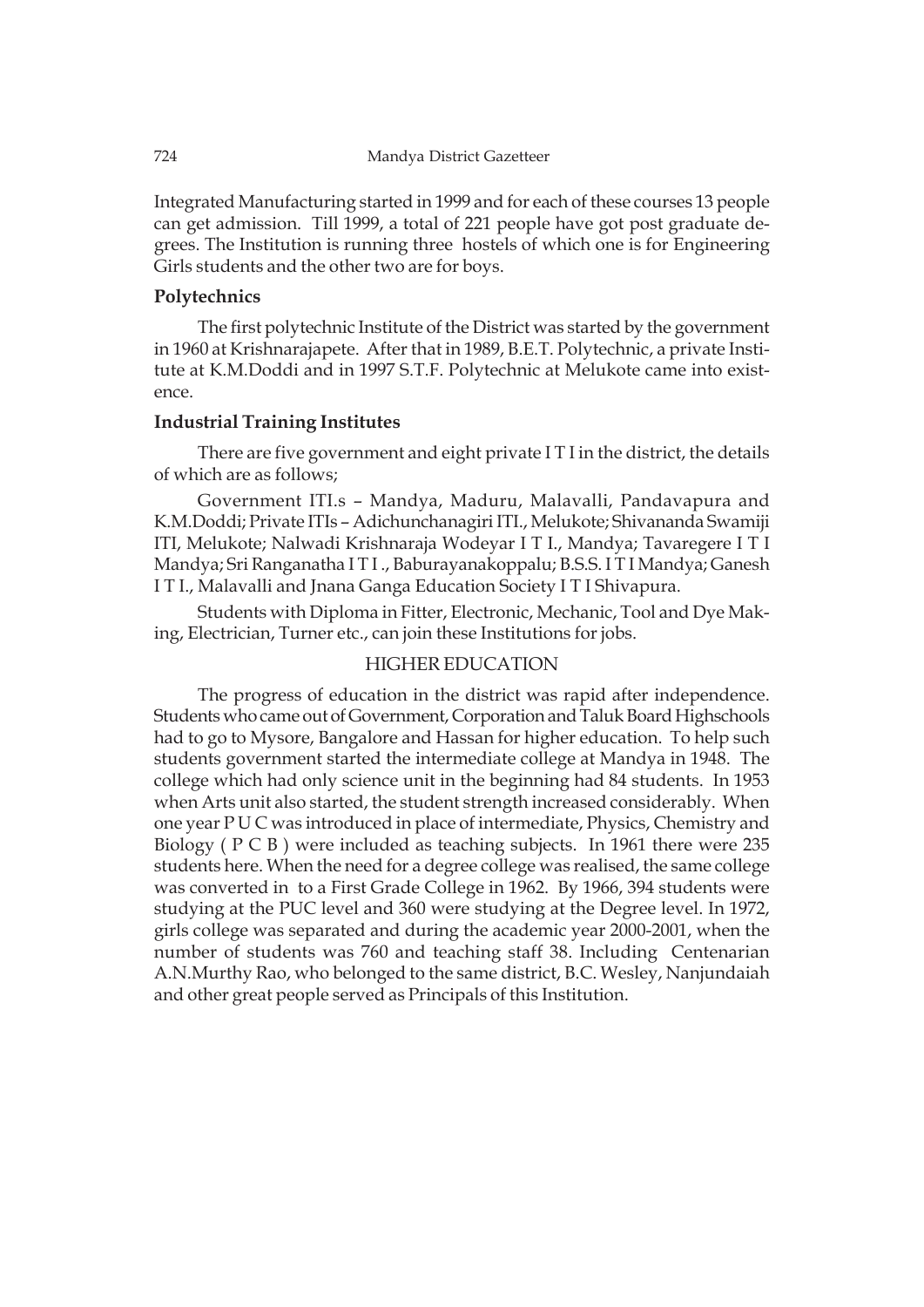During the same period High Schools were started in many places of the district and eleventh standard (equivalent to PUC) was started and the need for degree Colleges increased. Therefore The People's Education Society (PES) started the first private Degree college in Mandya. With the establishment 10 new High Schools in rural areas, to impart higher education. Shanthi Science & Arts First Grade College at Malavalli and Bharathi First Grade College at Kalamuddana Doddi were started in 1971. Female education progressed rapidly and since the number of girls students who were coming out of the 70 high schools was increasing, the Mandya Government First Grade College was separated in 1972 and a separate women's college was started. In 2000-2001, there were 22 first Grade Colleges in the District. It included six government, seven aided private and nine unaided colleges. A total of 3656 students in the 6 government colleges and 6,487 students were studying in the 5 aided private colleges,. There was no change in the number of Government Degree Colleges in 2001-2002 and 2,695 students in Government Institutions and 4,562 students were studying in aided colleges.

#### MEDICAL EDUCATION

There are two medical colleges in the district - The Adichunchanagiri Medical College started in 1986 at Bellur and the Government Medical College was started in 2006 at Mandya. The former Institution which has all the Departments of Medical Education is well equipped. The Library has more than 10,000 valuable books on medicine and the library is getting more than 120 magazines. Boys and girls have seperate hostel facilities. Students get practical education in the Adichunchanagiri Hospital and Research Centre attached to the college. In the four and half years. M.B.B.S, three year post graduate courses in different subjects, and two year Diploma courses, a total of 844 students were studying in 2000-2001 and there were 224 teaching staff.

#### **Adichunchanagiri Nursing School**

This was started in Balagangadharanatha Nagara in 1990. Every year 80 people can get admission. In 2000-2001 this school had 240 girls/boy students and eight teaching staff.

# **Adichunchanagiri Nursing College**

It was started in 1995 at Balagangadharanathanagara and a four year B.Sc., Nursing Education is given. There were 151 students and eitht teaching staff in 2000-2001.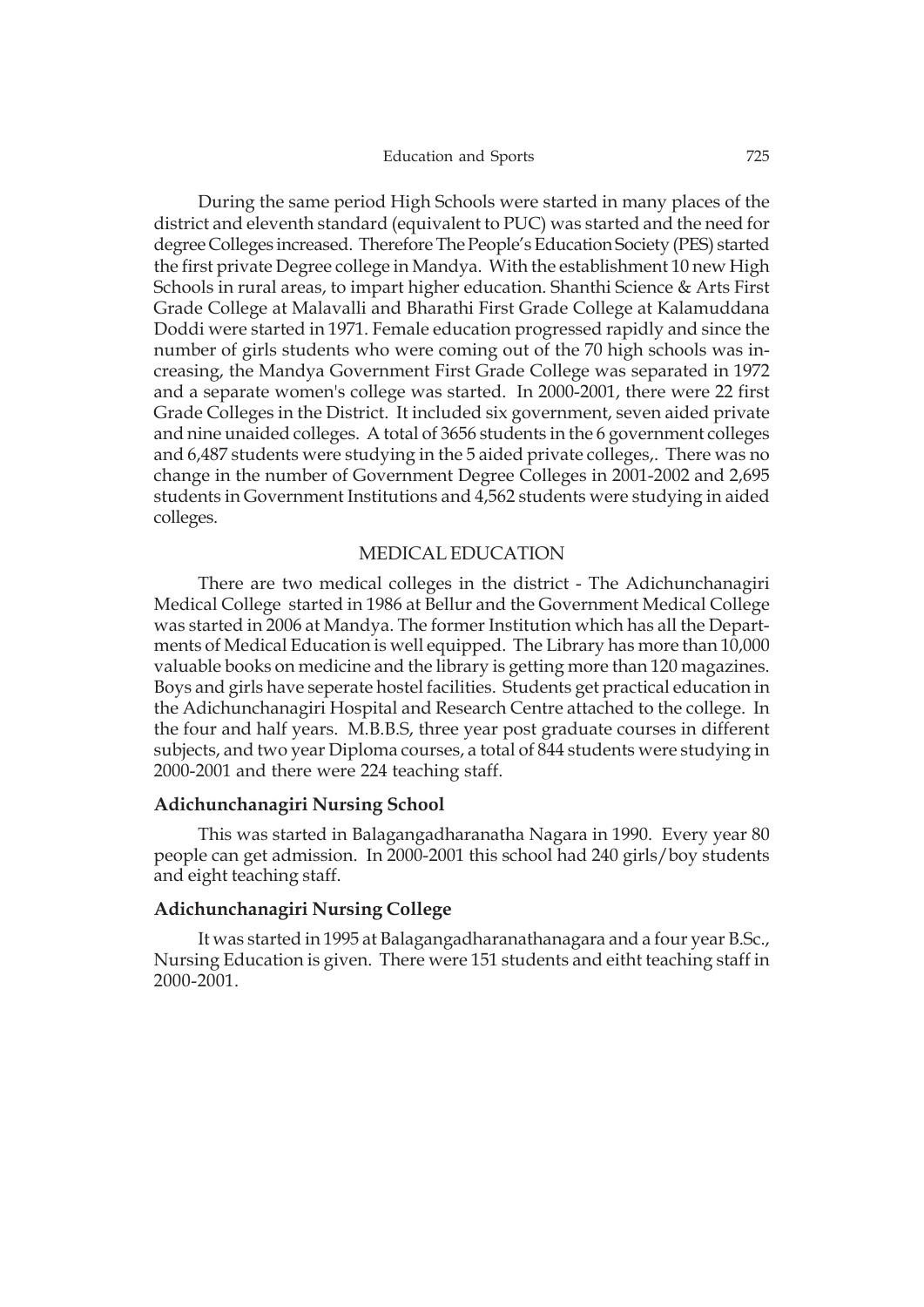# **Adichunchanagiri Pharmacy College**

It was started in 1997 at Adhichunchanagirinagara and D.Pharma and B.Pharma Education is given here. There were 60 students in D.Pharma and 25 in B.Pharma and nine teaching staff in 2000-2001.

# SCOUTS AND GUIDES

Scouts unit started at Bangalore in 1909 and through this, scouting movement started throughout Karnataka. Between 1916 and 1918, with the patronage of the Maharaja, of Mysore 'Boy Scouts of Mysore' under the leadership of the Yuvaraja and the patronage of the Queen 'Girl Guides of Mysore were started in an organised manner. After the meeting of the Scouts at Bangalore in 1950, Bharath Scouts and Guides Institute came into existence and the boy scouts and girl guides merged in to this.

Mandya District has shown a lot of enthusiasm in scout activities. The Scouts Council was formed here on 10-8-39 and local Institutions were started in all the taluks. The foundation for the present scouts building was laid on 23-12- 39 and the building was completed in 1941 at a cost of Rs.2,500.00. The then District Commissioner Raghavendra Rao was the First District Scout Commissioner.

Prior to 1939, the Scout activities of the district was going on through the Mysore Local Scout Council. They were taking active part in the State and National Programmes. In the beginning 12 Scout Units, 10 Cub Packs and 2 Rover Crews were there in Mandya. Local Scout Units were started in all taluk head quarters and the number of scouts increased to 600 and the number of cubs to 400. Guides unit came into existence before 1950. Since then District Scouts and Guides Council came into existence and the scouts and guides activities started together.

Local units of each taluk conduct annual activities of scouts and guides in their respective taluk headquarters every year. Local scouts and guides Mela is held every January in the respective taluk headquarters. Also patrol leader course, sixer course for Cubs and Bulbuls are held in every taluk for children (scouts and guides). Also Badge work course is conducted for scouts, guides and bulbuls. Rovers, Senior Scouts and guides take part in community service programme and serve the people. On the occassion of scouts and guides founder's Day District Rally is held in the District Headquarters in the month of February every year. Scouts, Guides, Cubs and Bulbuls, Rovers, Scouters, Guiders and the office bearers and people who are interested in the activities of scouts and guides take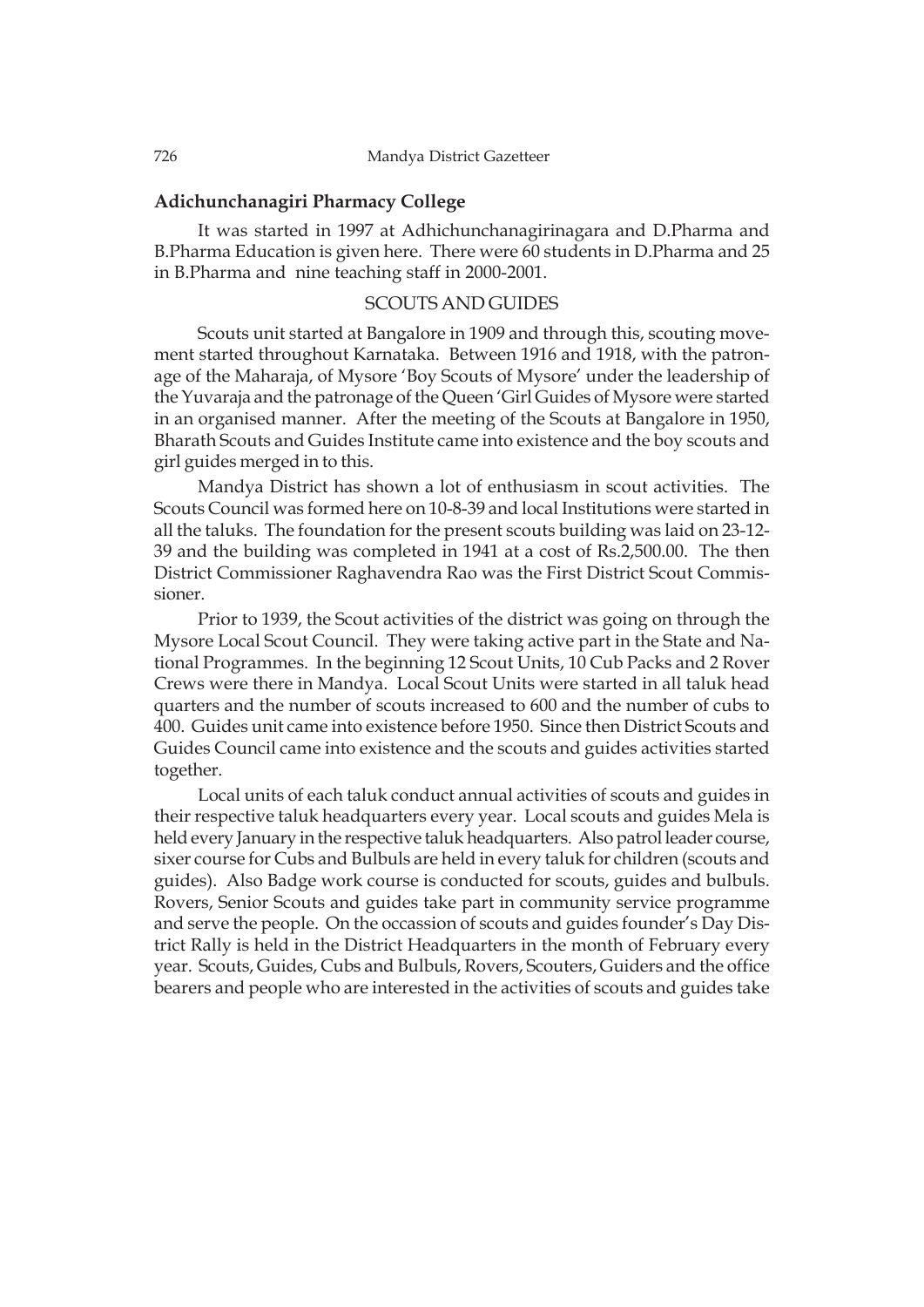part in this Mela. The first week of November is celebrated as Scouts and Guides week.

Till now 23 state level Scouts and Guides rallies have been held in Karnataka. In all these rallies and National rallies scouts and guides of Mandya District have taken part and given a good show.

# NATIONAL CADET CORPS (NCC)

With the establishment of NCC unit by the III Engineering Company in 1974 the NCC activities started in Mandya district. In 1976 this unit was reorganised and for the smooth administration and training  $14<sup>th</sup>$  Karnataka Bettallian was added. From each college 150 students for senior unit and from each High School 100 students for Junior Unit can join every year. At the High School level students can serve as cadets for 2 years and at the college level for 3 to 4 years. From each college one suitable person from among the teaching staff is selected as NCC officer and they are given free commission training and appointed as associate NCC officer.

Students who take part in the annual camp can take "A" certificate exam at the High School level and "B" and "C" exams at the college level and can get reservation facilities in Higher education and some selected government services. The following table gives details of NCC units working in different educational Institutions of the district.

| Name of the Institution       | No.of Officers | No.of Cadets |  |  |  |
|-------------------------------|----------------|--------------|--|--|--|
| <b>Senior Unit</b>            |                |              |  |  |  |
| PES College, Mandya           | 1              | 150          |  |  |  |
| Government Boys College,      | 1              | 150          |  |  |  |
| Mandya                        |                |              |  |  |  |
| Shanthi Arts, Science and     | 1              | 150          |  |  |  |
| Commerce College, Malavalli   |                |              |  |  |  |
| Vijaya First Grade College,   | 1              | 150          |  |  |  |
| Pandavapura                   |                |              |  |  |  |
| <b>Junior College</b>         |                |              |  |  |  |
| Government PU College,        | 1              | 100          |  |  |  |
| Krishnarajapete               |                |              |  |  |  |
| Government PU College Mandya  | 1              | 100          |  |  |  |
| Government PU College Madduru | 1              | 100          |  |  |  |
| Sri Anjaneyaswamy Highschool, | 1              | 100          |  |  |  |
| Yeliyuru                      |                |              |  |  |  |
| J N V School, Gudda           | 1              | 100          |  |  |  |

**Table 13.15**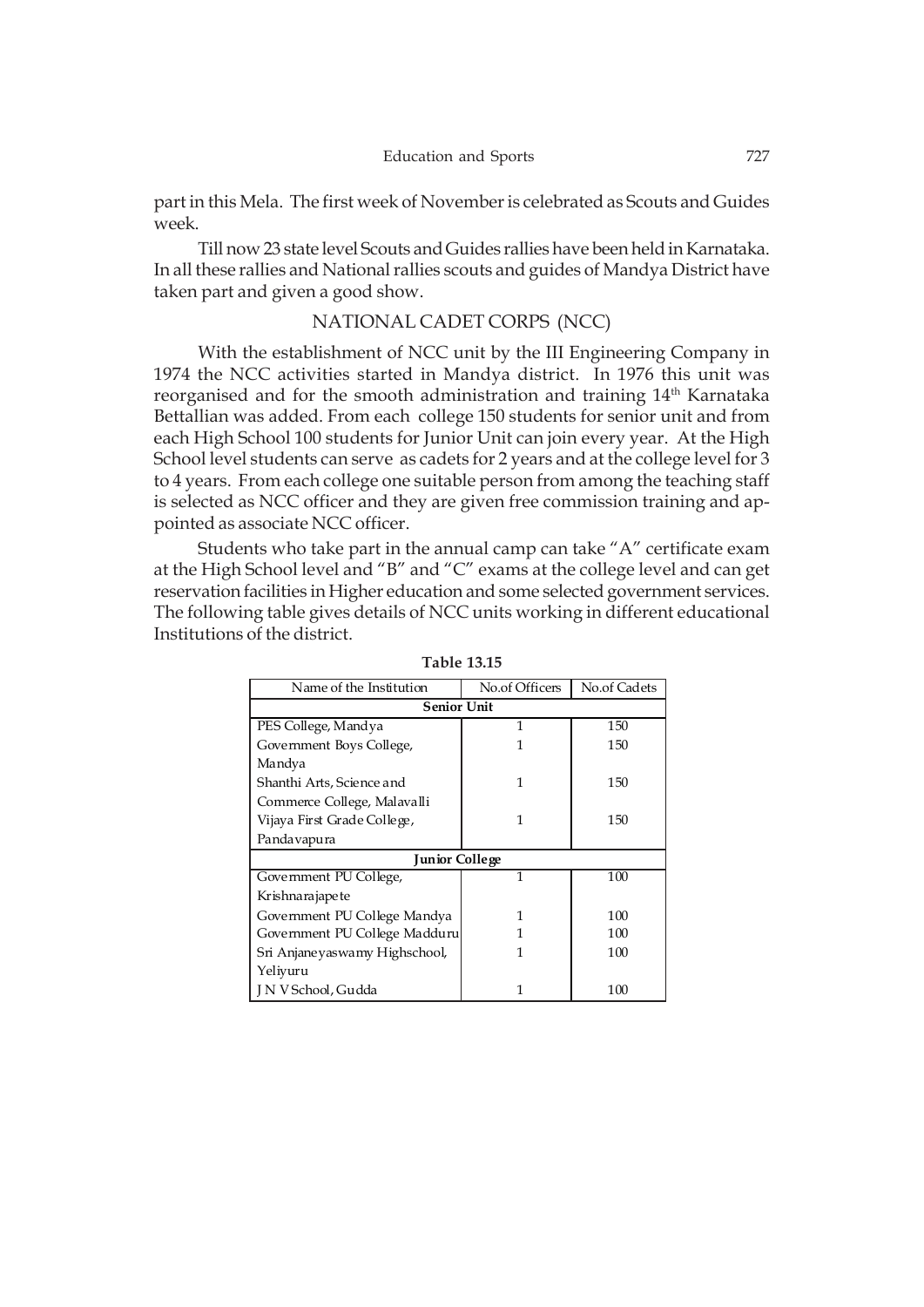# PRIVATE INSTITUTIONS IN THE FIELD OF EDUCATION

Private Institutions have played as important a role as the government institutions in the educational field of the district. Private Institutions starting from pre-primary to higher level like Engineering and Medical are working. Details of such important Institutions are given below :

# **Vidya Prachara Sangha, Pandavapura**

This Institution started a high school in one of the rooms of the Pandavapura Municipal Office in 1947. Later in 1968 PUC classes were also started in a rented building. At present the Institution is running a Degree College and a Computer Academy. During the year 2000-2001, there were 1,688 girls/boys students in the Highschool and college sections of this Institution and there were 59 teaching staff.

#### **M.H.Channegowda Educational Institute, Madduru**

It was established in 1965. In the same year Jawahar High School was started under the auspices of the same Institute. In 1969, Kastur Ba Higher Primary School and in 1971 Junior College were started. H.K. Veeranna Gowda First Grade College was established in 1978 and at present Sericulture, Agriculture, sugar manufacture of sugar and other job oriented subjects are also taught. Apart from this the Institution is running a Nursery, Mahila Samaja, Balika High School and during 2000-2001 the number of students in these schools and colleges was more than 1200 and the teaching staff was about 85.

# **Shanthi Educational Institution Malavalli**

To give educational facilities to the people of Malavalli Taluk, this Arts, Science and Commerce College with 100 students was started in June 1970 under the guidance of K.N.Nage Gowda. In three decades the strength of the college has increased to 1500. The number of teaching staff is 37. This Institution which has a library with more than 20,000 books, a good NCC Unit and its own building. It celebrated its silver jubilee in 1996.

# **Bharathi Education Trust, Bharathinagara**

Under the auspices of the above trust, Bharathi College was started at Kalamuddanadoddi (present Bharathi Nagara) in 1970 by G. Made Gowda. This Institution which is recognised by the Government of Karnataka is working under the Mysore University. It has its own building and a Library with 25,000 books in about 40 acres of land. The Institution is giving educational facilities like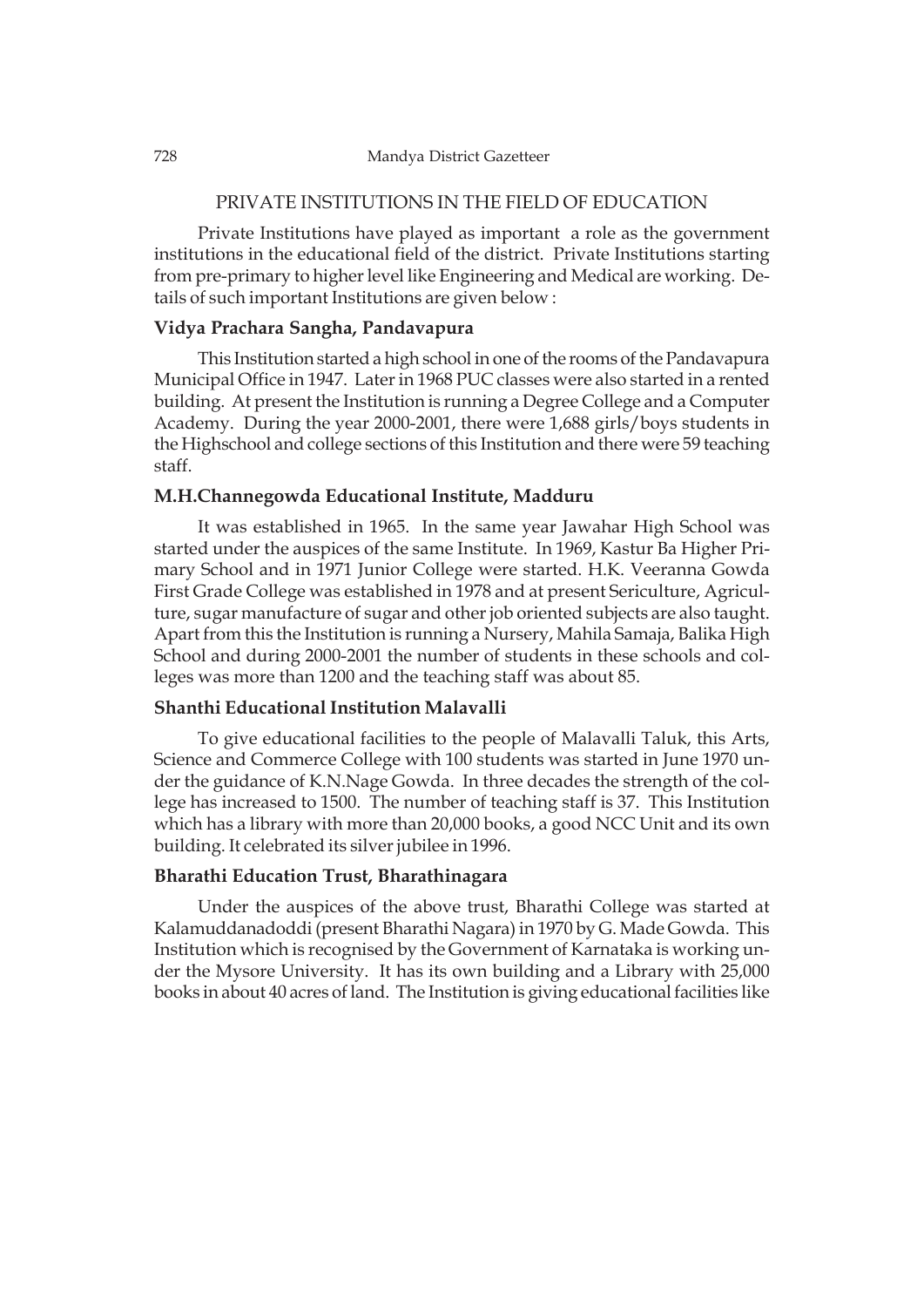two year P U course ; Job Oriented Course, three year Degree. Course in Arts, Commerce and Science ; seperate hostel facilities for boys and girls and stadium etc.

Apart from this, this institution is running Bharathi High School started in 1962, Bharathi Hostel started in the same year, Bharathi Multi purpose co-operative Society started in 1965, Bharathi College of Pharmacy, B E T Polytechnic, Bharathi Nursery and Higher Primary School, Working Women's Hostel and Staff Hostel. A First Grade College at Kirugavalu and the Residential Bharathi Composite Pre-University College at Hanumanthanagar are also run by this Institute.

#### **Adichunchanagiri Educational Trust**

Adichunchanagiri Mutt, which has been running educational Institutions for many years established the Adichunchanagiri Educational Trust at Bellur in 1974. This trust has 92 Institutions in different parts of the state and one institution in Tamilnadu. The details of different Institutions run by this trust during 2001-2002 is given below :

| Name of the Institution      | Year in       | Educational service and Facilities |
|------------------------------|---------------|------------------------------------|
|                              | which started | of the Institution                 |
| 1                            | 2             | 3                                  |
| Guru kula Middle School,     | 1947          | Teachers - 12                      |
| Adichunchanagiri             |               | Student strength - 575             |
| Kalabhaira veshwara Sanskrit | 1968          | Degree and Post Graduate Courses,  |
| Vedagnana College,           |               | Library with 6500 books Till now   |
| Adichunchanagiri             |               | 10,000 students have passed out    |
| Gangad hareshwara Composite  | 1962          | P U Education - free boarding and  |
| Pre University Colloege,     |               | lodging, clothing, hostels         |
| Adichunchanagiri             |               | Teachers - 18                      |
|                              |               | Students - 900                     |
| Vivekananda High School,     | 1975          | Teachers - 19                      |
| Malavalli                    |               | Students - 345                     |
| Adichunchanagiri Arts and    | 1980          | Teachers - 20                      |
| Commerce College,            |               | Students-725                       |
| Nagamangala                  |               |                                    |
| Adichunchanagiri Commerce    | 1985          | Teachers - 25                      |
| Institute, Nagamangala       |               | Students-1274                      |
| Bhaktanathaswamy High School |               | Teachers - 23                      |
|                              |               | Students - 600                     |
| Ramanandaswamy Highschool,   | 1990          | Teachers - 07                      |
| Brahma devara halli          |               | Students - 295                     |
| Basaveshwara High School,    | 1991          | Teachers - 06                      |
| Krishnarajapet               |               | Students - 200                     |
| Ganesha natha Swamy High     | 1994          | Teachers - 08                      |
| School, Tavarekere           |               | Students - 295                     |

**Table 13.16**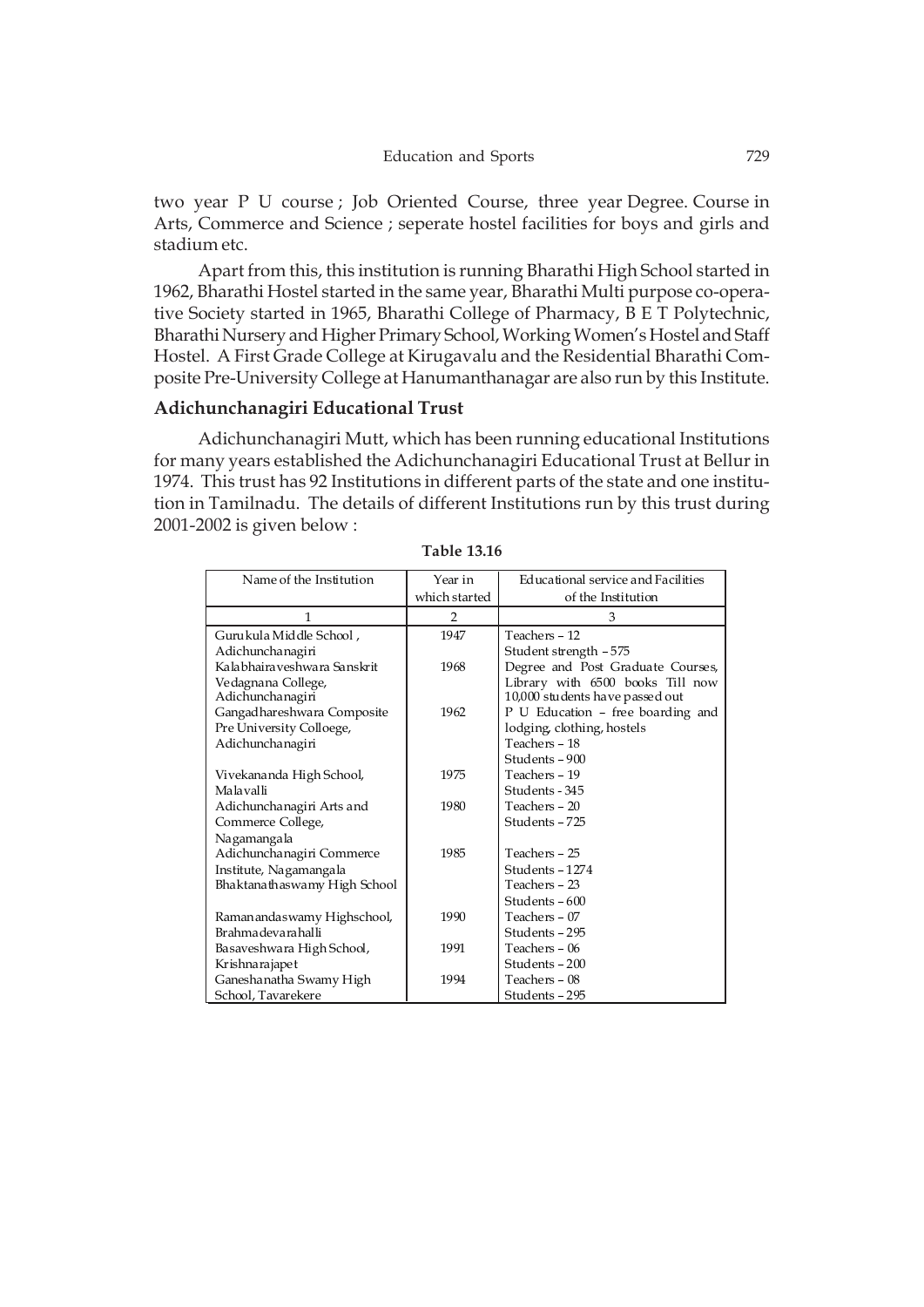| 1                                                                                      | 2    | 3                                                                                                                                                                                                |
|----------------------------------------------------------------------------------------|------|--------------------------------------------------------------------------------------------------------------------------------------------------------------------------------------------------|
| Adichunchanagiri Industrial<br>Centre, Melkote                                         | 1995 | Teachers $-10$<br>Students $-150$                                                                                                                                                                |
| Adishakthi High School,<br>Hulikere                                                    | 1991 | $Teaches - 06$<br>Students $-281$                                                                                                                                                                |
| Basaveshwara High School<br>Kadaluru (Maddur Taluk)                                    | 1992 | $Teaches - 09$<br>Students - 220                                                                                                                                                                 |
| Bhaktanatha Swamy Composite<br>P U College                                             | 1998 | $Teaches - 04$<br>Students $-138$                                                                                                                                                                |
| Adichunchanagiri High School,<br>Anagola, Krishnarajpete Taluk                         | 1998 | $Teaches - 10$<br>Students $-392$                                                                                                                                                                |
| M.Lingaiah Composite PU<br>College, Krishnarajapet                                     | 2000 | Teachers $-21$<br>Students $-363$                                                                                                                                                                |
| Kalyana Venkataramana Swamy<br>Composite P U College,<br>Hemagiri, Krishnarajpet Taluk | 2000 | Students $-487$<br>$Teaches -$<br>(High School) Students-109<br>Teachers – 06 (Junior College)<br>Students - 115, Teachers-06<br>(Middle School) Students 205<br>Teachers – 03 (Sanskrit School) |
| Adichunchanagiri Physical                                                              |      | $Teaches - 06$<br>Students $-60$                                                                                                                                                                 |
| <b>Training College</b><br>Kaveri High School,<br>Srirangapattana                      |      | Teachers $-28$<br>Students $-1030$                                                                                                                                                               |
| Vshwamanava Vidya Samsthe,<br>Kommenahalli, Mandya Taluk                               |      | Teachers $-35$<br>Students-1441 (at different stages)                                                                                                                                            |

# **Sanskrit Research Academy, Melukote**

Melukote had been a centre of Higher learning in Sanskrit from the time of Sri Ramanujacharya. Later with the patronage given by royal families, scholars and learned people, it became the study centre of Vedas, Vedanta, Agamas and has students from all over the world. Here Veda Vedantha Bodhini Sanskrit College, the first of its kind in South India, established in 1853 is the centre of Vedavedanta studies even to this day.

The Government of Karnataka realising the academic and theoratical importance of Melukote, established an Academy for Research in Sanskrit in 1976 on the basis of the recommendations of a high level committee. In this place which resembles the ancient Gurukula, research on sanskrit language and literature and other subjects related to them are going on. A comparative study of science and Shastras is being done here. The academy is not only managing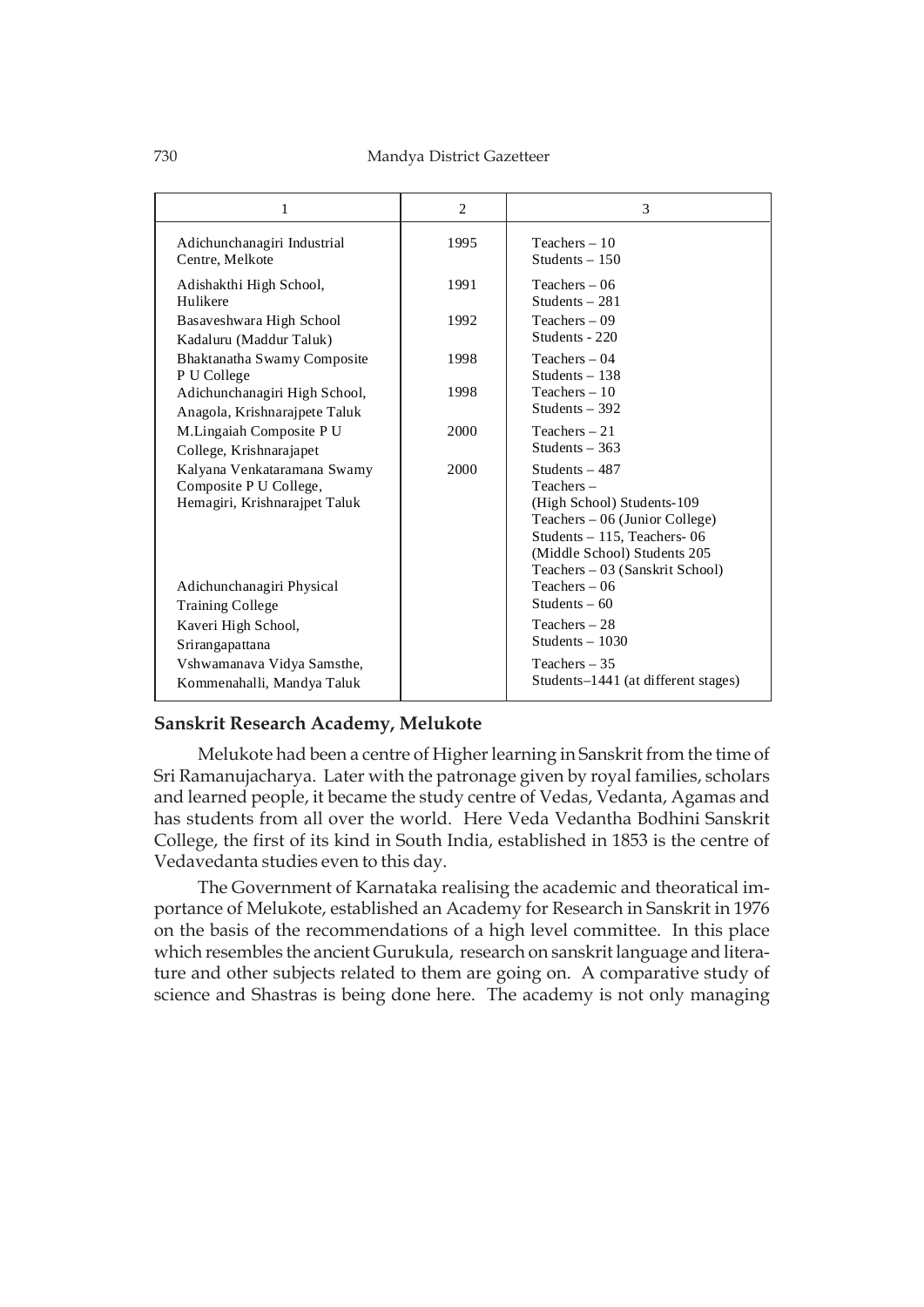research publication, educational programme, a good library and a museum with a rare collection of old things which are helpful for research but also has a beautiful park. It also has hostels to help researchers who come from other parts of India and foreign countries.

At present, this Institute which is called "Samskrutha Samshodhana Samsthe" is working under the guidance of a Management Trust The Government of India has recognised it as Scientific and Industrial Research Institute. In the field of Natural Language process, it has carried on research through computer and has prepared 20 softwares. For those interested in Sanskrit language it has prepared 'Samskrutha Vinoda" and for higher learning 'Amarakosha Adhyapika', Many scholars interested in research work have been working on some very important projects. The Academy has taken up projects like review of about 200 books related to Vishitadvaitha from 11<sup>th</sup> to 18<sup>th</sup> centuries, publication of Ramanuja Granthamale and Review of fourteen important Upanishads, Index of Dwaitadwaitha books, Kannada versions of Tiruvaimoli and Edu. and others.

To modernise all its programmes, the Institute has created software about Bodha, Sheyushi, Praja, Chetana, Panini and Janani and thus has increased the pace of research work. With DTP and Rota Offset printing units, it is self reliant in publication work also. The activities of the academy is reaching about 6000 people through its tri-monthly 'Newsletter' published in English, Kannada and Sankrit. The academy is also bringing out a Bi-annual magazine called 'Tatva Deepa'.

#### **Post-Graduate Centre, Mandya**

This Post-Graduate Centre, attached to the Mysore University was started at Vishwamanava Kshetra in October 1992. At present (1997) it has its own building at Tubanakere and has master course in Kannada, English and Economics and Master of Science in Sugar Technology and Polymer Science. Under the Management of one Director, 120 students under the guidance of 15 experts in different subjects were studying during 2000-2001. There are separate hostels not only for boys and girls but also for backward class students.

# LIBRARIES

Mandya, town had a public library with 8000 books as early as 1940 and was working under a committee. During the same period, there was a private library at Mandya with 6000 books (including 125 Urdu books) and it was getting an annual grant of Rs.500 from the government. But even before this it is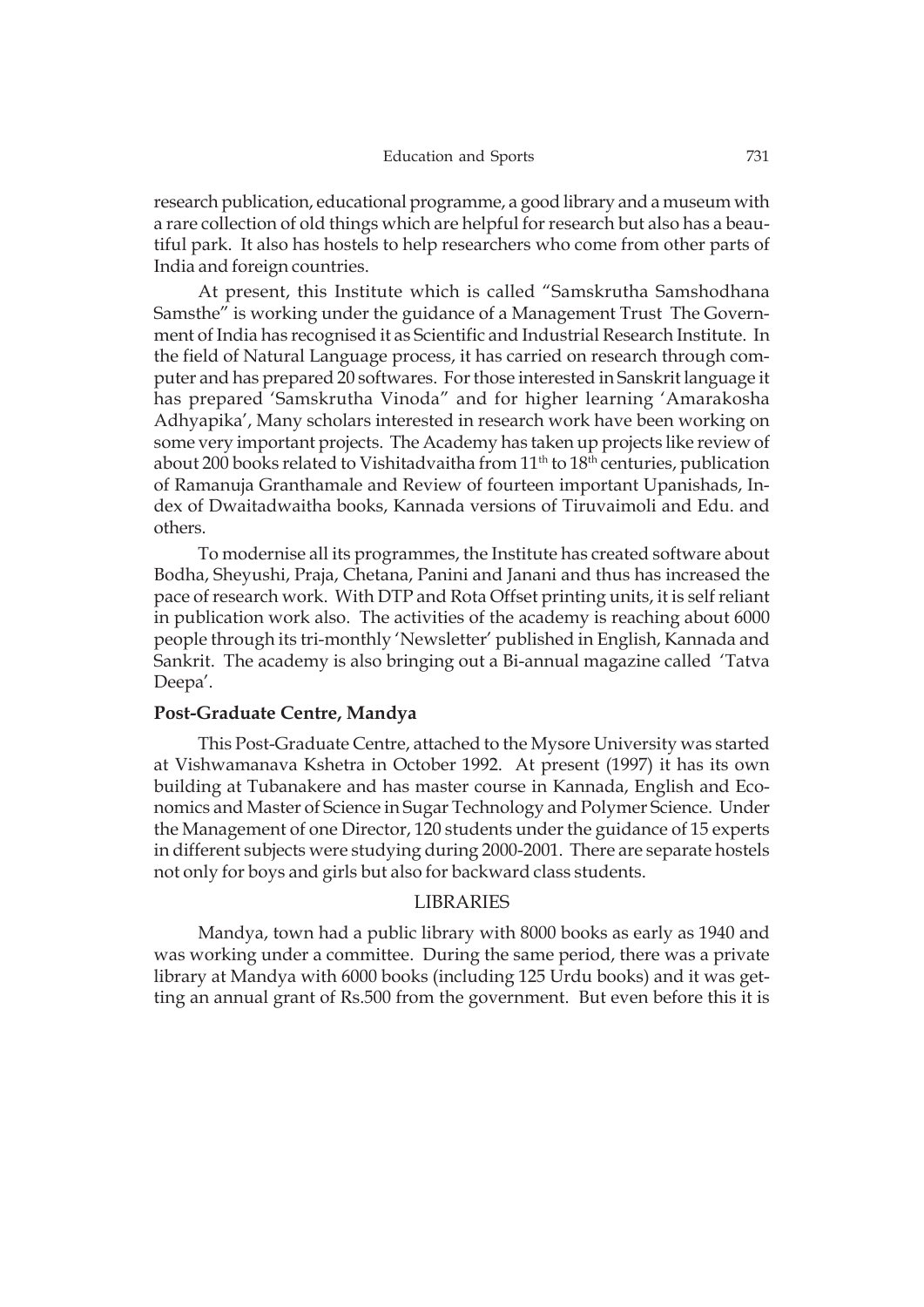learnt that in 1935 there was a public library with about 5000 books in different languages at Melukote and was under the committee of 15 people and it had books not only in Kannada but also English, Tamil and Hindi. By 1965, the number of books increased to 4600 and it was getting grants from Government and the Municipality of Melukote.

According to the sub-rules of Public Libraries Act passed in 1965, a district central library was established at Mandya on 2-08-1975. After that branches have been opened in taluks, Service Centres and book issuing centres have also been started according to the government plan and this has given reading opportunities to rural people. By the end of 1978 libraries were established at Malavalli, Maddur, Nagamangala, Krishnarajapet, Pandavapura and Srirangapattana.

Rural Library plan came into existence in 1985. According to this one library for each Mandal was established and at present (2000-2001) 99 Grama Panchayat Libraries are working in the district. Free Reading facilities are there in all these libraries and apart from newspapers, magazines, employment news and other papers, general knowledge books and other educational aids are supplied. In some centres reference sections are also opened.

#### SPORTS

Mandya district which has given rich contributions to the state in the fields of agriculture, politics and literature, is not lagging behind in the field of sports also. Many folk games of ancient times are still seen in the district. Some new games also have been introduced. Hunting, which the ancient man followed for his livelihood, later developed into a game. This shows the antiquity of many of the games today. Sports started along with the growth of culture. There are references to game of Dice in the Ramayana and the Mahabharatha and Chinni-Dandu, Mallayuddha, Jalayuddha, Drushtiyuddha, Gadayuddha, Kattivarese and horse riding all are grouped under sports. Apart from these horse riding, bow-arrow, swimming, fighting, today building gymnastics mentioned in ancient epics can also be considered as sports.

Drushtiyuddha of ancient times later continued as Reppe-badidata and became a popular indoor game. This game which is popular in the district need is played by two people, and the person who loses the toss has to stare at the person who wins the toss, without bashing his eyelids. Even when the opponent brings his finger or a stick near the eye, if the person does not close his eye lids then he is considered the winner. Many such games were organised during festival, religious functions and marriages. Hoo chendata, searching for the ring in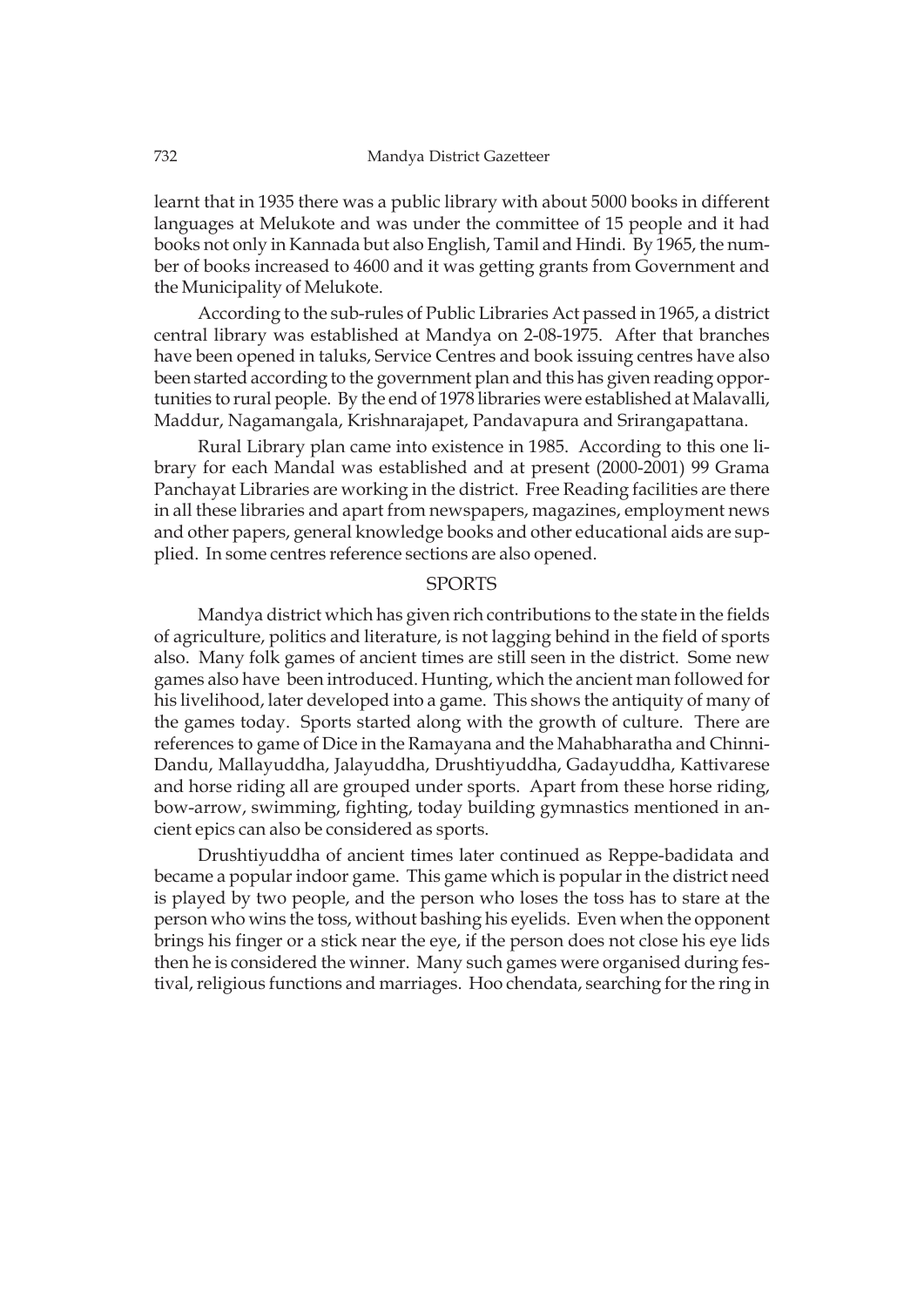a pot of water on the wedding day were also considered a game. Hulivesha dance during the festivals of Gramadevates an important entertainment programme. Kolata, played during important festivals is still in vogue. During Ugadi, Choukabhara, Pagade, Alagulimane, Huli Kuriyata, etc., are played. During the Gramadevathe festival Koli-Kalaga, Gooli Kalaga, Kesarina Ota and other competitive games are played.

There is not much difference in the local games of the district. The games can be divided as follows on the basis of gender and age.

**Girls Games :** Kuntebille, Anekallata, Kambadata, Haggadata, Balegaajaata, Kuntatata, Girigitle, Achchachchu – Belladachchu, Kukkara Basavi and Jootata.

**Boys Games :** Lagori, Marakoti, Gultoriyo, Ice-pice, Chinnidandu, Buguri, Goli, Hunja-Hyate, Kalla-Police, and Mysore Chandu.

**Games played by Elders :** Pagade, Chess, Cards, Attaguli, Chaukabara, Snake and Ladder, Kuriyata etc.,

**Games played by Children :** Kunti-Ninthi, Kannu Kattata, Cow-tiger, Saraf-Ata, Maneyata, Gombeyata. etc.,

Apart from these martial games like Donnevarase, Katti varase, Kusti, Billu Bana are also played.

The above mentioned games have two or four groups of players. While playing some games songs are sung. In Kolata, Jade Kolata, Uyyale Kolata and other varieties are there and usually these songs will be sung in groups. An academic purpose can be seen in making children sing songs and memories them.

#### **Origin of Folk Games**

It is difficult to speak of the origin of folk games. They might perhaps have come from elders to youngsters. Usually there were joint families with a large number of children and elders. In those days the number of schools was very less and the number of children who went to schools was also less. Since children spent most of their time at home, elders taught them folk games which had songs in them. Some of these games might have been construed by the elders themselves.

An important advantage of these folk games is that there is no expenditure involved in playing them and also no aids are necessary. All groups in the society can play, without spending any money on aids. There is no need to buy aids by paying money.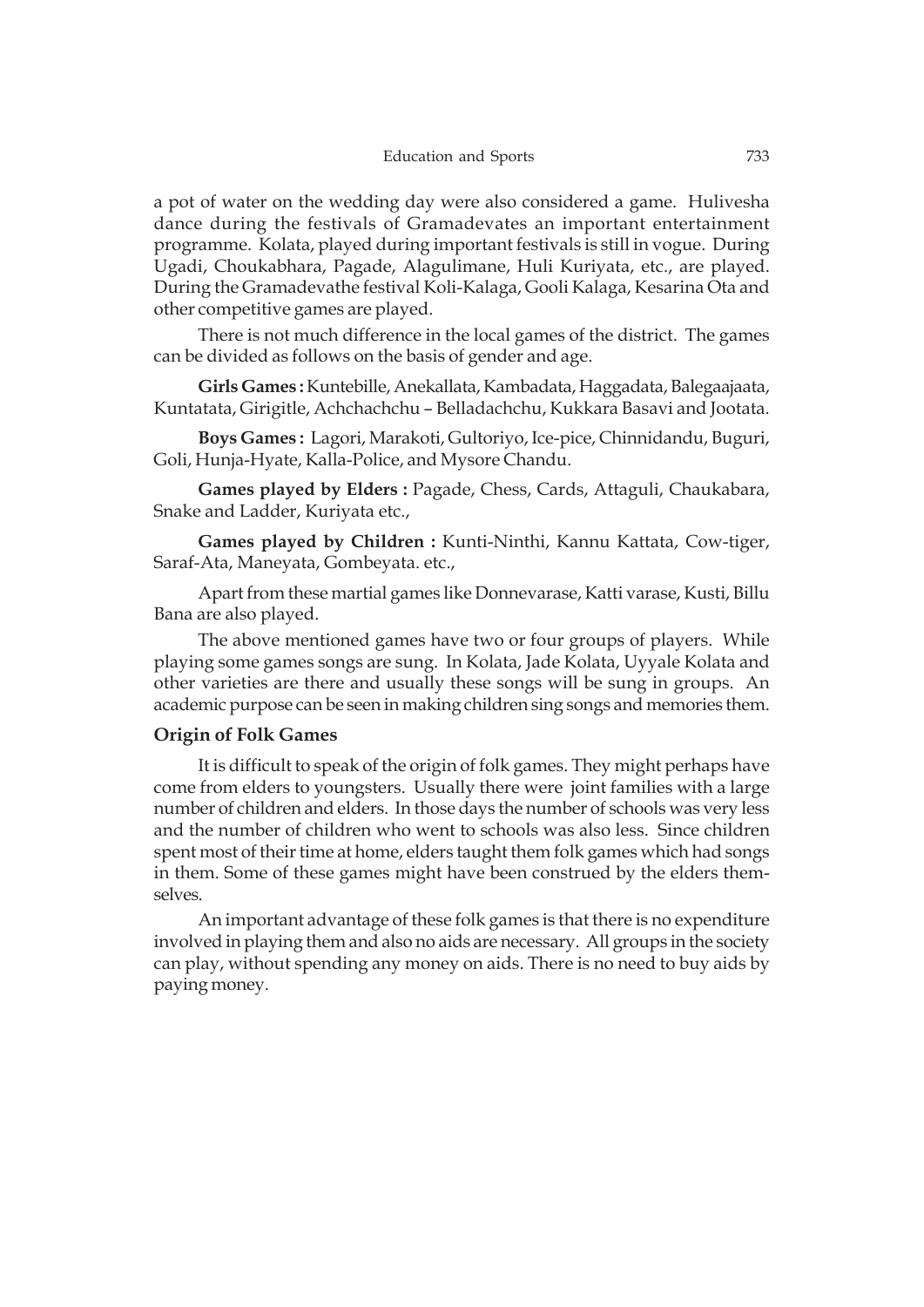#### **Folk Entertainment**

Mandya district is the home of entertainment programmes. Everywhere in the district Kolata, Rangada Kunitha, Marikunitha, Guddada Kunitha, Lingada Beerara Kunitha, Khadga Kunitha, Nandi Dhwaja Kunitha, Hanneradu Seragina Nritya, Panjina Kunitha, Pata Kunitha, Veeragase, Somana Kunitha, Beesu Kamsale Kunitha, Onake Nrithya, Pooja Kunitha, Katti Pavada, Hulivesha, Palegara Nrithya, Halage Nritya, Neelagarara Mela, Kamsale Mela, Helavara Mela, Burra Kathe (on Andhra Model) Dombidasara Mela and other professional singing and other entertainment varieties related to stage are in vogue. Also we can find artistes related to Keelu Kudure Kunitha, Karadi Kunitha, Bijalivarase, Benki Bharate, Garudi Gombe and Maragalu, Togalu Gombeyta, Sutrada Gombeyata and Yakshagana Bayalata which are fast disappearing from other parts of the state are still in vogue in the district.

The origin of many of the civilized games are these folk games. But now the civilized games are becoming more popular and these folk games are disappearing. Some entertainment varieties that are popular in the district are explained hereunder.

Pata is a cane stick of about 18-20 feet which is covered with coloured clothes, on which is twisted silk and at the end they are all tied together. This stick is tied to the body with the help of a cloth and the person dances to the tune of the drums. This is called Patada Kunitha. During the Gramadevathe festival such artistes dress up in a special way and dance in a single row or opposite rows or in a circular motion. This art is in vogue in Bhyrasandra, Yelekoppa, Karijeerahalli, Kambadahalli, Kalligundi in Nagamangala taluk and also in many villages in Malavalli, Srirangapattana and Pandavapura taluks.

Another entertainment that is found in Mandya district in Nandi Dhwaja Kunitha. During Marihabba or Kondadahabba which are celebrated in many parts of the district. In this dance the dancers dance to the tune of a Balevaadya. Panjina Kunitha is a very popular art of the district. An iron rod in the shape of Trishula is decorated with cloth and it is dipped in castor oil or olive oil. Artists tie anklets to their feet and in the name of Tirupathi Venkataramana perform Deevatige Seeve.

Somana Kunitha which has a religious background is a dance associated with Shakti worship. Soma is a wooden mask. Artistes wear this and specially wear a saree holding a stick in the hand, dance round the priest. These artistes are bound by certain religion owes.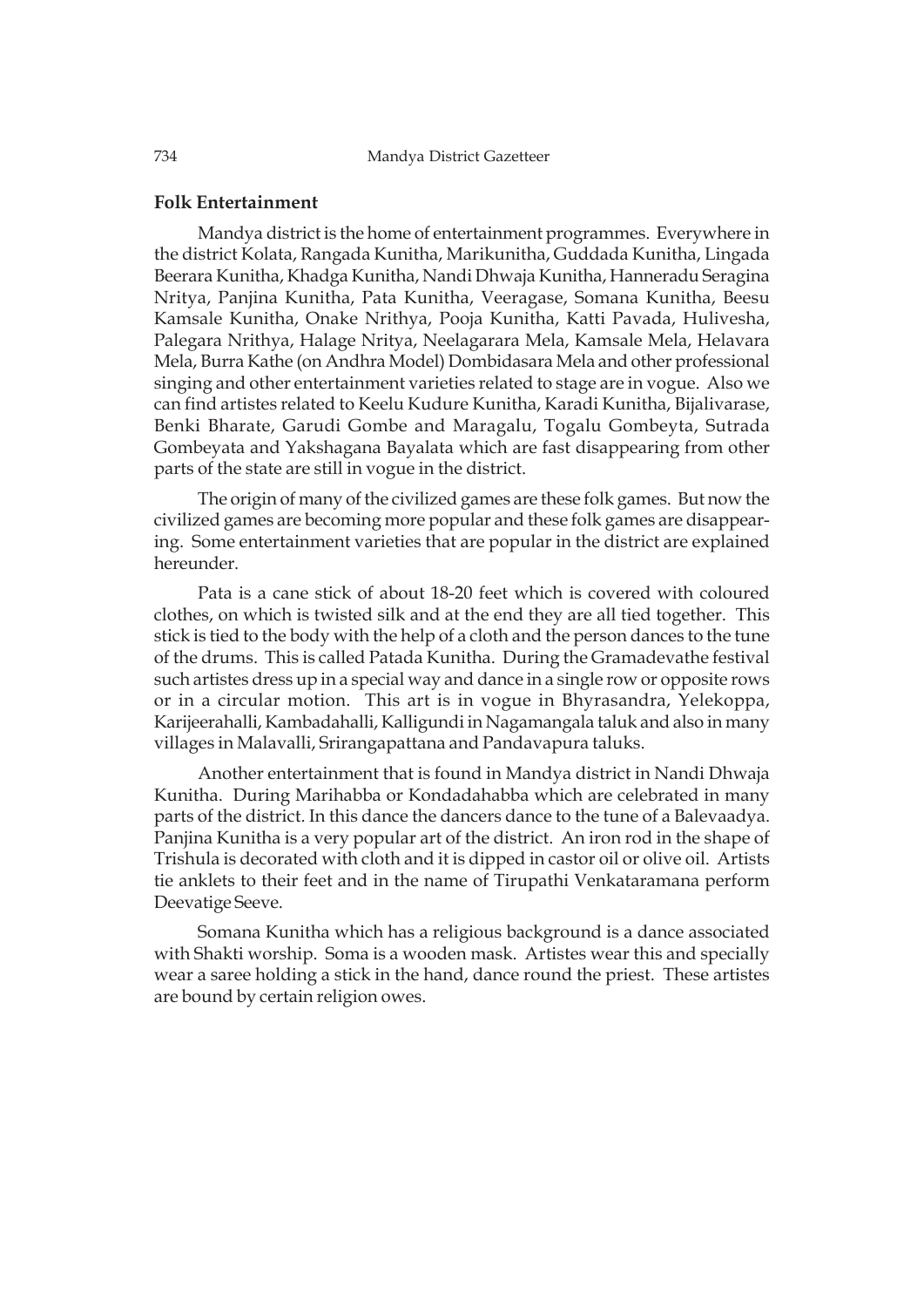Pooja Kunitha in which the idol of the Gramadevatha is tied to a Bamboo pole and the artists dance holding it atop. This is popular in many parts of the district. These artists exhibit many feats. It is a very popular art in villages in Malavalli, Madduru, Krishnarajapete, Nagamangalal Taluks.

A six feet pestle with metal rings on either ends is held on the head. It is decorated with Haldi and Kumkum, flowers and a lamp is placed on it. Dancing with this is called Onake Kunitha.

Hanneradu Seragina Kunitha is an art found only in Talagavadi Village of Malavalli taluk. This is celebrated during the Uma Maheshwari festival. A person carrying a decorated flower pot of areconut or coconut and 12 people around him with coloured cloth tied to the waist and holding one end in the hand dance in a circular motion.

Kolata dance found throughout the district is an amalgamation of music and literature. Aritistes with colourful dresses usually hold competitions during God's processions, fairs, marriage ceremonies and on full moon days during summer. Since there is no need to formally learn this, it has become a popular game. The songs of these dances have religious, historical and social issues as the theme**.**

Ranga Kunitha or Suggiya Kunitha is performed in front of the temple during the festival of the Gramadevathe. Artistes with ordinary dresses dance to the tune of songs about the village goddess.

In Sabbanakuppe village and Kiranguru, people perform Okali and Kolata in front of the Chariot of the god. During Ramanavami pots with coloured water are kept in front of houses. Children of the village who go dancing in front of the chariot pour this water on their heads and continue.

Another popular game of the district is Donne Varase. This game which does not need any expenditure can be learnt by any youth and the only thing needed is a bamboo stick. This game also gives self protection and exercise to the whole body and hence many young men learn this. If a person uses this intelligently he can face many people alone and so it gives self confidence. Apart from these Kattivarase, Bijalivarase, and Benkibharate are also in vogue in different parts of the district.

#### **Sports talent of the district**

Sportsmen of the district have brought a special place for the district in the sportsmap of India by their own talents and individual capacities. First among them is S.J.Nagaraj, an athlete who was the Principal of Adichunchanagiri Engineering College. He took part in the All India Sports Meet in 1952 and 1957 and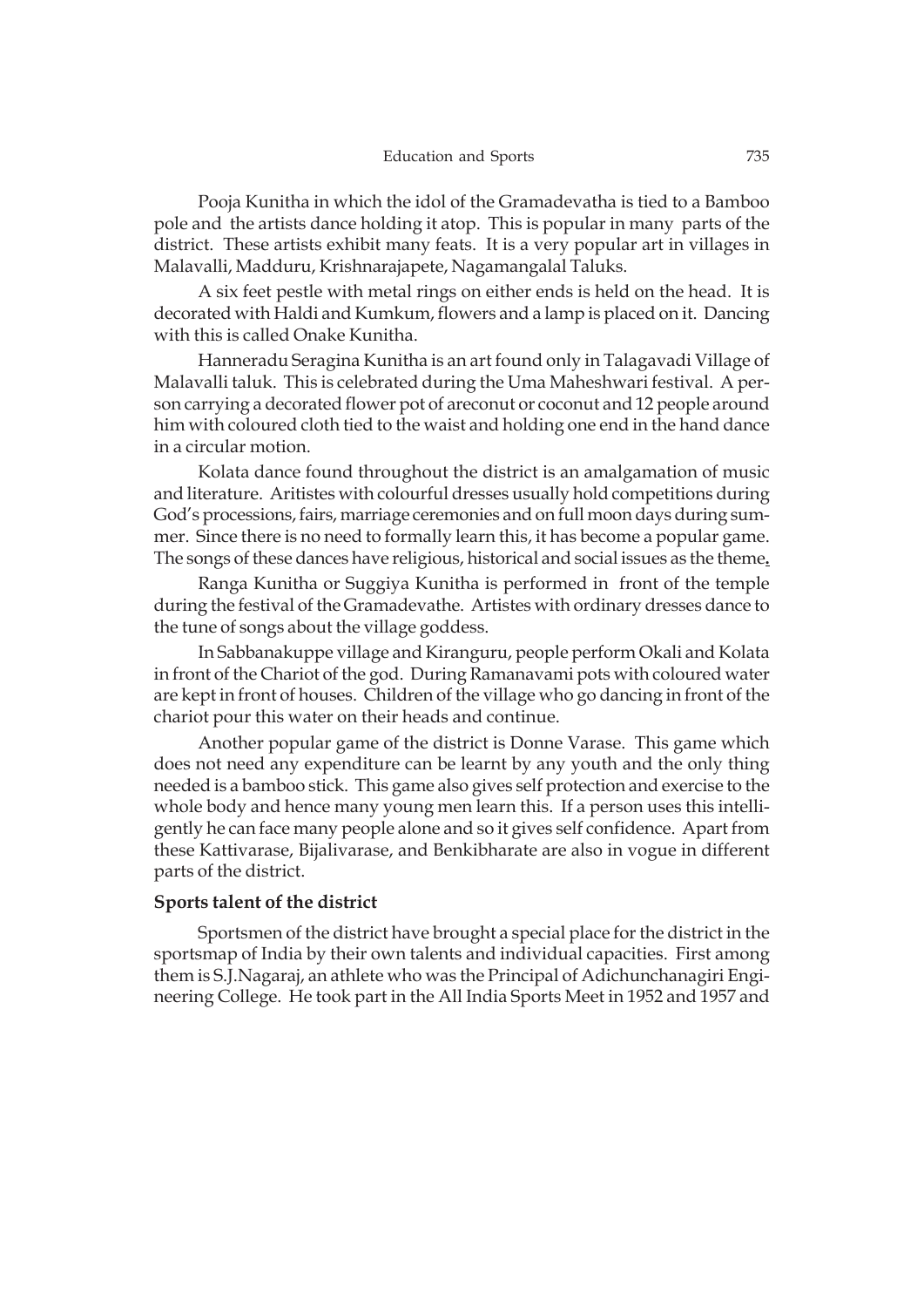won Silver Medals. His record in the fast walking in ever green S.Rame Gowda of Nagamangala got a prize in the 1500 meters marathon in the same sports meet. Both these men were winners in the International olympics held at seol. R.Swamy, a winner in the All India Olympics is also to be remembered here.

Vollyeball is another, important game in the district. Thammanna Gowda, an important player of this game represented Karnataka many times. M. Chandrakumar of the same district was a good player and was well known at the national level and is now a member of the selection committee at the All India level. Another lover of Vollyeball and a famous player at the national level, M.S.Madegowda belongs to this district. Apart from them Bette Gowda of Nagamangala, Lakshmikantha, B.K.Siddalingaiah, Y.N.Babu, Mahadeva Prasad, Hanakere Marigowda, Ravi Shankare Gowda are all Volleyball players.

Kabbadi is also another popular sport. The Mandya Kabaddi team is quite famous. Chennaiah of Chamundeshwari Sugar Factory has been the captain of the state team several times. Another popular Kabaddi player Krishna Rao is also a dancer. It was because of his talent that Mandya district won the national level competition held at Ankola. Legislator M.S.Atmananda is also a famous Kabaddi player. Advocate Jagadeesh Chandra, was the first Kabaddi player of the district to be selected to the state team. H.S.Siddaiah and H.Verranna Gowda of Hittanahalli are national level players. Panakanahalli Somashekar was himself a good Kabaddi player and has organised many national sports meet in Mandya. Under his guidance National Women's Kabaddi Tournament was organised at Mandya in 1986.

Football is the next popular game. While Nage Gowda of Mandya is a national player, Madappa of Malligere, Siddaiah and Chandru won gold medals at the national football tournament held at Calcutta. Brahmananda and Venkata are also famous foot ball players and have taken part in the Santosh Trophy Tournaments.

Wrestling is a popular common man's game of the district. It is a game where the body is scientifically developed and using it in the rightway the opponent is defeated. Intelligence, discipline and the right decision decide this game. Ganjam, in the district is famous for wrestlers. Rajegowda and Srikanthegowda are famous wrestlers. Also Srinivasa Gowda and Rama Setty of Seethapura in Pandavapura taluk, Umesh, Harish and Channegowda of Halebudanur participated in the Junior Wrestling Championships at the national level.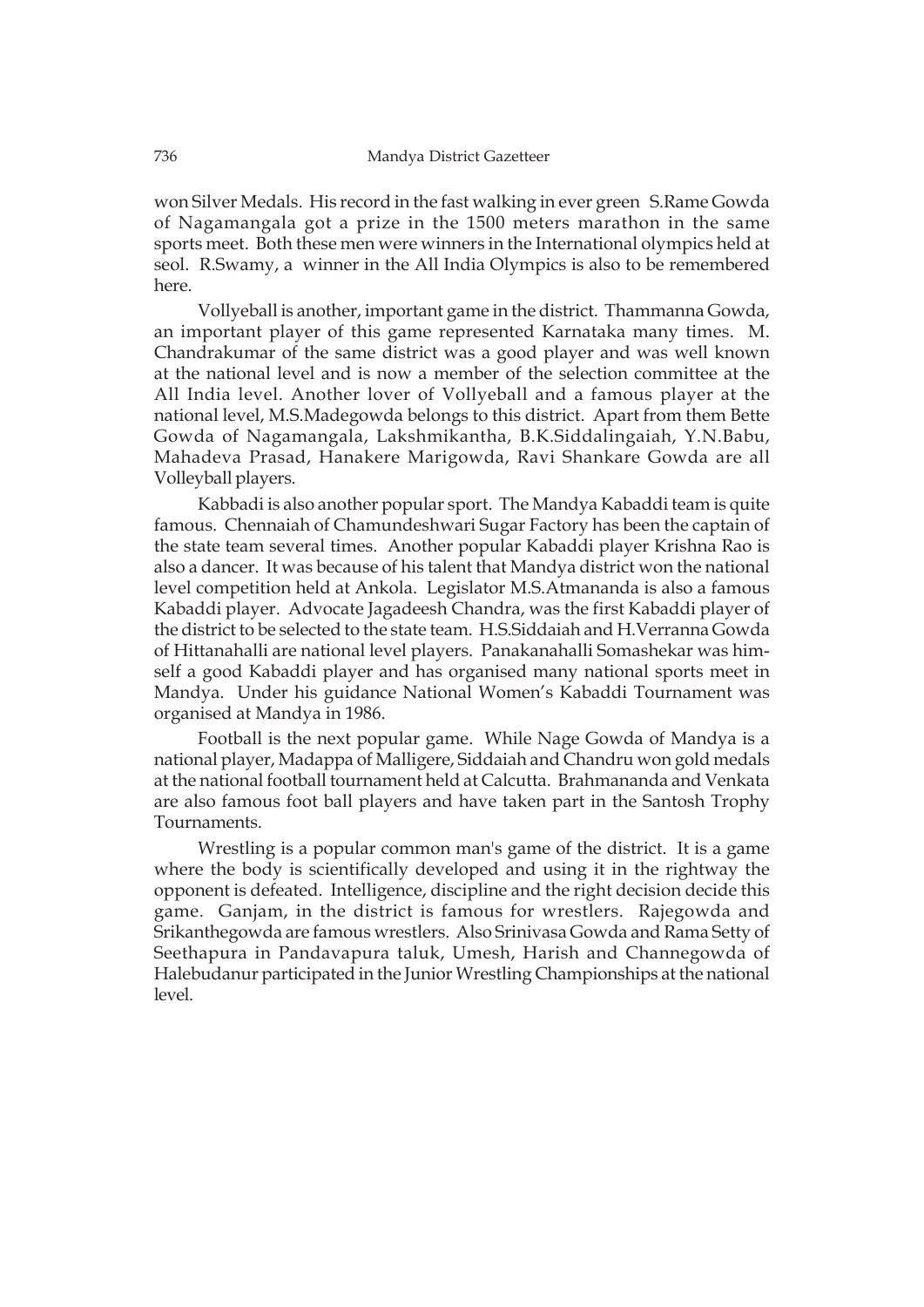# **Melukote's Contribution to Sports Field**

People of Melukote were by nature hardworkers. They had to come down the hill everyday, bath in the tank and again climb the hill and start their day to day activities. Therefore this physical work was inevitable. During the first half of this century they went to Bangalore, Mysore and Madras in search of jobs and started taking part in Tennis, Volleyball, Basketball and Hockey at the state and national level and became famous. Some very important among them were ;

- 1. S.A.Sreenivasan was the president of the State Cricket Association and Competitions are held in his name even to this day.
- 2. D.S.Murthy has served as the Manager of Indian Hockey team. At present he is the President of Karnataka Hockey Association and Vice President of Indian Hockey Federation and Karnataka Olympic Association.
- 3. M.A. Seetha, M.A. Shakuntala and M.A. Tanga have represented the state in Basketball competition. They were members of YMCA till the 1960's decade. Shakuntala retired as the Principal of Government Physical Education College.
- 4. M.K. Srirangamma represented Mysore University in Basketball in the 1960's decade.
- 5. I.A.Char who is famous in many parts of the world has a special place in the Indian sports world. He has specialised in sports medicine and giving entertainment to handicapped children. He has teaching experience in sports and educational psychology not only in India but in coutries like Denmark, Belgium, Holland, Scotland and England.
- 6. M.A. Srinivasan (Sethu) was a good volleyball player in the 1960's decade and represented the Mysore University.
- 7. M.A. Chellu represented the state in the 1950's in Hockey.
- 8. Members of Y.M.M.A.(Young Men's Mandya Association), M.C. Sreenivasan, M.A. Dwaraki, M.A. Srinath, N.S. Sreenivasan, M.G. Ramanujam, M.A. Parthasarathi were some of the best basketball players of Mysore State and Unversity.
- 9. S.Narasimha Rajan, who was a famous national level Basket Ball player, not only represented the Mysore University and the State at the National level but also helped the Indian Railways Basket Ball team to win the first National Championship. By his capacity he also helped the state to get a permanent place in the national Basketball map. He was the Chief of Young Men Mandya Association till the 1960's.